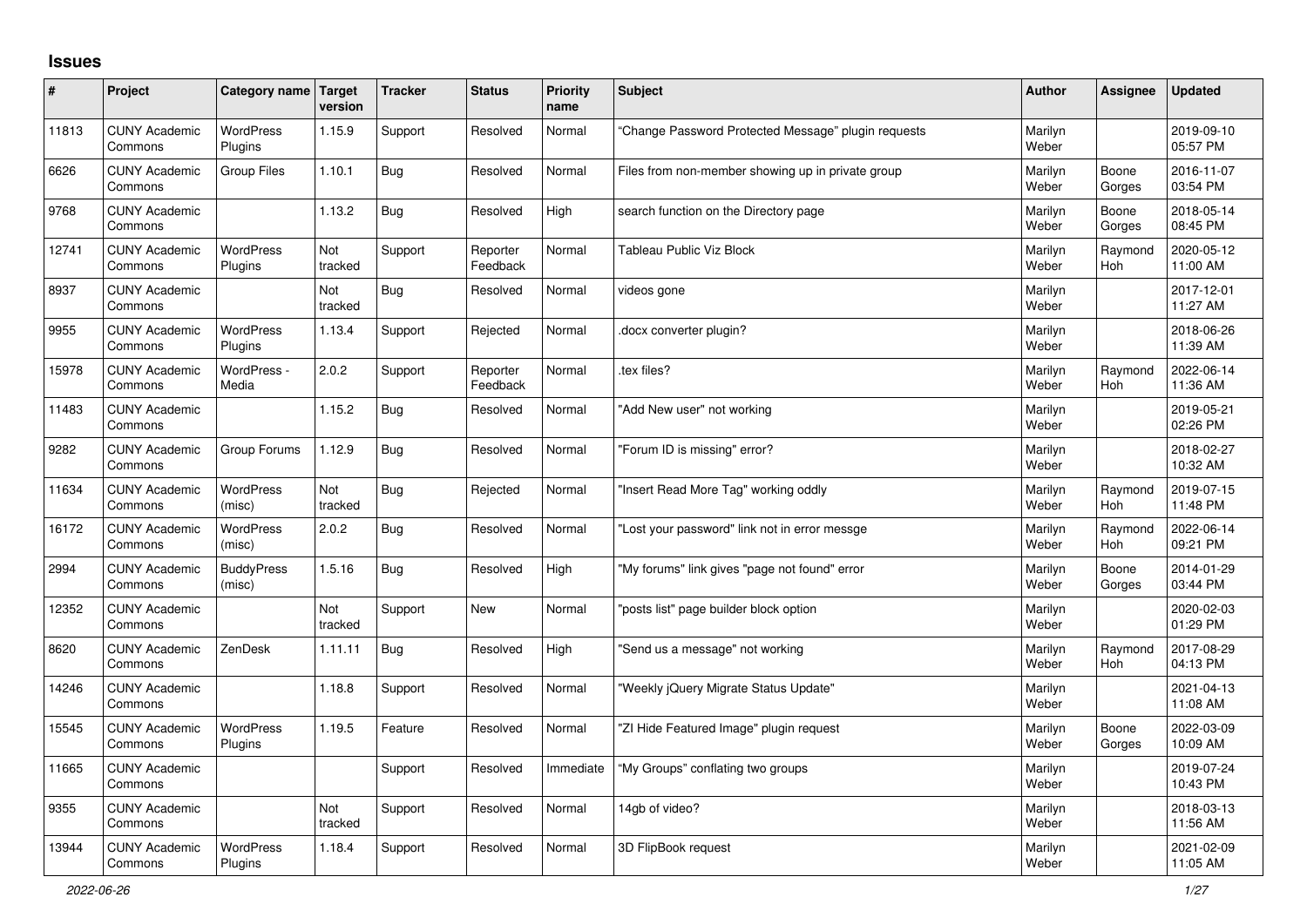| #     | Project                         | Category name   Target            | version           | <b>Tracker</b> | <b>Status</b>        | <b>Priority</b><br>name | <b>Subject</b>                                                | <b>Author</b>    | <b>Assignee</b>     | <b>Updated</b>         |
|-------|---------------------------------|-----------------------------------|-------------------|----------------|----------------------|-------------------------|---------------------------------------------------------------|------------------|---------------------|------------------------|
| 11453 | <b>CUNY Academic</b><br>Commons | <b>WordPress</b><br>(misc)        | 1.15.2            | Bug            | Resolved             | Normal                  | 403 error on Firefox                                          | Marilyn<br>Weber | Raymond<br>Hoh      | 2019-05-28<br>11:46 AM |
| 6106  | <b>CUNY Academic</b><br>Commons | Server                            | Not<br>tracked    | Bug            | Resolved             | Normal                  | 504 error                                                     | Marilyn<br>Weber |                     | 2017-11-15<br>01:55 PM |
| 11848 | <b>CUNY Academic</b><br>Commons |                                   | Not<br>tracked    | Support        | Hold                 | Normal                  | a Dean of Faculty wants to share a large file                 | Marilyn<br>Weber |                     | 2019-09-24<br>08:44 AM |
| 13034 | <b>CUNY Academic</b><br>Commons |                                   | Not<br>tracked    | Support        | Reporter<br>Feedback | Normal                  | a site is asking people to join the Commons to get a download | Marilyn<br>Weber |                     | 2020-07-12<br>07:23 AM |
| 4997  | <b>CUNY Academic</b><br>Commons | <b>WordPress</b><br>Plugins       | 1.9.4             | Feature        | Resolved             | Normal                  | ability to embed maps from StoryMapJS?                        | Marilyn<br>Weber | Boone<br>Gorges     | 2016-01-07<br>12:34 PM |
| 6599  | <b>CUNY Academic</b><br>Commons | ZenDesk                           | 1.10              | Bug            | Duplicate            | Urgent                  | Accept Friend button not working                              | Marilyn<br>Weber | Raymond<br>Hoh      | 2016-11-04<br>06:35 PM |
| 13255 | <b>CUNY Academic</b><br>Commons |                                   | Not<br>tracked    | Support        | Reporter<br>Feedback | Normal                  | Accessibility problems                                        | Marilyn<br>Weber |                     | 2020-09-01<br>05:48 PM |
| 10440 | <b>CUNY Academic</b><br>Commons |                                   | Not<br>tracked    | Support        | Resolved             | Normal                  | Acert post problem                                            | Marilyn<br>Weber |                     | 2018-12-10<br>03:57 PM |
| 9992  | <b>CUNY Academic</b><br>Commons |                                   | 1.13.6            | Bug            | Resolved             | Normal                  | ACERT website down again                                      | Marilyn<br>Weber |                     | 2018-07-10<br>12:15 PM |
| 9834  | <b>CUNY Academic</b><br>Commons |                                   |                   | Support        | Duplicate            | Normal                  | add a "like" function                                         | Marilyn<br>Weber |                     | 2018-05-25<br>10:38 AM |
| 9835  | <b>CUNY Academic</b><br>Commons | Group Forums                      | Future<br>release | Bug            | Assigned             | Normal                  | add a "like" function?                                        | Marilyn<br>Weber | Erik<br>Trainer     | 2018-06-05<br>01:49 PM |
| 13541 | <b>CUNY Academic</b><br>Commons |                                   | Not<br>tracked    | Support        | Resolved             | Normal                  | add a page template to OER site.                              | Marilyn<br>Weber |                     | 2020-11-11<br>11:12 AM |
| 3121  | <b>CUNY Academic</b><br>Commons | <b>WordPress</b><br><b>Themes</b> | 1.5.21            | <b>Bug</b>     | Resolved             | High                    | Add Academica theme?                                          | Marilyn<br>Weber | Boone<br>Gorges     | 2014-03-24<br>11:04 AM |
| 7678  | <b>CUNY Academic</b><br>Commons | Groups (misc)                     | Not<br>tracked    | Support        | Resolved             | Normal                  | add admin to student group                                    | Marilyn<br>Weber | Boone<br>Gorges     | 2017-02-15<br>11:58 AM |
| 5396  | <b>CUNY Academic</b><br>Commons |                                   |                   | Outreach       | Resolved             | Urgent                  | Add CUNY Central to the survey choices?                       | Marilyn<br>Weber | Samantha<br>Raddatz | 2016-03-31<br>01:38 PM |
| 6602  | <b>CUNY Academic</b><br>Commons | ZenDesk                           | 1.10              | Bug            | Resolved             | High                    | Add Friend button not working                                 | Marilyn<br>Weber | Raymond<br>Hoh      | 2016-11-04<br>12:14 PM |
| 10932 | <b>CUNY Academic</b><br>Commons |                                   |                   | Support        | Resolved             | Normal                  | add me as admin to meenaalexander.com                         | Marilyn<br>Weber | Matt Gold           | 2019-01-09<br>02:12 PM |
| 8401  | <b>CUNY Academic</b><br>Commons | Membership                        | Not<br>tracked    | Support        | Resolved             | Normal                  | add me as an admin                                            | Marilyn<br>Weber | Boone<br>Gorges     | 2017-07-11<br>11:40 AM |
| 8120  | <b>CUNY Academic</b><br>Commons | Membership                        | Not<br>tracked    | Support        | Resolved             | Normal                  | add me as an admin to https://nyslavery.commons.gc.cuny.edu   | Marilyn<br>Weber |                     | 2017-05-10<br>02:19 PM |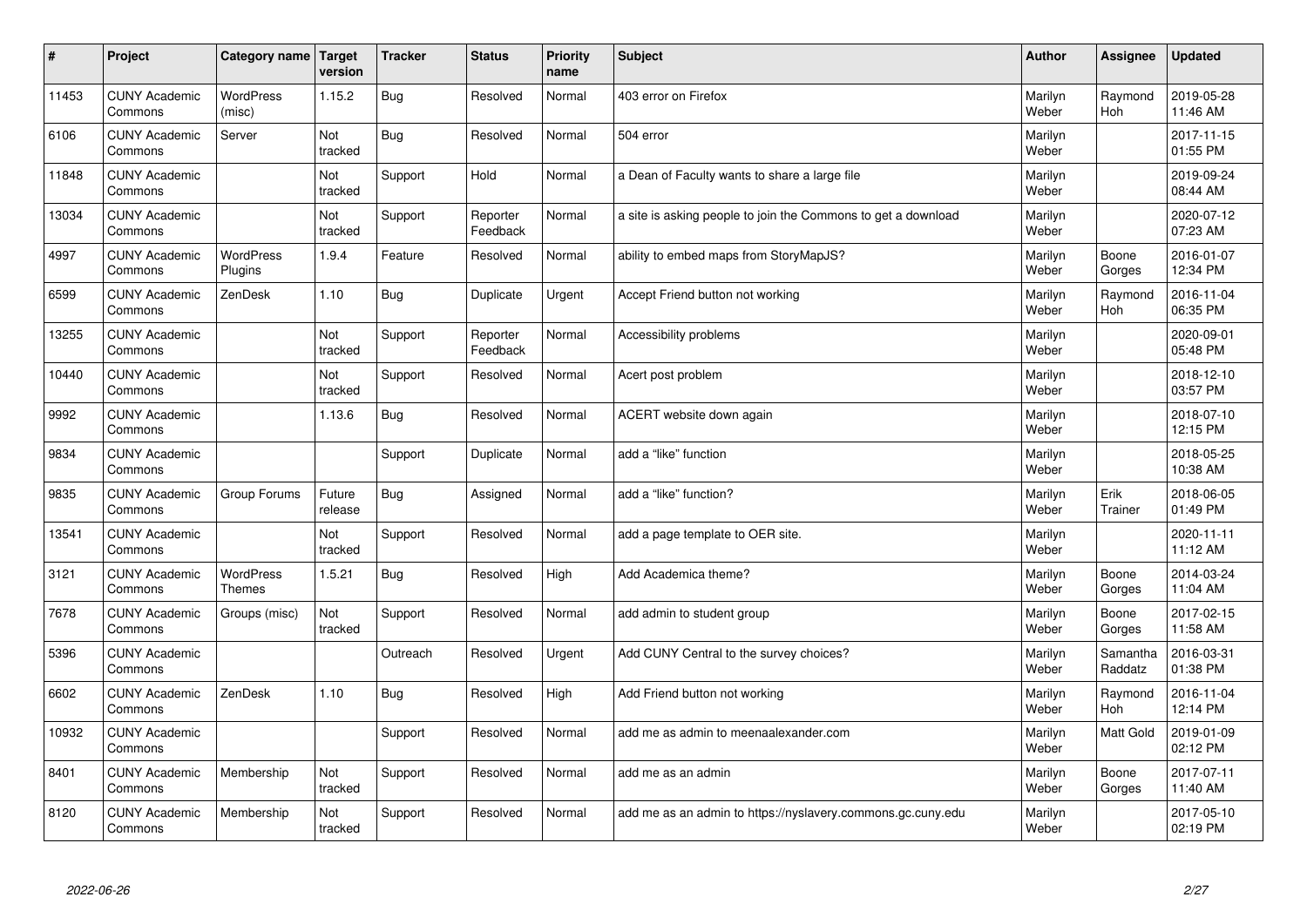| #     | Project                         | Category name   Target       | version           | <b>Tracker</b> | <b>Status</b>        | <b>Priority</b><br>name | <b>Subject</b>                                             | <b>Author</b>    | Assignee         | <b>Updated</b>         |
|-------|---------------------------------|------------------------------|-------------------|----------------|----------------------|-------------------------|------------------------------------------------------------|------------------|------------------|------------------------|
| 10066 | <b>CUNY Academic</b><br>Commons | Membership                   | Not<br>tracked    | Support        | Resolved             | Normal                  | add me as an admin to https://pkms.commons.gc.cuny.edu/    | Marilyn<br>Weber |                  | 2018-07-26<br>11:54 AM |
| 7922  | <b>CUNY Academic</b><br>Commons | Membership                   | Not<br>tracked    | Support        | Resolved             | Normal                  | add me as an admin to the MALs alumni site?                | Marilyn<br>Weber |                  | 2017-04-06<br>05:19 PM |
| 5199  | <b>CUNY Academic</b><br>Commons | Social Paper                 | Future<br>release | Feature        | <b>New</b>           | Normal                  | add tables to the SP editor                                | Marilyn<br>Weber |                  | 2016-10-24<br>11:27 AM |
| 13935 | <b>CUNY Academic</b><br>Commons | <b>WordPress</b><br>Plugins  | 1.18.4            | Support        | Resolved             | Low                     | Add Users sidebar widget not working                       | Marilyn<br>Weber |                  | 2021-02-09<br>11:05 AM |
| 8471  | <b>CUNY Academic</b><br>Commons |                              | Not<br>tracked    | Support        | Resolved             | Normal                  | admin at https://commons.gc.cuny.edu/                      | Marilyn<br>Weber |                  | 2017-09-06<br>01:50 PM |
| 9535  | <b>CUNY Academic</b><br>Commons |                              | Not<br>tracked    | Support        | Resolved             | Normal                  | admin for https://video.commons.gc.cuny.edu/?              | Marilyn<br>Weber | <b>Matt Gold</b> | 2018-04-13<br>05:06 PM |
| 8222  | <b>CUNY Academic</b><br>Commons | Membership                   | Not<br>tracked    | Support        | Resolved             | Normal                  | Admin for iletc.commons.gc.cuny.edu                        | Marilyn<br>Weber | Boone<br>Gorges  | 2017-06-08<br>10:06 AM |
| 4834  | <b>CUNY Academic</b><br>Commons | <b>Blogs</b><br>(BuddyPress) |                   | <b>Bug</b>     | Resolved             | Normal                  | Admin invite problem                                       | Marilyn<br>Weber | Boone<br>Gorges  | 2015-11-13<br>12:25 PM |
| 8481  | <b>CUNY Academic</b><br>Commons | Membership                   | Not<br>tracked    | Support        | Resolved             | Normal                  | admin of http://swipanalytic.org/organizers/               | Marilyn<br>Weber |                  | 2019-02-19<br>01:58 PM |
| 8531  | <b>CUNY Academic</b><br>Commons | Membership                   | Not<br>tracked    | Support        | Resolved             | Normal                  | admin of https://admissions.commons.gc.cuny.edu            | Marilyn<br>Weber |                  | 2017-08-15<br>04:20 PM |
| 9919  | <b>CUNY Academic</b><br>Commons |                              | Not<br>tracked    | Bug            | Resolved             | Normal                  | admin of https://sphcurriculum.commons.gc.cuny.edu         | Marilyn<br>Weber |                  | 2018-06-12<br>09:37 PM |
| 12038 | <b>CUNY Academic</b><br>Commons |                              | 1.15.13           | <b>Bug</b>     | Resolved             | Normal                  | admin visibility problem at careerplan.commons.gc.cuny.edu | Marilyn<br>Weber |                  | 2019-11-12<br>10:20 AM |
| 14594 | <b>CUNY Academic</b><br>Commons |                              | Not<br>tracked    | Support        | Resolved             | Normal                  | Administration email verification?                         | Marilyn<br>Weber |                  | 2021-07-12<br>11:40 AM |
| 3620  | <b>CUNY Academic</b><br>Commons | Groups (misc)                | Not<br>tracked    | Bug            | Resolved             | Normal                  | admins of The Group for Group Admins                       | Marilyn<br>Weber |                  | 2014-11-03<br>08:38 AM |
| 12515 | <b>CUNY Academic</b><br>Commons | cuny.is                      | 1.16.7            | Support        | Resolved             | Normal                  | AJAX actions on cuny.is admin page are failing             | Marilyn<br>Weber |                  | 2020-03-10<br>11:57 AM |
| 13173 | <b>CUNY Academic</b><br>Commons | Group Library                | 1.17.1            | Support        | Resolved             | High                    | all uploads to the library are silent                      | Marilyn<br>Weber |                  | 2020-08-10<br>04:12 PM |
| 15370 | <b>CUNY Academic</b><br>Commons |                              |                   | Support        | Reporter<br>Feedback | Normal                  | All-in-One Event Calendar?                                 | Marilyn<br>Weber |                  | 2022-02-17<br>11:03 AM |
| 13637 | <b>CUNY Academic</b><br>Commons |                              |                   | Support        | Abandoned            | Normal                  | All-in-One Migration plugin request                        | Marilyn<br>Weber |                  | 2020-12-08<br>10:46 AM |
| 13238 | <b>CUNY Academic</b><br>Commons | WordPress -<br>Media         | 1.17.3            | Support        | Resolved             | Normal                  | allow ppsx file?                                           | Marilyn<br>Weber | Raymond<br>Hoh   | 2020-09-10<br>11:46 AM |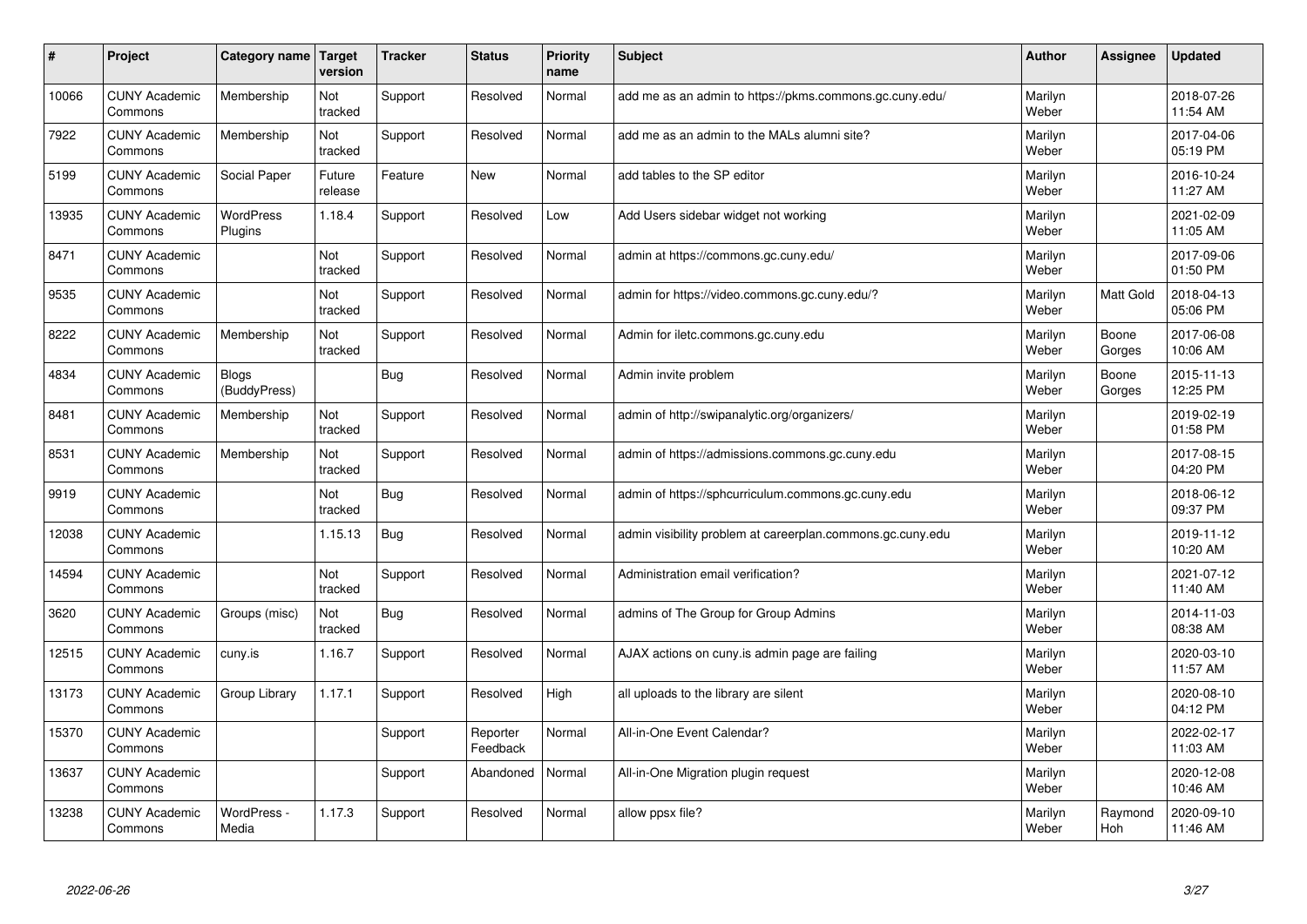| #     | Project                         | Category name   Target        | version        | <b>Tracker</b> | <b>Status</b>        | <b>Priority</b><br>name | <b>Subject</b>                                             | <b>Author</b>    | <b>Assignee</b>       | <b>Updated</b>         |
|-------|---------------------------------|-------------------------------|----------------|----------------|----------------------|-------------------------|------------------------------------------------------------|------------------|-----------------------|------------------------|
| 13013 | <b>CUNY Academic</b><br>Commons |                               | Not<br>tracked | Bug            | Resolved             | Normal                  | an invite to Group Admins from Brian Foote?!               | Marilyn<br>Weber |                       | 2020-07-07<br>02:36 PM |
| 8200  | <b>CUNY Academic</b><br>Commons | Groups (misc)                 | Not<br>tracked | Bug            | Resolved             | Normal                  | Announcements has disappeared                              | Marilyn<br>Weber | Boone<br>Gorges       | 2017-05-26<br>04:04 PM |
| 10006 | <b>CUNY Academic</b><br>Commons | Membership                    | Not<br>tracked | Support        | Resolved             | Normal                  | another email change request                               | Marilyn<br>Weber |                       | 2018-07-13<br>12:36 PM |
| 8855  | <b>CUNY Academic</b><br>Commons |                               | Not<br>tracked | Support        | Resolved             | Normal                  | another email change request                               | Marilyn<br>Weber |                       | 2017-10-25<br>10:55 AM |
| 11217 | <b>CUNY Academic</b><br>Commons | Membership                    | Not<br>tracked | Support        | Resolved             | Normal                  | Another email update                                       | Marilyn<br>Weber |                       | 2019-03-12<br>03:37 PM |
| 5037  | <b>CUNY Academic</b><br>Commons | Registration                  | Not<br>tracked | Support        | Resolved             | Normal                  | Another Forgotten password for user with new email address | Marilyn<br>Weber | Boone<br>Gorges       | 2015-12-22<br>05:24 PM |
| 12346 | <b>CUNY Academic</b><br>Commons | Redmine                       |                | Support        | Resolved             | Normal                  | another Redmine request                                    | Marilyn<br>Weber | <b>Matt Gold</b>      | 2020-01-30<br>08:20 PM |
| 8577  | <b>CUNY Academic</b><br>Commons | Membership                    | Not<br>tracked | Support        | Resolved             | Normal                  | another user email change                                  | Marilyn<br>Weber |                       | 2017-08-25<br>10:23 AM |
| 8071  | <b>CUNY Academic</b><br>Commons | WordPress<br>Plugins          | Not<br>tracked | Support        | Rejected             | Normal                  | Anthologize                                                | Marilyn<br>Weber |                       | 2017-05-10<br>10:15 AM |
| 15022 | <b>CUNY Academic</b><br>Commons |                               |                | Support        | Rejected             | High                    | ArabStages                                                 | Marilyn<br>Weber |                       | 2021-12-06<br>10:16 AM |
| 14344 | <b>CUNY Academic</b><br>Commons | Domain<br>Mapping             | Not<br>tracked | Support        | Resolved             | Normal                  | arabstages.org site down                                   | Marilyn<br>Weber | Raymond<br><b>Hoh</b> | 2021-04-19<br>01:42 PM |
| 9078  | <b>CUNY Academic</b><br>Commons | <b>WordPress</b><br>Plugins   | 1.12.7         | Support        | Resolved             | Normal                  | arcgis web maps?                                           | Marilyn<br>Weber | Raymond<br>Hoh        | 2018-01-23<br>11:11 AM |
| 9224  | <b>CUNY Academic</b><br>Commons | <b>Group Files</b>            | 1.13           | Feature        | Resolved             | Normal                  | attachments to forum posts clutter up Files area           | Marilyn<br>Weber | Boone<br>Gorges       | 2018-03-22<br>03:34 PM |
| 8924  | <b>CUNY Academic</b><br>Commons | WordPress<br>Plugins          | 1.12.4         | Bug            | Resolved             | Normal                  | auto-remove feature on http://pcp.gc.cuny.edu              | Marilyn<br>Weber | Matt Gold             | 2017-12-04<br>10:18 AM |
| 11787 | <b>CUNY Academic</b><br>Commons |                               | Not<br>tracked | Support        | Reporter<br>Feedback | Normal                  | automated comments notifications on ZenDesk                | Marilyn<br>Weber |                       | 2019-08-26<br>06:18 PM |
| 7376  | <b>CUNY Academic</b><br>Commons | Email<br><b>Notifications</b> |                | Bug            | Rejected             | Normal                  | automatic forwarding of blog posts not working             | Marilyn<br>Weber | Boone<br>Gorges       | 2017-05-01<br>10:36 PM |
| 10260 | <b>CUNY Academic</b><br>Commons |                               |                | Bug            | Rejected             | Normal                  | bad activation email                                       | Marilyn<br>Weber |                       | 2018-08-30<br>01:25 PM |
| 5630  | <b>CUNY Academic</b><br>Commons | WordPress<br><b>Themes</b>    | 1.9.17         | Feature        | Resolved             | Normal                  | Bavota magazine Pro theme                                  | Marilyn<br>Weber | Boone<br>Gorges       | 2016-06-02<br>12:09 AM |
| 15279 | <b>CUNY Academic</b><br>Commons |                               |                | Bug            | Rejected             | Normal                  | big delay - cloning the history site                       | Marilyn<br>Weber |                       | 2022-02-09<br>01:49 PM |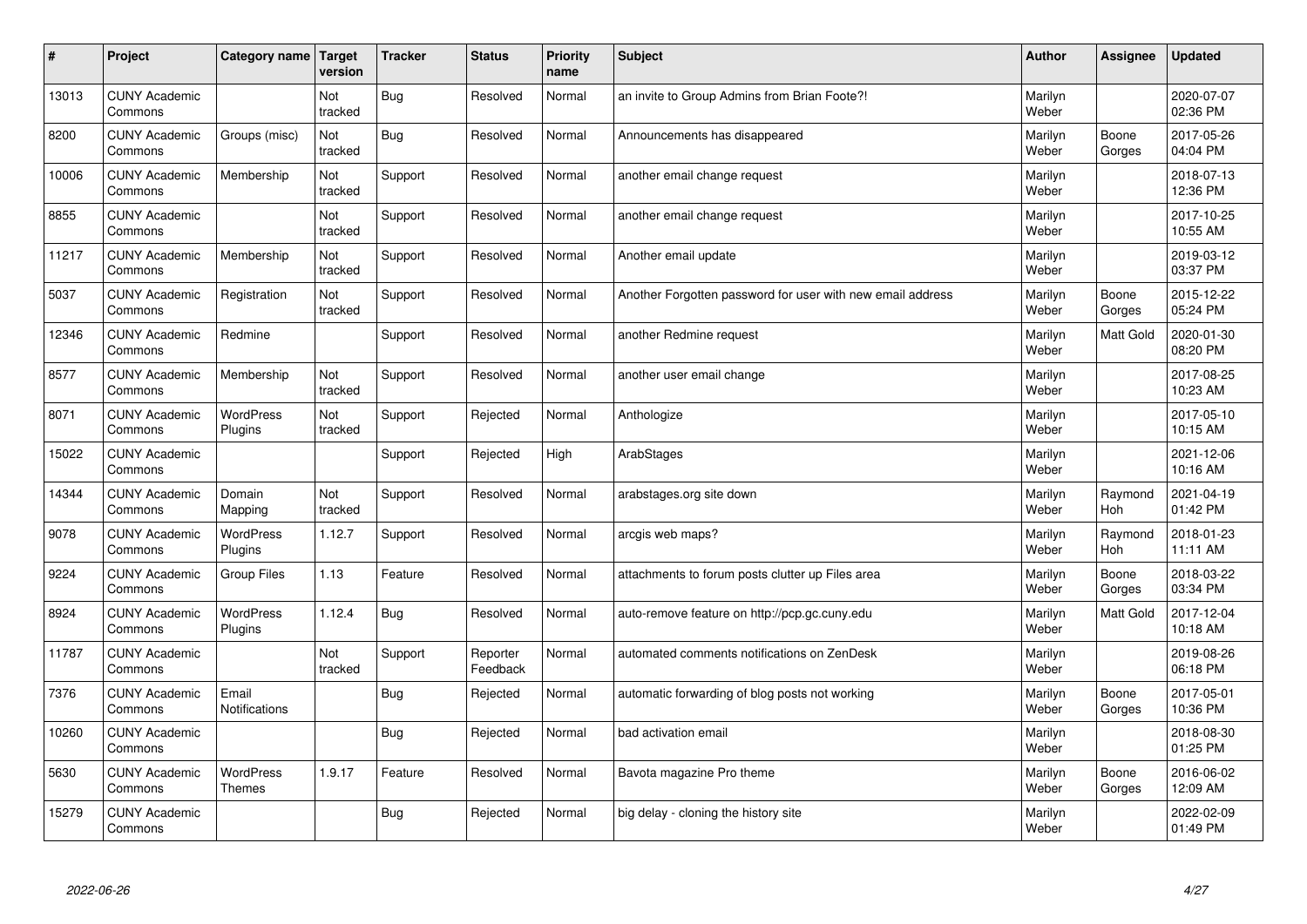| $\vert$ # | Project                         | Category name Target        | version           | <b>Tracker</b> | <b>Status</b>        | <b>Priority</b><br>name | <b>Subject</b>                                                                                                                                  | <b>Author</b>    | <b>Assignee</b>     | <b>Updated</b>         |
|-----------|---------------------------------|-----------------------------|-------------------|----------------|----------------------|-------------------------|-------------------------------------------------------------------------------------------------------------------------------------------------|------------------|---------------------|------------------------|
| 14404     | <b>CUNY Academic</b><br>Commons |                             | Not<br>tracked    | Support        | Resolved             | Normal                  | blocked IP of user?                                                                                                                             | Marilyn<br>Weber |                     | 2021-05-10<br>01:00 PM |
| 13675     | <b>CUNY Academic</b><br>Commons | Group Library               | 1.18.1            | Bug            | Resolved             | High                    | broken Library                                                                                                                                  | Marilyn<br>Weber |                     | 2020-12-09<br>05:02 PM |
| 5319      | <b>CUNY Academic</b><br>Commons |                             | Not<br>tracked    | Bug            | Resolved             | Normal                  | <b>Broken URL</b>                                                                                                                               | Marilyn<br>Weber | Marilyn<br>Weber    | 2017-11-15<br>05:46 PM |
| 14850     | <b>CUNY Academic</b><br>Commons |                             |                   | Support        | Abandoned            | Normal                  | brooklyn waterfront site "connection not secure"                                                                                                | Marilyn<br>Weber |                     | 2022-04-27<br>04:56 PM |
| 11225     | <b>CUNY Academic</b><br>Commons |                             | Not<br>tracked    | Support        | Resolved             | Normal                  | bulk upload?                                                                                                                                    | Marilyn<br>Weber |                     | 2019-09-18<br>10:31 AM |
| 9888      | <b>CUNY Academic</b><br>Commons | <b>WordPress</b><br>Plugins | 1.13.3            | Support        | Resolved             | Normal                  | Business directory Plug-in request                                                                                                              | Marilyn<br>Weber |                     | 2018-06-12<br>11:52 AM |
| 13958     | <b>CUNY Academic</b><br>Commons |                             | 1.18.4            | Support        | Resolved             | Normal                  | calendar widget problem                                                                                                                         | Marilyn<br>Weber |                     | 2021-02-09<br>11:05 AM |
| 14606     | <b>CUNY Academic</b><br>Commons | <b>WordPress</b><br>(misc)  | Not<br>tracked    | Support        | Rejected             | Normal                  | calendar wrong month                                                                                                                            | Marilyn<br>Weber |                     | 2021-07-23<br>12:11 PM |
| 14129     | <b>CUNY Academic</b><br>Commons | Onboarding                  | 1.18.6            | Support        | Resolved             | Normal                  | can only see some invites sent                                                                                                                  | Marilyn<br>Weber | Raymond<br>Hoh      | 2021-04-09<br>09:00 AM |
| 5058      | <b>CUNY Academic</b><br>Commons | Social Paper                | Future<br>release | Feature        | <b>New</b>           | Low                     | Can there be a clearer signal that even when comments have already<br>been made you add comments by clicking on the side? (SP suggestion<br>#5) | Marilyn<br>Weber | Samantha<br>Raddatz | 2016-02-11<br>10:24 PM |
| 13975     | <b>CUNY Academic</b><br>Commons | Social Paper                | Not<br>tracked    | Support        | Reporter<br>Feedback | Normal                  | can't approve comments on Social Paper paper                                                                                                    | Marilyn<br>Weber |                     | 2021-02-12<br>09:33 AM |
| 10772     | <b>CUNY Academic</b><br>Commons | Groups (misc)               | 1.14.2            | Bug            | Resolved             | Normal                  | can't create groups                                                                                                                             | Marilyn<br>Weber |                     | 2018-12-04<br>10:42 AM |
| 13295     | <b>CUNY Academic</b><br>Commons |                             | Not<br>tracked    | Support        | Resolved             | Normal                  | can't find new user                                                                                                                             | Marilyn<br>Weber |                     | 2020-09-08<br>10:18 AM |
| 13065     | <b>CUNY Academic</b><br>Commons |                             | Not<br>tracked    | Support        | Resolved             | Normal                  | can't invite new user to group                                                                                                                  | Marilyn<br>Weber |                     | 2020-07-22<br>04:24 PM |
| 5435      | <b>CUNY Academic</b><br>Commons |                             | Not<br>tracked    | Bug            | Resolved             | Urgent                  | Can't see the dashboard                                                                                                                         | Marilyn<br>Weber |                     | 2016-04-12<br>11:33 AM |
| 6410      | <b>CUNY Academic</b><br>Commons |                             |                   | Bug            | Duplicate            | Immediate               | Cannot log in - gives privacy error                                                                                                             | Marilyn<br>Weber | Boone<br>Gorges     | 2016-10-24<br>10:01 AM |
| 8125      | <b>CUNY Academic</b><br>Commons | WordPress<br><b>Themes</b>  | 1.10.19           | Bug            | Resolved             | High                    | careerplan admin page failing to load with "currently unable to handle<br>this request"                                                         | Marilyn<br>Weber |                     | 2017-07-13<br>12:54 PM |
| 3674      | <b>CUNY Academic</b><br>Commons |                             |                   | Bug            | Rejected             | Normal                  | CBox pagination issue with the Wiki                                                                                                             | Marilyn<br>Weber |                     | 2014-11-20<br>05:03 PM |
| 3673      | <b>CUNY Academic</b><br>Commons |                             |                   | <b>Bug</b>     | Rejected             | Normal                  | CBox pagination issue with the Wiki                                                                                                             | Marilyn<br>Weber |                     | 2014-11-20<br>04:08 PM |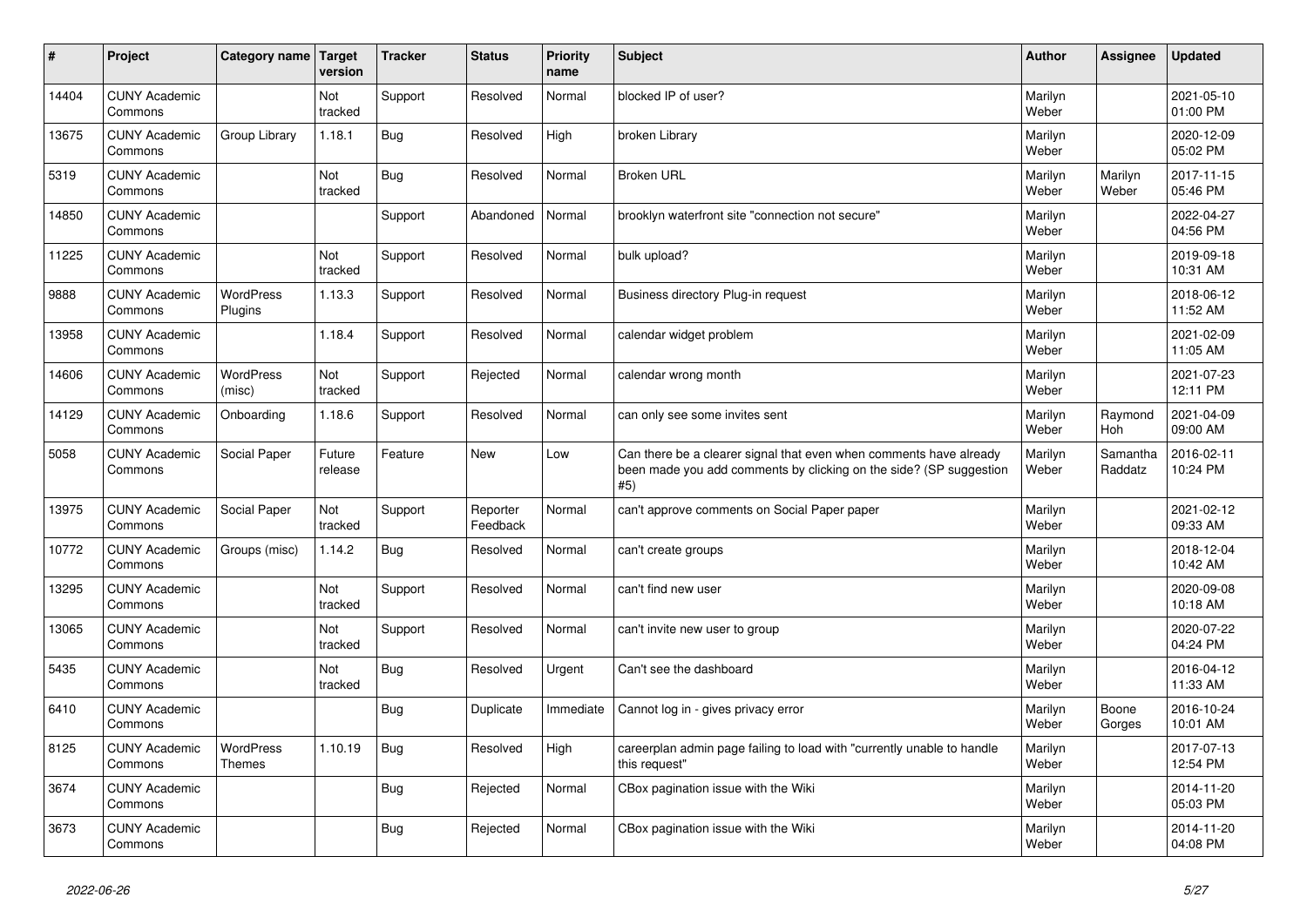| #     | Project                         | Category name   Target            | version           | <b>Tracker</b> | <b>Status</b>        | <b>Priority</b><br>name | <b>Subject</b>                                       | <b>Author</b>    | Assignee              | <b>Updated</b>         |
|-------|---------------------------------|-----------------------------------|-------------------|----------------|----------------------|-------------------------|------------------------------------------------------|------------------|-----------------------|------------------------|
| 5991  | <b>CUNY Academic</b><br>Commons | Email<br>Notifications            | Future<br>release | Support        | Resolved             | Normal                  | change format of autogenerated blog emails           | Marilyn<br>Weber | Paige<br>Dupont       | 2018-01-12<br>02:55 PM |
| 8630  | <b>CUNY Academic</b><br>Commons | Membership                        | Not<br>tracked    | Support        | Resolved             | Normal                  | Change in email/campus                               | Marilyn<br>Weber |                       | 2017-08-30<br>03:48 PM |
| 16198 | <b>CUNY Academic</b><br>Commons |                                   | 2.0.1             | Bug            | Resolved             | Normal                  | Change role to                                       | Marilyn<br>Weber | Boone<br>Gorges       | 2022-06-14<br>11:35 AM |
| 10257 | <b>CUNY Academic</b><br>Commons | Membership                        | Not<br>tracked    | Support        | Resolved             | Normal                  | change the email from @login.cuny.edu to campu email | Marilyn<br>Weber |                       | 2018-12-10<br>03:55 PM |
| 9340  | <b>CUNY Academic</b><br>Commons | <b>WordPress</b><br>Plugins       | 1.12.10           | Bug            | Resolved             | Normal                  | change the web preview?                              | Marilyn<br>Weber | Raymond<br>Hoh        | 2018-03-13<br>11:50 AM |
| 5985  | <b>CUNY Academic</b><br>Commons | Support                           | Not<br>tracked    | Support        | Resolved             | Normal                  | change user's email address (she cannot access old)  | Marilyn<br>Weber | Boone<br>Gorges       | 2016-09-07<br>01:43 PM |
| 7486  | <b>CUNY Academic</b><br>Commons | Membership                        | Not<br>tracked    | Support        | Resolved             | Normal                  | changed email address                                | Marilyn<br>Weber |                       | 2017-01-24<br>10:00 PM |
| 13159 | <b>CUNY Academic</b><br>Commons | Group Library                     | Not<br>tracked    | Support        | Resolved             | Normal                  | changing folder names?                               | Marilyn<br>Weber | Boone<br>Gorges       | 2020-08-27<br>08:59 AM |
| 14891 | <b>CUNY Academic</b><br>Commons |                                   | Not<br>tracked    | Support        | Resolved             | Normal                  | changing site template after creation?               | Marilyn<br>Weber |                       | 2022-04-27<br>04:58 PM |
| 5992  | <b>CUNY Academic</b><br>Commons | Email<br><b>Notifications</b>     | Future<br>release | Feature        | <b>New</b>           | Normal                  | Changing the From line of autogenerated blog emails  | Marilyn<br>Weber |                       | 2018-09-27<br>05:19 PM |
| 10657 | <b>CUNY Academic</b><br>Commons |                                   | Not<br>tracked    | Support        | Reporter<br>Feedback | Normal                  | child theme problems                                 | Marilyn<br>Weber |                       | 2018-11-08<br>01:19 PM |
| 7100  | <b>CUNY Academic</b><br>Commons | <b>WordPress</b><br>Plugins       | 1.10.5            | Bug            | Resolved             | High                    | Cincopa plugin problem                               | Marilyn<br>Weber | Boone<br>Gorges       | 2016-12-19<br>10:32 AM |
| 9335  | <b>CUNY Academic</b><br>Commons | <b>WordPress</b><br><b>Themes</b> | 1.12.10           | Bug            | Resolved             | Normal                  | clone http://digitalscholarship.ccny.cuny.edu site?  | Marilyn<br>Weber | Boone<br>Gorges       | 2018-03-14<br>12:43 PM |
| 3138  | <b>CUNY Academic</b><br>Commons | Documentation                     | Not<br>tracked    | Bug            | Resolved             | Normal                  | Codex documentation                                  | Marilyn<br>Weber | scott voth            | 2016-03-04<br>08:49 AM |
| 11976 | <b>CUNY Academic</b><br>Commons | <b>WordPress</b><br><b>Themes</b> | Not<br>tracked    | Support        | Resolved             | Normal                  | ColorMag request                                     | Marilyn<br>Weber |                       | 2021-02-01<br>10:25 AM |
| 11519 | <b>CUNY Academic</b><br>Commons |                                   | Not<br>tracked    | Support        | Assigned             | Normal                  | comment option not appearing                         | Marilyn<br>Weber |                       | 2019-09-24<br>10:28 AM |
| 12395 | <b>CUNY Academic</b><br>Commons | Spam/Spam<br>Prevention           | Not<br>tracked    | Support        | Resolved             | Normal                  | comments again being blocked                         | Marilyn<br>Weber | Raymond<br>Hoh        | 2020-03-10<br>11:13 AM |
| 11149 | <b>CUNY Academic</b><br>Commons |                                   | Not<br>tracked    | Support        | Reporter<br>Feedback | Normal                  | comments getting blocked                             | Marilyn<br>Weber | Raymond<br><b>Hoh</b> | 2019-03-26<br>11:40 AM |
| 7994  | <b>CUNY Academic</b><br>Commons | <b>WordPress</b><br>(misc)        | 1.10.17           | Bug            | Resolved             | Urgent                  | Comments not appearing                               | Marilyn<br>Weber |                       | 2017-04-20<br>11:16 AM |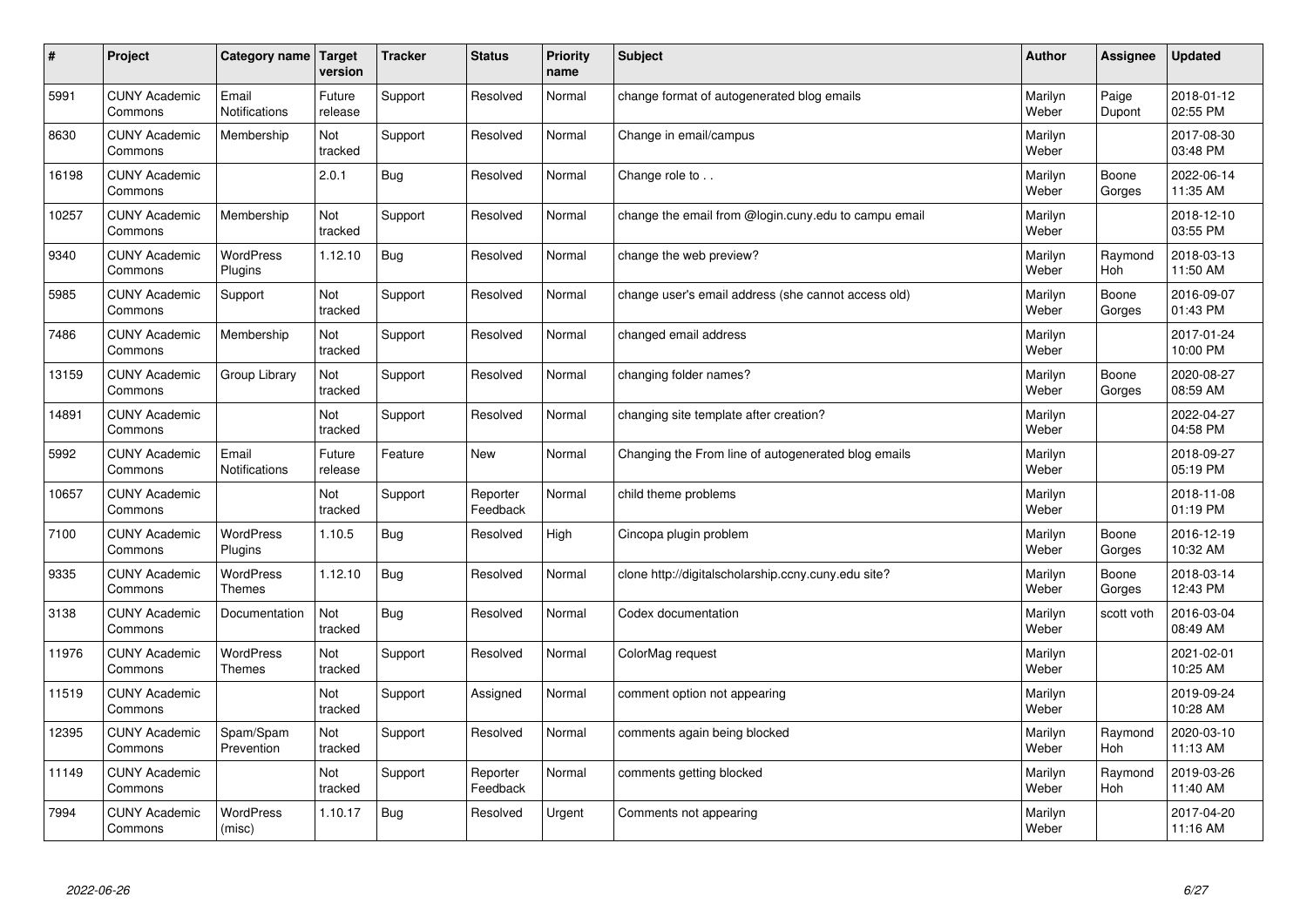| #     | Project                         | Category name                | Target<br>version | <b>Tracker</b>     | <b>Status</b>        | <b>Priority</b><br>name | <b>Subject</b>                                                      | <b>Author</b>    | Assignee         | <b>Updated</b>         |
|-------|---------------------------------|------------------------------|-------------------|--------------------|----------------------|-------------------------|---------------------------------------------------------------------|------------------|------------------|------------------------|
| 6857  | <b>CUNY Academic</b><br>Commons | <b>Blogs</b><br>(BuddyPress) | Not<br>tracked    | Support            | Resolved             | Normal                  | Committee on Religion website                                       | Marilyn<br>Weber | Boone<br>Gorges  | 2017-08-17<br>10:24 AM |
| 10562 | <b>CUNY Academic</b><br>Commons |                              |                   | Bug                | Rejected             | Normal                  | Commons is down                                                     | Marilyn<br>Weber |                  | 2018-10-23<br>10:49 AM |
| 3530  | <b>CUNY Academic</b><br>Commons | Server                       | Not<br>tracked    | Bug                | Resolved             | High                    | Commons running very slowly/ "connection lost"                      | Marilyn<br>Weber | <b>Matt Gold</b> | 2014-10-08<br>09:34 AM |
| 7226  | <b>CUNY Academic</b><br>Commons | Registration                 | Not<br>tracked    | Bug                | Abandoned            | Normal                  | Community college student cannot register?                          | Marilyn<br>Weber |                  | 2017-11-15<br>01:55 PM |
| 8459  | <b>CUNY Academic</b><br>Commons |                              | Not<br>tracked    | Documentatio<br>n. | Resolved             | Normal                  | comprehensive list of plugins?                                      | Marilyn<br>Weber |                  | 2017-10-11<br>11:24 AM |
| 11811 | <b>CUNY Academic</b><br>Commons |                              | Not<br>tracked    | Support            | Duplicate            | Normal                  | Content of Publications widget on profile page being erased on save | Marilyn<br>Weber |                  | 2019-10-08<br>11:16 AM |
| 3417  | <b>CUNY Academic</b><br>Commons | <b>BuddyPress</b><br>(misc)  | Not<br>tracked    | Bug                | Rejected             | High                    | copying two commons groups                                          | Marilyn<br>Weber | Marilyn<br>Weber | 2014-11-05<br>09:56 AM |
| 7608  | <b>CUNY Academic</b><br>Commons | Registration                 | Not<br>tracked    | Feature            | Resolved             | Normal                  | create an account                                                   | Marilyn<br>Weber |                  | 2017-02-15<br>10:45 PM |
| 5083  | <b>CUNY Academic</b><br>Commons | <b>WordPress</b><br>Plugins  | 1.9.5             | Support            | Rejected             | Normal                  | creating a shortcode for the iframe code of the google form         | Marilyn<br>Weber | Marilyn<br>Weber | 2016-01-12<br>04:25 PM |
| 13328 | <b>CUNY Academic</b><br>Commons | Group Forums                 | Not<br>tracked    | Bug                | Reporter<br>Feedback | Normal                  | cross-posting in two related groups                                 | Marilyn<br>Weber | Raymond<br>Hoh   | 2020-09-15<br>10:39 PM |
| 4880  | <b>CUNY Academic</b><br>Commons | Password<br>Reset            | Not<br>tracked    | Support            | Resolved             | High                    | CUNY Central person having password trouble                         | Marilyn<br>Weber |                  | 2015-11-10<br>12:40 PM |
| 6118  | <b>CUNY Academic</b><br>Commons | cuny.is                      |                   | Feature            | Resolved             | Normal                  | Cuny. Is request from Javier Otero Peña                             | Marilyn<br>Weber | Sarah<br>Morgano | 2016-10-04<br>07:02 PM |
| 8878  | <b>CUNY Academic</b><br>Commons | cuny.is                      | Not<br>tracked    | <b>Bug</b>         | Resolved             | Urgent                  | cuny is site link won't work                                        | Marilyn<br>Weber | Boone<br>Gorges  | 2017-11-01<br>03:06 PM |
| 9886  | <b>CUNY Academic</b><br>Commons | cuny.is                      | Not<br>tracked    | Support            | Resolved             | Normal                  | cuny.is SSL                                                         | Marilyn<br>Weber |                  | 2018-10-26<br>02:07 PM |
| 14711 | <b>CUNY Academic</b><br>Commons |                              |                   | Support            | Rejected             | Normal                  | Custom Facebook Feed plugin problem                                 | Marilyn<br>Weber |                  | 2022-04-27<br>04:29 PM |
| 3093  | <b>CUNY Academic</b><br>Commons | <b>WordPress</b><br>Plugins  |                   | Bug                | Rejected             | Normal                  | <b>Custom Google Maps</b>                                           | Marilyn<br>Weber | Boone<br>Gorges  | 2014-05-02<br>10:52 AM |
| 13916 | <b>CUNY Academic</b><br>Commons |                              |                   | Support            | Rejected             | Normal                  | <b>Custom Sidebars</b>                                              | Marilyn<br>Weber |                  | 2021-02-23<br>10:45 AM |
| 14812 | <b>CUNY Academic</b><br>Commons |                              | Not<br>tracked    | Support            | Resolved             | Normal                  | Custom Sidebars and Wordpress 5.6                                   | Marilyn<br>Weber |                  | 2021-09-30<br>10:43 AM |
| 14360 | <b>CUNY Academic</b><br>Commons |                              |                   | Support            | Rejected             | Normal                  | danielgerouldarchives.org?                                          | Marilyn<br>Weber |                  | 2021-04-27<br>10:42 AM |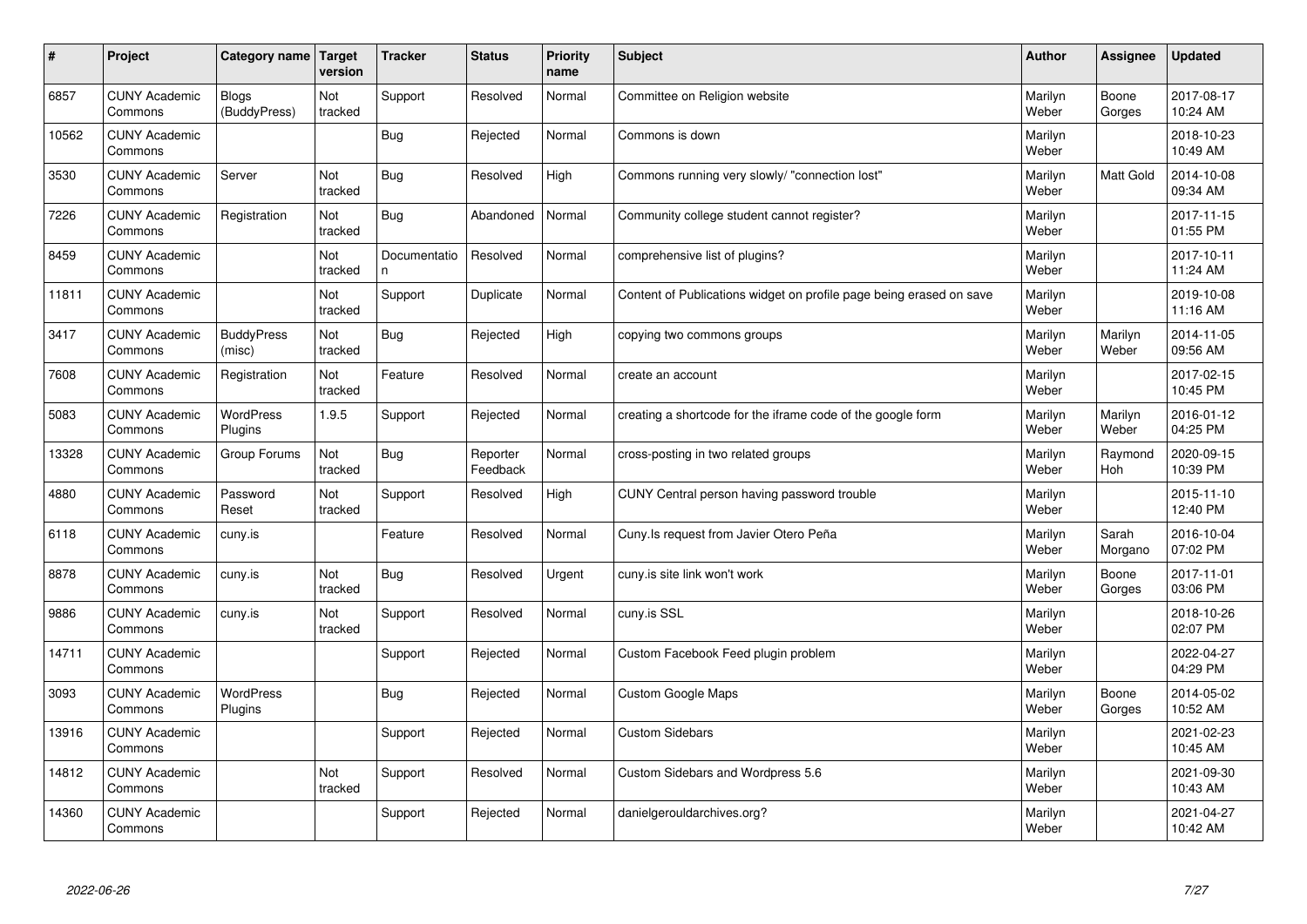| $\sharp$ | Project                         | Category name   Target      | version           | <b>Tracker</b> | <b>Status</b>        | <b>Priority</b><br>name | <b>Subject</b>                            | <b>Author</b>    | Assignee              | <b>Updated</b>         |
|----------|---------------------------------|-----------------------------|-------------------|----------------|----------------------|-------------------------|-------------------------------------------|------------------|-----------------------|------------------------|
| 11509    | <b>CUNY Academic</b><br>Commons |                             | Not<br>tracked    | Support        | Reporter<br>Feedback | Normal                  | deleted Page causing a Menu problem?      | Marilyn<br>Weber |                       | 2019-06-04<br>09:54 AM |
| 5968     | <b>CUNY Academic</b><br>Commons | Membership                  | Not<br>tracked    | Bug            | Resolved             | Normal                  | Deleting account without knowing password | Marilyn<br>Weber | <b>Matt Gold</b>      | 2017-11-15<br>06:19 PM |
| 15260    | <b>CUNY Academic</b><br>Commons |                             |                   | Support        | Reporter<br>Feedback | Normal                  | Diacritical markings   European Stages    | Marilyn<br>Weber |                       | 2022-02-04<br>08:16 AM |
| 8576     | <b>CUNY Academic</b><br>Commons | <b>WordPress</b><br>Plugins | 1.11.11           | Support        | Resolved             | Normal                  | Digital Measures plugin request           | Marilyn<br>Weber |                       | 2017-09-01<br>03:44 PM |
| 9207     | <b>CUNY Academic</b><br>Commons |                             | Future<br>release | Support        | Reporter<br>Feedback | Normal                  | display dashboards made in Tableau?       | Marilyn<br>Weber | Boone<br>Gorges       | 2018-04-10<br>10:42 AM |
| 13085    | <b>CUNY Academic</b><br>Commons | Domain<br>Mapping           | Not<br>tracked    | Support        | Resolved             | Normal                  | domain mapping request                    | Marilyn<br>Weber | <b>Matt Gold</b>      | 2020-07-28<br>03:33 PM |
| 10176    | <b>CUNY Academic</b><br>Commons | Documentation               | Not<br>tracked    | <b>Bug</b>     | Resolved             | Normal                  | domain mapping requests                   | Marilyn<br>Weber | scott voth            | 2018-08-29<br>05:30 PM |
| 5844     | <b>CUNY Academic</b><br>Commons |                             | Not<br>tracked    | Support        | Resolved             | Normal                  | edit Host Files on Windows 10 problems    | Marilyn<br>Weber |                       | 2016-07-27<br>09:08 AM |
| 14509    | <b>CUNY Academic</b><br>Commons | <b>WordPress</b><br>Plugins | 1.18.12           | Bug            | Resolved             | Normal                  | Elementor Editor problem                  | Marilyn<br>Weber |                       | 2021-06-08<br>09:55 AM |
| 13947    | <b>CUNY Academic</b><br>Commons | <b>WordPress</b><br>Plugins | 1.18.4            | Bug            | Resolved             | Normal                  | Elementor plugin problem                  | Marilyn<br>Weber | Raymond<br><b>Hoh</b> | 2021-02-08<br>09:34 PM |
| 14077    | <b>CUNY Academic</b><br>Commons | <b>WordPress</b><br>Plugins | 1.18.7            | Support        | Resolved             | Normal                  | Elementor Pro plugin for the slider       | Marilyn<br>Weber | Raymond<br><b>Hoh</b> | 2021-03-23<br>11:43 AM |
| 6175     | <b>CUNY Academic</b><br>Commons | Account<br>settings         |                   | Support        | Resolved             | Normal                  | Email address (user cannot access old)    | Marilyn<br>Weber | Matt Gold             | 2016-11-29<br>06:31 PM |
| 9823     | <b>CUNY Academic</b><br>Commons | Account<br>settings         | Not<br>tracked    | Support        | Resolved             | Normal                  | email change                              | Marilyn<br>Weber | <b>Matt Gold</b>      | 2018-05-23<br>01:58 PM |
| 8729     | <b>CUNY Academic</b><br>Commons |                             | Not<br>tracked    | Support        | Resolved             | Normal                  | email change                              | Marilyn<br>Weber |                       | 2017-09-25<br>02:14 PM |
| 7775     | <b>CUNY Academic</b><br>Commons | Membership                  | Not<br>tracked    | Support        | Resolved             | Normal                  | Email change                              | Marilyn<br>Weber |                       | 2017-03-08<br>10:09 PM |
| 9162     | <b>CUNY Academic</b><br>Commons | Registration                | Not<br>tracked    | Support        | Resolved             | Normal                  | email change due to user error            | Marilyn<br>Weber | <b>Matt Gold</b>      | 2018-02-13<br>11:11 AM |
| 9787     | <b>CUNY Academic</b><br>Commons | Registration                |                   | Support        | Resolved             | Normal                  | email change request                      | Marilyn<br>Weber | <b>Matt Gold</b>      | 2018-05-16<br>09:55 PM |
| 9477     | <b>CUNY Academic</b><br>Commons | Account<br>settings         |                   | Support        | Resolved             | Normal                  | email change request                      | Marilyn<br>Weber | <b>Matt Gold</b>      | 2018-03-24<br>08:53 AM |
| 9004     | <b>CUNY Academic</b><br>Commons | Membership                  | Not<br>tracked    | Support        | Resolved             | Normal                  | email change request                      | Marilyn<br>Weber |                       | 2017-12-14<br>12:27 PM |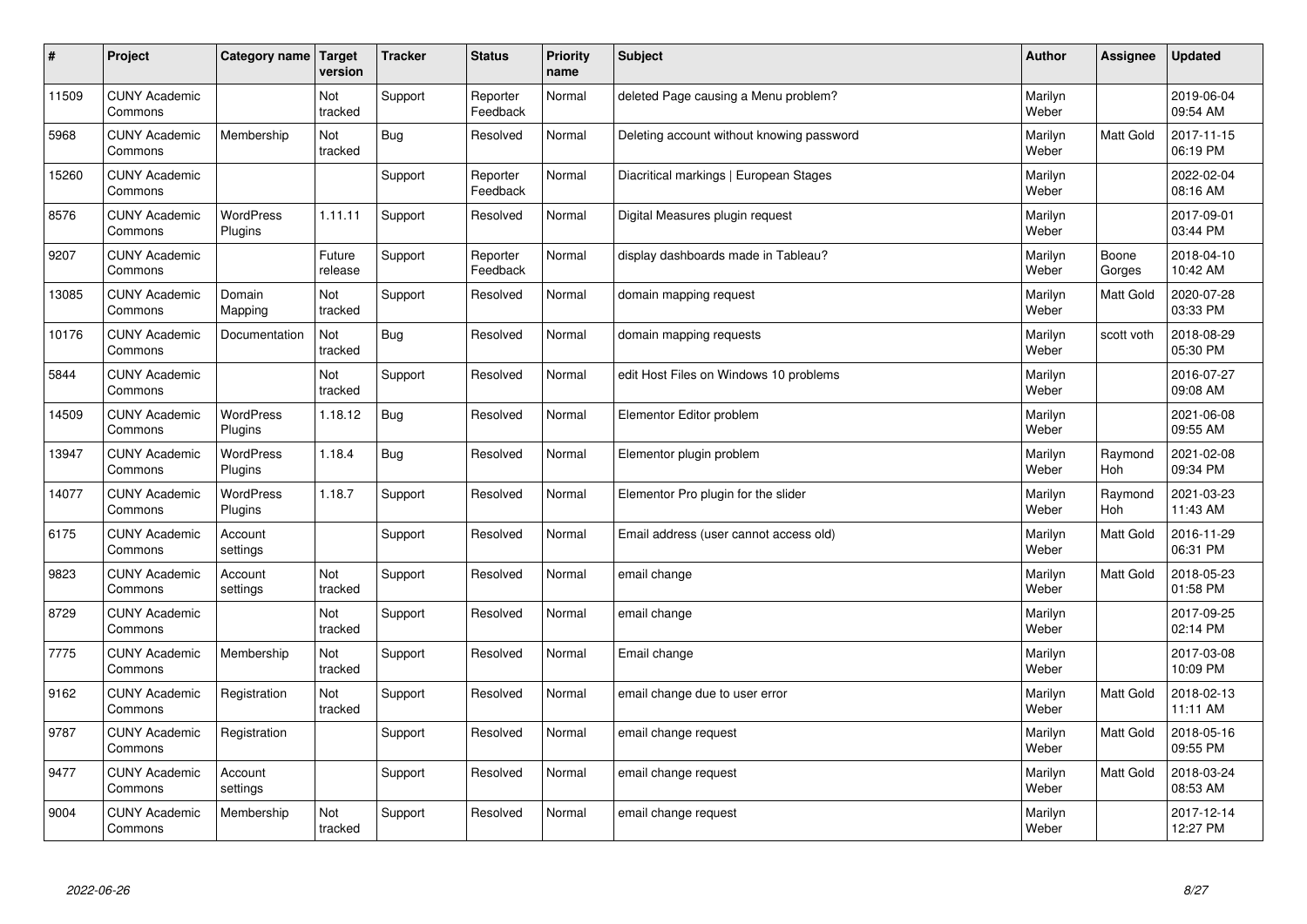| #     | Project                         | Category name   Target | version        | <b>Tracker</b> | <b>Status</b>        | <b>Priority</b><br>name | <b>Subject</b>                                                  | <b>Author</b>    | <b>Assignee</b>  | <b>Updated</b>         |
|-------|---------------------------------|------------------------|----------------|----------------|----------------------|-------------------------|-----------------------------------------------------------------|------------------|------------------|------------------------|
| 8848  | <b>CUNY Academic</b><br>Commons |                        | Not<br>tracked | Support        | Resolved             | Normal                  | email change request                                            | Marilyn<br>Weber |                  | 2017-10-24<br>11:19 AM |
| 9928  | <b>CUNY Academic</b><br>Commons | Account<br>settings    |                | Support        | Resolved             | Normal                  | email change request from former student                        | Marilyn<br>Weber | <b>Matt Gold</b> | 2018-06-14<br>10:20 AM |
| 10256 | <b>CUNY Academic</b><br>Commons |                        |                | Support        | Resolved             | Normal                  | email change requested                                          | Marilyn<br>Weber | Matt Gold        | 2018-08-29<br>02:52 PM |
| 12382 | <b>CUNY Academic</b><br>Commons | Membership             | Not<br>tracked | Support        | <b>New</b>           | Normal                  | Email request change                                            | Marilyn<br>Weber | Marilyn<br>Weber | 2020-02-06<br>12:56 PM |
| 4542  | <b>CUNY Academic</b><br>Commons | WordPress<br>Plugins   | 1.8.10         | Bug            | Resolved             | Normal                  | Emailing group users problem                                    | Marilyn<br>Weber | Boone<br>Gorges  | 2015-09-11<br>11:16 AM |
| 15025 | <b>CUNY Academic</b><br>Commons |                        |                | Support        | Duplicate            | Normal                  | emails for all the papers on the commons that have been changed | Marilyn<br>Weber |                  | 2021-12-02<br>11:57 AM |
| 13121 | <b>CUNY Academic</b><br>Commons |                        |                | Support        | Rejected             | Normal                  | embed a DropBox Paper file                                      | Marilyn<br>Weber |                  | 2020-08-25<br>10:56 AM |
| 15120 | <b>CUNY Academic</b><br>Commons |                        |                | Support        | Resolved             | Normal                  | embed Zoom recordings in a post?                                | Marilyn<br>Weber |                  | 2021-12-29<br>08:15 AM |
| 4340  | <b>CUNY Academic</b><br>Commons | WordPress -<br>Media   | 1.8.14         | Feature        | Resolved             | Normal                  | embedding a video                                               | Marilyn<br>Weber | Daniel<br>Jones  | 2015-10-20<br>12:01 AM |
| 5036  | <b>CUNY Academic</b><br>Commons | WordPress<br>Plugins   | 1.9.1.1        | Feature        | Resolved             | Normal                  | <b>Embeds request</b>                                           | Marilyn<br>Weber | Boone<br>Gorges  | 2015-12-18<br>10:12 PM |
| 11147 | <b>CUNY Academic</b><br>Commons | Membership             | Not<br>tracked | Support        | Resolved             | Normal                  | employee email change                                           | Marilyn<br>Weber |                  | 2019-03-12<br>03:58 PM |
| 13741 | <b>CUNY Academic</b><br>Commons | WordPress<br>Plugins   | 1.18.3         | Support        | Resolved             | Normal                  | Ensemble Video Plugin                                           | Marilyn<br>Weber |                  | 2021-01-26<br>04:43 PM |
| 15655 | <b>CUNY Academic</b><br>Commons |                        | 2.0.2          | Support        | Reporter<br>Feedback | Normal                  | Event Aggregator plugin?                                        | Marilyn<br>Weber |                  | 2022-06-14<br>11:36 AM |
| 15565 | <b>CUNY Academic</b><br>Commons |                        |                | Support        | <b>New</b>           | Normal                  | Events - send updates to an email listserv                      | Marilyn<br>Weber |                  | 2022-03-10<br>01:06 PM |
| 5875  | <b>CUNY Academic</b><br>Commons | WordPress<br>Plugins   | Not<br>tracked | <b>Bug</b>     | Resolved             | Normal                  | Events Calendar garbled in IE                                   | Marilyn<br>Weber | Marilyn<br>Weber | 2017-11-15<br>05:45 PM |
| 8552  | <b>CUNY Academic</b><br>Commons | WordPress<br>Plugins   | 1.11.10        | Bug            | Resolved             | Normal                  | Events Calendar problem                                         | Marilyn<br>Weber |                  | 2017-08-18<br>04:36 PM |
| 14410 | <b>CUNY Academic</b><br>Commons |                        | 1.18.10        | <b>Bug</b>     | Resolved             | Normal                  | events calendar problem?                                        | Marilyn<br>Weber |                  | 2021-05-10<br>04:45 PM |
| 14889 | <b>CUNY Academic</b><br>Commons | Events                 | 1.19.0         | Support        | Resolved             | Normal                  | events in group - can they be edited by all admins?             | Marilyn<br>Weber | Raymond<br>Hoh   | 2021-12-13<br>03:31 PM |
| 14398 | <b>CUNY Academic</b><br>Commons |                        | Not<br>tracked | Support        | Reporter<br>Feedback | Normal                  | Events plug-in notification problem                             | Marilyn<br>Weber |                  | 2021-05-11<br>11:21 AM |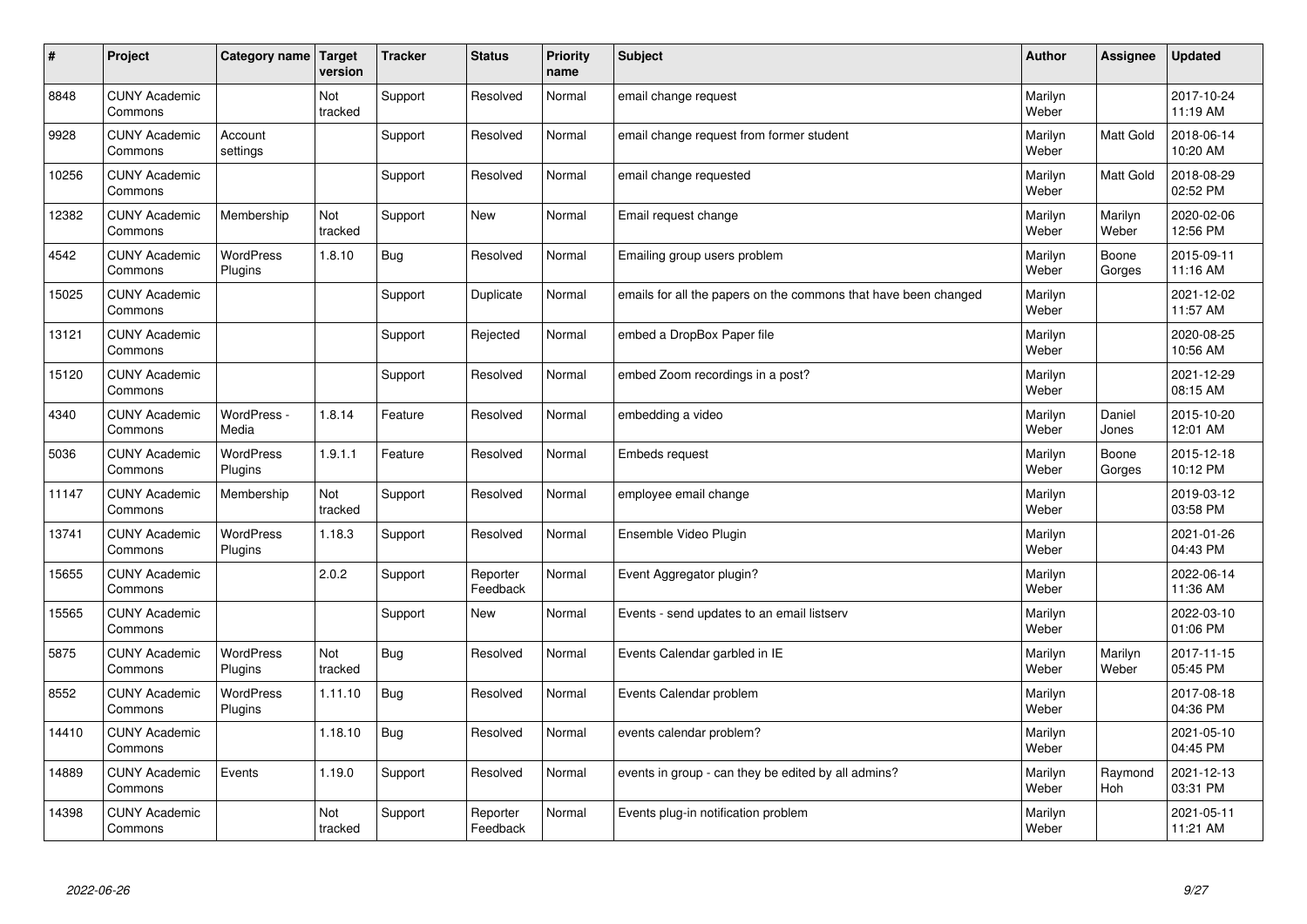| $\sharp$ | Project                         | Category name   Target        | version           | <b>Tracker</b> | <b>Status</b> | <b>Priority</b><br>name | <b>Subject</b>                                           | <b>Author</b>    | Assignee              | <b>Updated</b>         |
|----------|---------------------------------|-------------------------------|-------------------|----------------|---------------|-------------------------|----------------------------------------------------------|------------------|-----------------------|------------------------|
| 8693     | <b>CUNY Academic</b><br>Commons | <b>WordPress</b><br>Plugins   |                   | Support        | Resolved      | Normal                  | Existing blog wants to replace Mailpoet with Newsletters | Marilyn<br>Weber |                       | 2017-09-12<br>02:24 PM |
| 7972     | <b>CUNY Academic</b><br>Commons |                               | Not<br>tracked    | Support        | Resolved      | Normal                  | expand the memory limit for videos?                      | Marilyn<br>Weber |                       | 2017-04-20<br>10:07 AM |
| 7745     | <b>CUNY Academic</b><br>Commons | <b>WordPress</b><br>Plugins   | 1.10.13           | Support        | Resolved      | Normal                  | Featured Video Plus plugin requested                     | Marilyn<br>Weber |                       | 2017-03-03<br>01:51 PM |
| 8917     | <b>CUNY Academic</b><br>Commons | <b>Group Files</b>            | 1.12.3            | <b>Bug</b>     | Resolved      | High                    | Files not downloading from Groups properly               | Marilyn<br>Weber | Boone<br>Gorges       | 2017-11-29<br>10:04 PM |
| 13227    | <b>CUNY Academic</b><br>Commons | Group Library                 | 1.17.2            | <b>Bug</b>     | Resolved      | High                    | folder not appearing in library                          | Marilyn<br>Weber |                       | 2020-08-21<br>04:22 PM |
| 13841    | <b>CUNY Academic</b><br>Commons | <b>WordPress</b><br>Plugins   | 1.18.3            | Support        | Resolved      | Normal                  | Folders plugin request                                   | Marilyn<br>Weber | Boone<br>Gorges       | 2021-01-26<br>04:43 PM |
| 13641    | <b>CUNY Academic</b><br>Commons |                               | 1.18.2            | Support        | Resolved      | Normal                  | follow up to migration request                           | Marilyn<br>Weber | Boone<br>Gorges       | 2021-01-12<br>10:59 AM |
| 13169    | <b>CUNY Academic</b><br>Commons |                               | 1.17.4            | Support        | Rejected      | Normal                  | footer logo image has no alt-text                        | Marilyn<br>Weber |                       | 2020-09-22<br>10:18 AM |
| 5988     | <b>CUNY Academic</b><br>Commons | Support                       |                   | Support        | Rejected      | Normal                  | Forbidden error when trying to join                      | Marilyn<br>Weber | Boone<br>Gorges       | 2016-09-08<br>01:42 PM |
| 5019     | <b>CUNY Academic</b><br>Commons | Registration                  | Not<br>tracked    | Support        | Resolved      | Normal                  | Forgotten password for user with new email address       | Marilyn<br>Weber | Marilyn<br>Weber      | 2015-12-11<br>04:18 PM |
| 11198    | <b>CUNY Academic</b><br>Commons |                               | Not<br>tracked    | Support        | Resolved      | Normal                  | former CUNY employee                                     | Marilyn<br>Weber |                       | 2019-03-07<br>02:21 PM |
| 9134     | <b>CUNY Academic</b><br>Commons | Membership                    | Not<br>tracked    | Support        | Abandoned     | Normal                  | former user                                              | Marilyn<br>Weber | Matt Gold             | 2019-09-18<br>10:26 AM |
| 6893     | <b>CUNY Academic</b><br>Commons | Group Forums                  |                   | Bug            | Resolved      | Normal                  | Forum for CUNY Academic Commons Team is gone             | Marilyn<br>Weber | Boone<br>Gorges       | 2016-12-01<br>08:08 AM |
| 10361    | <b>CUNY Academic</b><br>Commons | Group Forums                  | 1.13.10           | Bug            | Resolved      | Normal                  | forum post pending oddity                                | Marilyn<br>Weber |                       | 2018-09-25<br>10:45 AM |
| 13341    | <b>CUNY Academic</b><br>Commons | Group Forums                  | 1.17.4            | <b>Bug</b>     | Resolved      | Normal                  | Forum reply problems                                     | Marilyn<br>Weber | Raymond<br><b>Hoh</b> | 2020-09-22<br>12:08 PM |
| 7310     | <b>CUNY Academic</b><br>Commons |                               | 1.10.7            | Bug            | Resolved      | Normal                  | Friendship request mystery.                              | Marilyn<br>Weber | Boone<br>Gorges       | 2017-01-05<br>03:12 PM |
| 5397     | <b>CUNY Academic</b><br>Commons | Social Paper                  | Future<br>release | Feature        | <b>New</b>    | Normal                  | frustrating to have to enable/disable in SP              | Marilyn<br>Weber | Samantha<br>Raddatz   | 2016-04-20<br>03:39 PM |
| 7785     | <b>CUNY Academic</b><br>Commons |                               | Not<br>tracked    | Support        | Resolved      | Normal                  | ftp access or files?                                     | Marilyn<br>Weber | Boone<br>Gorges       | 2017-03-13<br>02:34 PM |
| 5448     | <b>CUNY Academic</b><br>Commons | Email<br><b>Notifications</b> | 1.10.2            | Bug            | Rejected      | Normal                  | garbled CAC activity digests                             | Marilyn<br>Weber | Raymond<br>Hoh        | 2016-11-20<br>02:38 AM |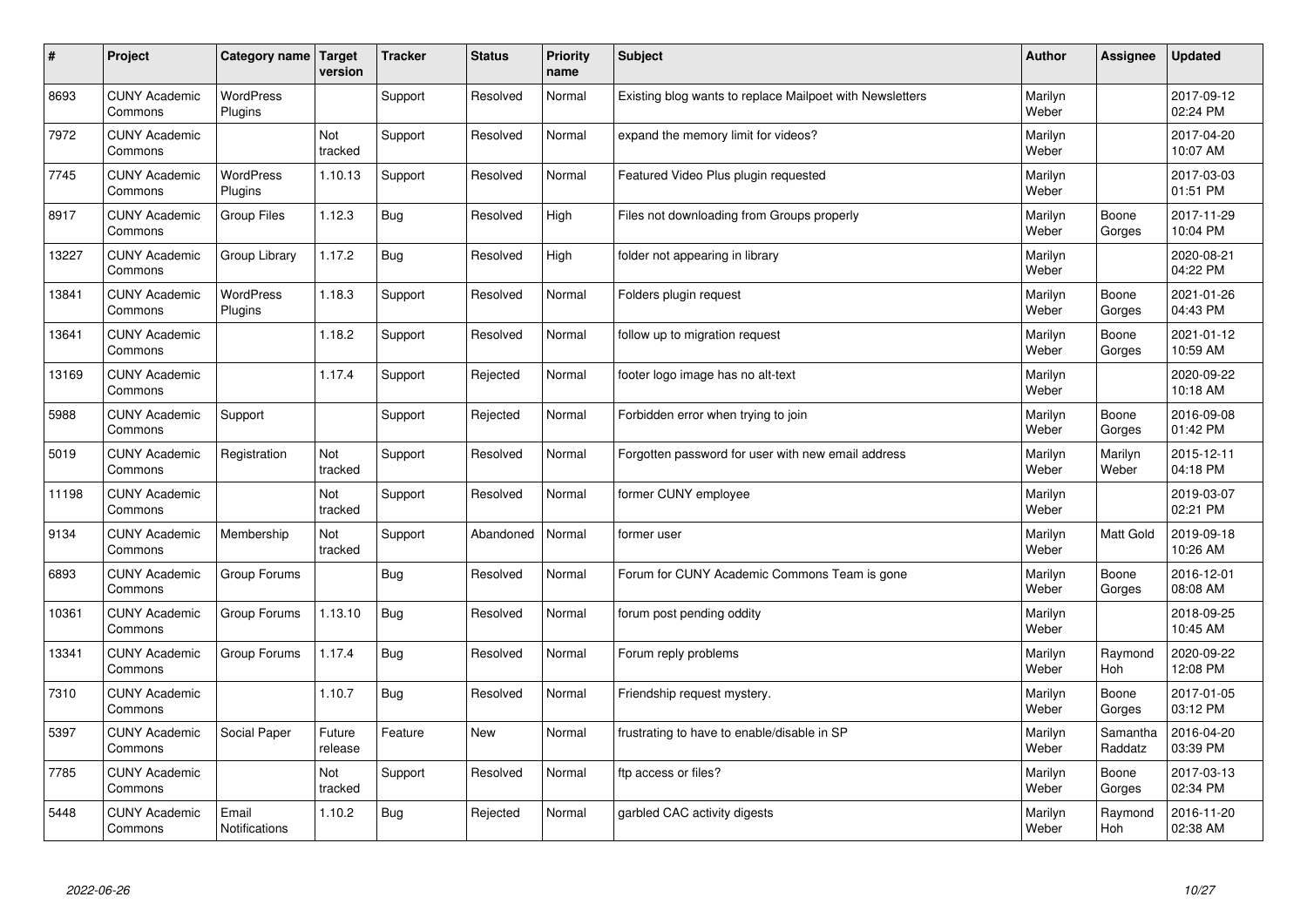| #     | Project                         | Category name   Target            | version        | <b>Tracker</b> | <b>Status</b> | <b>Priority</b><br>name | <b>Subject</b>                                          | <b>Author</b>    | Assignee              | <b>Updated</b>         |
|-------|---------------------------------|-----------------------------------|----------------|----------------|---------------|-------------------------|---------------------------------------------------------|------------------|-----------------------|------------------------|
| 10266 | <b>CUNY Academic</b><br>Commons |                                   |                | Support        | Resolved      | Normal                  | GC email change requested                               | Marilyn<br>Weber | Matt Gold             | 2018-08-30<br>03:07 PM |
| 13184 | <b>CUNY Academic</b><br>Commons | <b>WordPress</b><br>Plugins       | 1.17.2         | Support        | Resolved      | Normal                  | google translate plugin                                 | Marilyn<br>Weber |                       | 2020-08-25<br>11:36 AM |
| 13584 | <b>CUNY Academic</b><br>Commons |                                   |                | Support        | Abandoned     | Normal                  | Graphy theme question                                   | Marilyn<br>Weber |                       | 2021-09-14<br>10:41 AM |
| 10850 | <b>CUNY Academic</b><br>Commons |                                   |                | Support        | Rejected      | Normal                  | Gravity form being resent                               | Marilyn<br>Weber |                       | 2018-12-20<br>10:18 PM |
| 14270 | <b>CUNY Academic</b><br>Commons | <b>WordPress</b><br><b>Themes</b> | 1.18.8         | Support        | Resolved      | Normal                  | grid theme?                                             | Marilyn<br>Weber |                       | 2021-04-13<br>11:20 AM |
| 3037  | <b>CUNY Academic</b><br>Commons | <b>Ground Control</b>             | Not<br>tracked | Publicity      | Resolved      | Normal                  | <b>Ground Control</b>                                   | Marilyn<br>Weber | scott voth            | 2016-01-26<br>05:23 PM |
| 3039  | <b>CUNY Academic</b><br>Commons | <b>Ground Control</b>             | Not<br>tracked | Publicity      | Resolved      | Normal                  | <b>Ground Control</b>                                   | Marilyn<br>Weber | Sarah<br>Morgano      | 2016-01-26<br>05:19 PM |
| 3040  | <b>CUNY Academic</b><br>Commons | <b>Ground Control</b>             | Not<br>tracked | Publicity      | Resolved      | Normal                  | <b>Ground Control</b>                                   | Marilyn<br>Weber | Micki<br>Kaufman      | 2016-01-26<br>05:16 PM |
| 3038  | <b>CUNY Academic</b><br>Commons | <b>Ground Control</b>             | Not<br>tracked | Publicity      | Resolved      | Normal                  | <b>Ground Control</b>                                   | Marilyn<br>Weber | <b>Matt Gold</b>      | 2016-01-26<br>05:10 PM |
| 3041  | <b>CUNY Academic</b><br>Commons | <b>Ground Control</b>             | Not<br>tracked | Publicity      | Resolved      | Normal                  | <b>Ground Control</b>                                   | Marilyn<br>Weber | <b>Chris Stein</b>    | 2016-01-26<br>04:52 PM |
| 3036  | <b>CUNY Academic</b><br>Commons | <b>Ground Control</b>             | Not<br>tracked | Publicity      | Deferred      | Normal                  | Ground Control                                          | Marilyn<br>Weber | Dominic<br>Giglio     | 2015-03-21<br>09:10 PM |
| 3035  | <b>CUNY Academic</b><br>Commons | <b>Ground Control</b>             | Not<br>tracked | Publicity      | Deferred      | Normal                  | Ground Control article                                  | Marilyn<br>Weber | Marilyn<br>Weber      | 2015-03-21<br>08:54 PM |
| 11567 | <b>CUNY Academic</b><br>Commons | <b>Group Files</b>                | 1.15.4         | Bug            | Resolved      | Normal                  | Group files pagination doesn't work properly in folders | Marilyn<br>Weber | Boone<br>Gorges       | 2019-06-25<br>04:22 PM |
| 6313  | <b>CUNY Academic</b><br>Commons | Groups (misc)                     |                | Bug            | Duplicate     | Normal                  | group member no longer in group, can't rejoin.          | Marilyn<br>Weber |                       | 2016-10-14<br>09:27 PM |
| 12487 | <b>CUNY Academic</b><br>Commons | Group Forums                      | 1.16.7         | <b>Bug</b>     | Resolved      | Normal                  | group posting problems?                                 | Marilyn<br>Weber | Raymond<br><b>Hoh</b> | 2020-03-10<br>11:40 AM |
| 6286  | <b>CUNY Academic</b><br>Commons | Groups (misc)                     | Not<br>tracked | Bug            | Resolved      | Immediate               | Groups pages not displaying at all!                     | Marilyn<br>Weber | Boone<br>Gorges       | 2017-11-15<br>10:57 AM |
| 2777  | <b>CUNY Academic</b><br>Commons | WordPress<br>(misc)               | Not<br>tracked | Bug            | Resolved      | Normal                  | Hero slide access                                       | Marilyn<br>Weber | Boone<br>Gorges       | 2013-09-07<br>12:26 PM |
| 11233 | <b>CUNY Academic</b><br>Commons |                                   | 1.14.9         | Support        | Resolved      | Normal                  | Hotjar ?                                                | Marilyn<br>Weber |                       | 2019-03-26<br>12:10 PM |
| 6851  | <b>CUNY Academic</b><br>Commons | Redmine                           | Not<br>tracked | Support        | Resolved      | Normal                  | How do I help users join Redmine?                       | Marilyn<br>Weber | <b>Matt Gold</b>      | 2016-11-28<br>10:16 AM |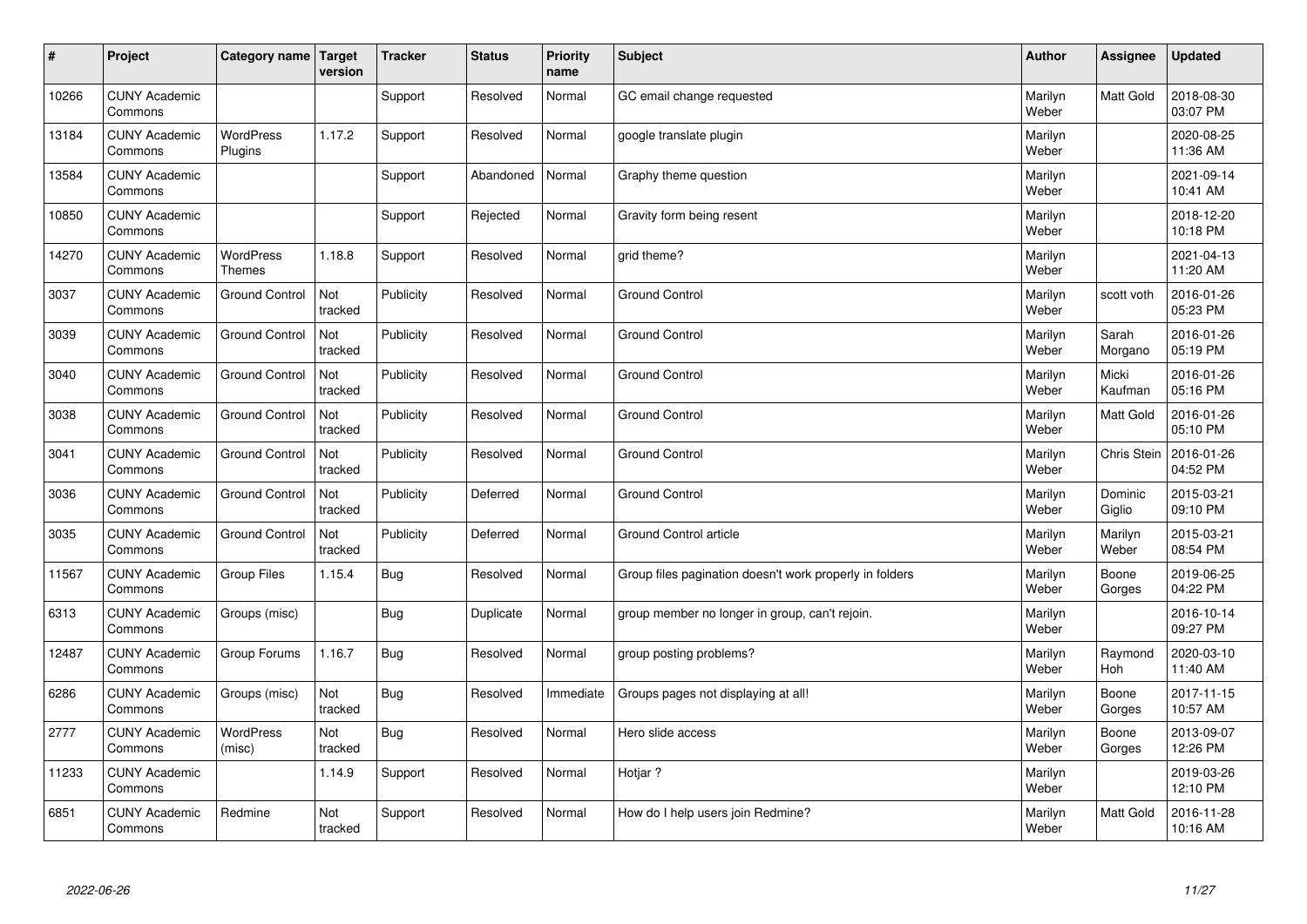| #     | Project                         | Category name        | Target<br>version | <b>Tracker</b> | <b>Status</b>                       | <b>Priority</b><br>name | Subject                                                                                               | Author           | Assignee        | <b>Updated</b>         |
|-------|---------------------------------|----------------------|-------------------|----------------|-------------------------------------|-------------------------|-------------------------------------------------------------------------------------------------------|------------------|-----------------|------------------------|
| 7995  | <b>CUNY Academic</b><br>Commons | Domain<br>Mapping    | Not<br>tracked    | Bug            | Resolved                            | Urgent                  | http://on.socialpaper.gc.cuny.edu down?                                                               | Marilyn<br>Weber |                 | 2017-04-21<br>11:07 AM |
| 11964 | <b>CUNY Academic</b><br>Commons | Layout               | 1.15.12           | Bug            | Resolved                            | Normal                  | https://commons.gc.cuny.edu/create/ not displaying correctly in Edge                                  | Marilyn<br>Weber | Raymond<br>Hoh  | 2019-10-22<br>11:54 AM |
| 11650 | <b>CUNY Academic</b><br>Commons |                      | Not<br>tracked    | Support        | Resolved                            | Normal                  | https://commons.gc.cuny.edu/groups/introduction-to-literary-studies-eng<br>ish-252-at-hunter-college/ | Marilyn<br>Weber |                 | 2019-07-18<br>02:28 PM |
| 11922 | <b>CUNY Academic</b><br>Commons | Membership           | Not<br>tracked    | Support        | Resolved                            | Normal                  | https://commons.gc.cuny.edu/members/cunyhealthequity/                                                 | Marilyn<br>Weber |                 | 2019-10-02<br>04:05 PM |
| 11896 | <b>CUNY Academic</b><br>Commons |                      | Not<br>tracked    | Support        | Resolved                            | Normal                  | https://thenurseswritingproject.commons.gc.cuny.edu                                                   | Marilyn<br>Weber |                 | 2019-09-24<br>08:09 AM |
| 13715 | <b>CUNY Academic</b><br>Commons |                      | Not<br>tracked    | Bug            | Resolved                            | High                    | https://ulysses.commons.gc.cuny.edu down                                                              | Marilyn<br>Weber |                 | 2020-12-22<br>03:02 PM |
| 9604  | <b>CUNY Academic</b><br>Commons |                      | Not<br>tracked    | Support        | Resolved                            | Normal                  | I (Marilyn) can only log into cdev as teststudent                                                     | Marilyn<br>Weber |                 | 2018-04-21<br>10:20 AM |
| 13012 | <b>CUNY Academic</b><br>Commons | WordPress<br>(misc)  |                   | Support        | Rejected                            | Normal                  | icon image associated with the teaching template's Creative Commons<br>License                        | Marilyn<br>Weber | Raymond<br>Hoh  | 2020-08-25<br>10:56 AM |
| 8529  | <b>CUNY Academic</b><br>Commons |                      | Not<br>tracked    | Support        | Resolved                            | Normal                  | Iframe regiest?                                                                                       | Marilyn<br>Weber |                 | 2017-08-16<br>04:40 PM |
| 7668  | <b>CUNY Academic</b><br>Commons | WordPress<br>Plugins |                   | Support        | Rejected                            | Normal                  | Iframes question                                                                                      | Marilyn<br>Weber |                 | 2017-04-11<br>09:29 PM |
| 14625 | <b>CUNY Academic</b><br>Commons |                      | Not<br>tracked    | Support        | Rejected                            | Normal                  | image won't appear in slideshow.                                                                      | Marilyn<br>Weber |                 | 2021-07-27<br>10:33 AM |
| 16291 | <b>CUNY Academic</b><br>Commons | Site cloning         | 2.0.2             | Support        | Staged for<br>Production<br>Release | Normal                  | Images coming up blank in Media Library                                                               | Marilyn<br>Weber | Raymond<br>Hoh  | 2022-06-23<br>08:28 PM |
| 11912 | <b>CUNY Academic</b><br>Commons |                      |                   | Support        | Resolved                            | Normal                  | influence search results?                                                                             | Marilyn<br>Weber |                 | 2020-02-11<br>10:51 AM |
| 5059  | <b>CUNY Academic</b><br>Commons |                      | Not<br>tracked    | Bug            | Resolved                            | Normal                  | Instagram embed?                                                                                      | Marilyn<br>Weber |                 | 2016-01-26<br>12:05 AM |
| 7460  | <b>CUNY Academic</b><br>Commons | WordPress<br>Themes  | 1.10.8            | Support        | Resolved                            | Normal                  | install Independent Publisher theme?                                                                  | Marilyn<br>Weber | Boone<br>Gorges | 2017-01-21<br>09:34 PM |
| 14799 | <b>CUNY Academic</b><br>Commons |                      | 1.18.19           | Support        | Resolved                            | High                    | install the official Classic Widgets?                                                                 | Marilyn<br>Weber |                 | 2021-09-22<br>02:17 PM |
| 14008 | <b>CUNY Academic</b><br>Commons |                      |                   | Bug            | Resolved                            | High                    | invisible user                                                                                        | Marilyn<br>Weber |                 | 2021-02-18<br>05:53 PM |
| 6860  | <b>CUNY Academic</b><br>Commons | User<br>Onboarding   | 1.12              | Bug            | Resolved                            | Normal                  | Invitation to join a group is appearing as an invitiation to join the site!                           | Marilyn<br>Weber | Boone<br>Gorges | 2017-10-30<br>10:03 AM |
| 12006 | <b>CUNY Academic</b><br>Commons | Group<br>Invitations | 1.15.13           | Bug            | Resolved                            | Immediate               | Invite system is broken.                                                                              | Marilyn<br>Weber | Boone<br>Gorges | 2019-10-23<br>10:16 AM |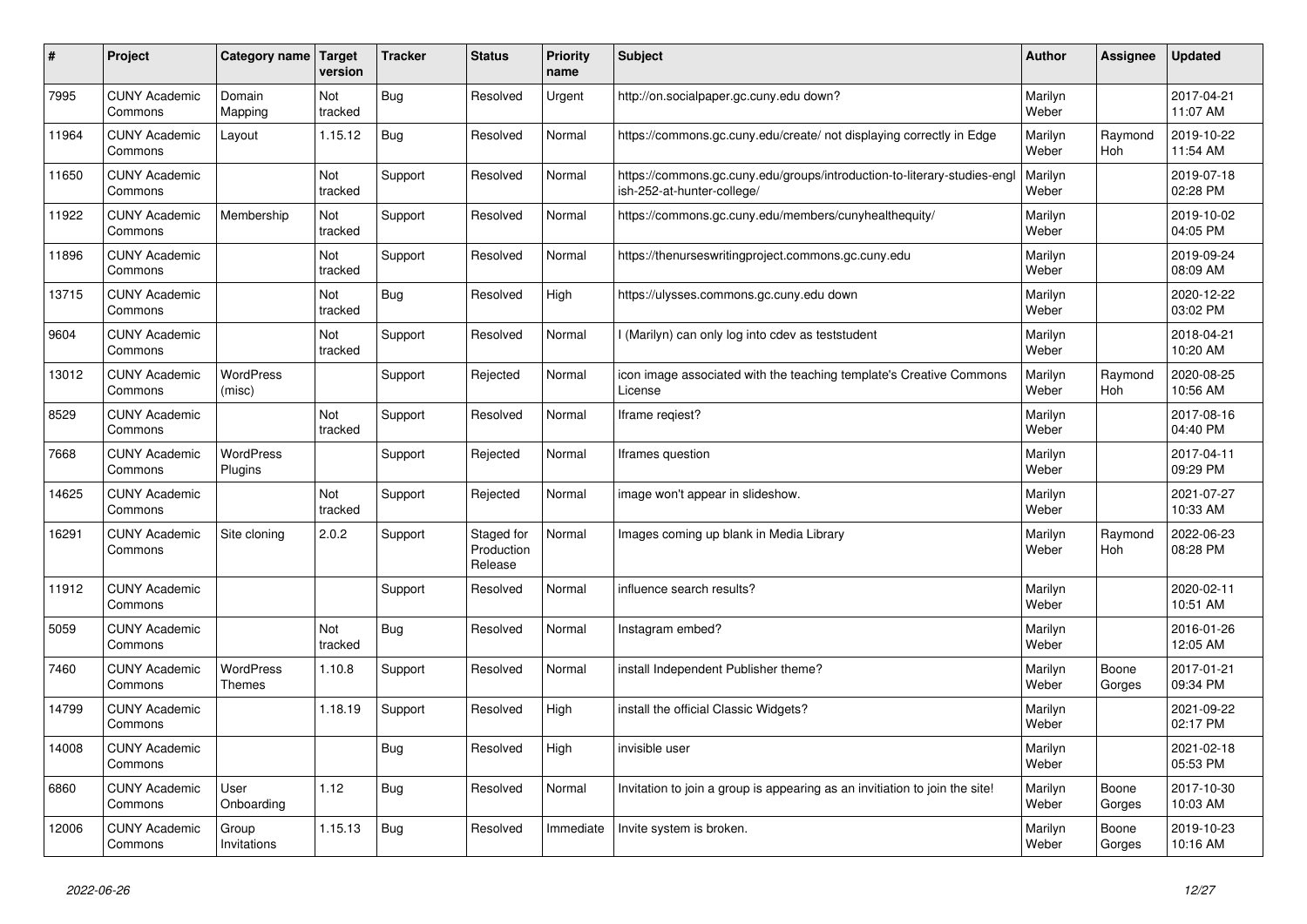| $\sharp$ | Project                         | Category name   Target            | version           | <b>Tracker</b> | <b>Status</b> | <b>Priority</b><br>name | <b>Subject</b>                                                              | <b>Author</b>    | Assignee              | <b>Updated</b>         |
|----------|---------------------------------|-----------------------------------|-------------------|----------------|---------------|-------------------------|-----------------------------------------------------------------------------|------------------|-----------------------|------------------------|
| 13596    | <b>CUNY Academic</b><br>Commons |                                   |                   | Support        | Abandoned     | Normal                  | invited as Author but show as Contributor                                   | Marilyn<br>Weber |                       | 2021-09-14<br>10:41 AM |
| 6800     | <b>CUNY Academic</b><br>Commons |                                   |                   | Bug            | Rejected      | Immediate               | Is something going on?                                                      | Marilyn<br>Weber |                       | 2016-11-18<br>04:40 PM |
| 13826    | <b>CUNY Academic</b><br>Commons |                                   |                   | Support        | Resolved      | Normal                  | January 14th                                                                | Marilyn<br>Weber |                       | 2021-01-26<br>04:26 PM |
| 10537    | <b>CUNY Academic</b><br>Commons |                                   | Not<br>tracked    | <b>Bug</b>     | Resolved      | Normal                  | jpegs not showing                                                           | Marilyn<br>Weber |                       | 2018-10-23<br>10:51 AM |
| 15266    | <b>CUNY Academic</b><br>Commons |                                   |                   | Support        | Resolved      | Normal                  | Just an appreciation                                                        | Marilyn<br>Weber |                       | 2022-02-07<br>10:42 AM |
| 7349     | <b>CUNY Academic</b><br>Commons | Membership                        | Not<br>tracked    | <b>Bug</b>     | Resolved      | Normal                  | <b>LACUNY Institute website</b>                                             | Marilyn<br>Weber | Boone<br>Gorges       | 2017-01-11<br>04:26 PM |
| 14242    | <b>CUNY Academic</b><br>Commons |                                   |                   | Support        | Resolved      | Normal                  | LAILAC site missing content                                                 | Marilyn<br>Weber |                       | 2021-03-27<br>08:40 AM |
| 13185    | <b>CUNY Academic</b><br>Commons | WordPress<br><b>Themes</b>        | 1.17.2            | Support        | Resolved      | Normal                  | Less theme?                                                                 | Marilyn<br>Weber |                       | 2020-08-25<br>11:26 AM |
| 14304    | <b>CUNY Academic</b><br>Commons | Group Library                     | 1.18.8            | <b>Bug</b>     | Resolved      | Normal                  | Library items change folders when adding subsequent items in new<br>folders | Marilyn<br>Weber | Boone<br>Gorges       | 2021-04-13<br>11:21 AM |
| 13288    | <b>CUNY Academic</b><br>Commons |                                   |                   | Support        | Abandoned     | Normal                  | log in problems on iPhone 6                                                 | Marilyn<br>Weber |                       | 2020-10-27<br>10:26 AM |
| 14411    | <b>CUNY Academic</b><br>Commons | <b>WordPress</b><br><b>Themes</b> | 1.18.10           | <b>Bug</b>     | Resolved      | Normal                  | logo problems                                                               | Marilyn<br>Weber |                       | 2021-05-03<br>04:37 PM |
| 14885    | <b>CUNY Academic</b><br>Commons | <b>WordPress</b><br>Plugins       | 1.18.22           | <b>Bug</b>     | Resolved      | Normal                  | Long Loading Times -- Wordpress Admin Site                                  | Marilyn<br>Weber | Raymond<br><b>Hoh</b> | 2021-10-26<br>12:28 PM |
| 15610    | <b>CUNY Academic</b><br>Commons | <b>WordPress</b><br>Plugins       | Not<br>tracked    | Support        | Rejected      | Normal                  | Loops & Logic plugin                                                        | Marilyn<br>Weber | Raymond<br>Hoh        | 2022-03-19<br>11:16 AM |
| 10059    | <b>CUNY Academic</b><br>Commons | <b>WordPress</b><br><b>Themes</b> | Not<br>tracked    | Support        | Resolved      | Normal                  | Magazine Premium theme for new site                                         | Marilyn<br>Weber |                       | 2020-02-17<br>03:39 PM |
| 14973    | <b>CUNY Academic</b><br>Commons |                                   |                   | Support        | Resolved      | Normal                  | <b>Mail Poet</b>                                                            | Marilyn<br>Weber |                       | 2021-12-06<br>10:20 AM |
| 14972    | <b>CUNY Academic</b><br>Commons |                                   |                   | Support        | Rejected      | Normal                  | Mailchimp plugin                                                            | Marilyn<br>Weber |                       | 2021-11-17<br>02:13 PM |
| 13918    | <b>CUNY Academic</b><br>Commons |                                   | Not<br>tracked    | Support        | Rejected      | Normal                  | MailPoet Newsletters Premium plugin                                         | Marilyn<br>Weber |                       | 2021-02-09<br>11:01 AM |
| 5050     | <b>CUNY Academic</b><br>Commons | Social Paper                      | Future<br>release | Feature        | New           | Low                     | Making comments visible in SP editing mode (SP suggestion #1)               | Marilyn<br>Weber | Samantha<br>Raddatz   | 2019-09-17<br>11:10 PM |
| 5684     | <b>CUNY Academic</b><br>Commons | <b>Group Files</b>                | Not<br>tracked    | Bug            | Resolved      | Normal                  | Making Group files appear as Blog entries                                   | Marilyn<br>Weber | Boone<br>Gorges       | 2017-11-20<br>03:28 PM |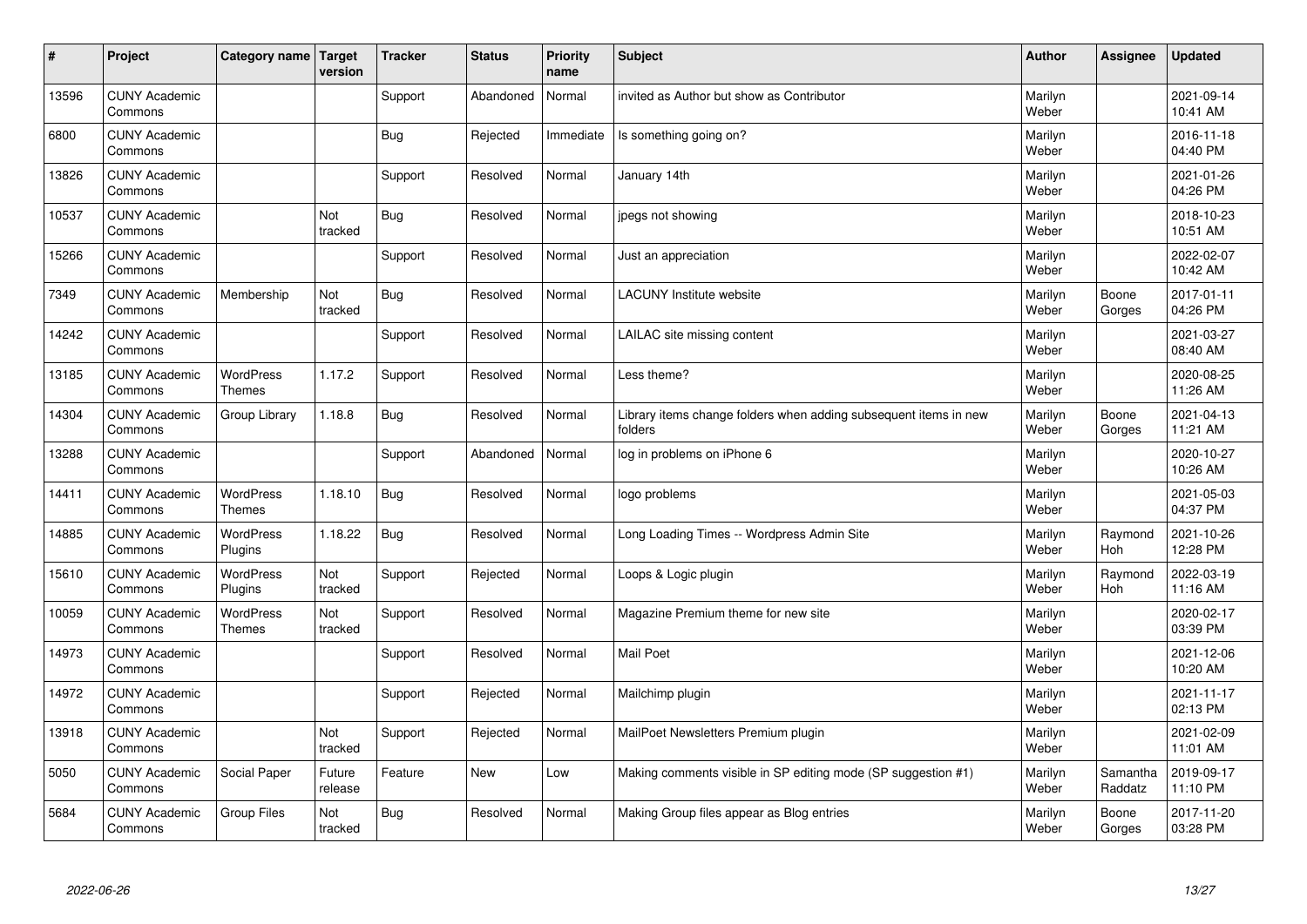| $\vert$ # | Project                         | Category name                     | Target<br>version | <b>Tracker</b> | <b>Status</b> | <b>Priority</b><br>name | <b>Subject</b>                                                                          | <b>Author</b>    | Assignee              | <b>Updated</b>         |
|-----------|---------------------------------|-----------------------------------|-------------------|----------------|---------------|-------------------------|-----------------------------------------------------------------------------------------|------------------|-----------------------|------------------------|
| 13699     | <b>CUNY Academic</b><br>Commons |                                   | Not<br>tracked    | Support        | Resolved      | Normal                  | Martin Segal Center site down                                                           | Marilyn<br>Weber | Raymond<br><b>Hoh</b> | 2020-12-22<br>03:03 PM |
| 4013      | <b>CUNY Academic</b><br>Commons |                                   |                   | Bug            | Duplicate     | Normal                  | Math question?                                                                          | Marilyn<br>Weber |                       | 2015-04-22<br>04:05 PM |
| 8873      | <b>CUNY Academic</b><br>Commons |                                   | Not<br>tracked    | Support        | Resolved      | Normal                  | maximum file upload size?                                                               | Marilyn<br>Weber |                       | 2017-10-30<br>11:23 AM |
| 12137     | <b>CUNY Academic</b><br>Commons | <b>WordPress</b><br><b>Themes</b> | Not<br>tracked    | Support        | Resolved      | Normal                  | media player problem                                                                    | Marilyn<br>Weber |                       | 2019-12-12<br>08:52 PM |
| 8638      | <b>CUNY Academic</b><br>Commons | Group Blogs                       | 1.11.11           | <b>Bug</b>     | Resolved      | Normal                  | members not syncing from group to site                                                  | Marilyn<br>Weber |                       | 2017-09-01<br>03:50 PM |
| 5753      | <b>CUNY Academic</b><br>Commons | WordPress<br>(misc)               | Not<br>tracked    | Support        | Resolved      | Normal                  | merging blogs and groups                                                                | Marilyn<br>Weber | Boone<br>Gorges       | 2016-08-29<br>03:09 PM |
| 8259      | <b>CUNY Academic</b><br>Commons |                                   | Not<br>tracked    | <b>Bug</b>     | Resolved      | Normal                  | missing dashboard                                                                       | Marilyn<br>Weber |                       | 2017-11-15<br>01:28 PM |
| 14734     | <b>CUNY Academic</b><br>Commons | WordPress<br>Themes               | 1.18.18           | Support        | Resolved      | Normal                  | missing section of Sujatha Fernandes' site                                              | Marilyn<br>Weber | Raymond<br>Hoh        | 2021-09-06<br>04:15 PM |
| 7836      | <b>CUNY Academic</b><br>Commons | Social Paper                      | Not<br>tracked    | Support        | Resolved      | Normal                  | missing Social Paper                                                                    | Marilyn<br>Weber |                       | 2017-11-15<br>01:31 PM |
| 11609     | <b>CUNY Academic</b><br>Commons |                                   | 1.15.5            | Support        | Resolved      | Normal                  | Mixed Content flag                                                                      | Marilyn<br>Weber |                       | 2019-06-27<br>06:54 PM |
| 9163      | <b>CUNY Academic</b><br>Commons | Layout                            | 1.12.8            | Support        | Resolved      | Normal                  | Mobile responsiveness issues                                                            | Marilyn<br>Weber | Raymond<br>Hoh        | 2018-02-13<br>10:49 AM |
| 12363     | <b>CUNY Academic</b><br>Commons | <b>WordPress</b><br>Plugins       | 1.16.5            | Bug            | Resolved      | Urgent                  | more bbPress problems - now students unable to post either a new<br>thread or a comment | Marilyn<br>Weber | Raymond<br>Hoh        | 2020-03-17<br>03:07 PM |
| 13827     | <b>CUNY Academic</b><br>Commons | Group Forums                      | 1.18.3            | <b>Bug</b>     | Resolved      | Normal                  | more forum post problems                                                                | Marilyn<br>Weber | Raymond<br>Hoh        | 2021-01-22<br>08:19 PM |
| 8721      | <b>CUNY Academic</b><br>Commons | WordPress<br>Plugins              | 1.11.13           | <b>Bug</b>     | Resolved      | Normal                  | more problems with Events calendar                                                      | Marilyn<br>Weber |                       | 2017-09-21<br>10:35 AM |
| 11907     | <b>CUNY Academic</b><br>Commons | <b>Public Portfolio</b>           | 1.15.13           | Support        | Resolved      | Normal                  | more publications problems (in profile)                                                 | Marilyn<br>Weber |                       | 2019-11-04<br>11:16 AM |
| 13138     | <b>CUNY Academic</b><br>Commons | Group Library                     | Not<br>tracked    | Support        | Resolved      | Normal                  | moving Library contents for Steve Brier                                                 | Marilyn<br>Weber |                       | 2020-08-03<br>04:00 PM |
| 9223      | <b>CUNY Academic</b><br>Commons |                                   | Not<br>tracked    | Support        | Resolved      | Normal                  | moving wordpress sites                                                                  | Marilyn<br>Weber |                       | 2018-02-18<br>08:44 PM |
| 7607      | <b>CUNY Academic</b><br>Commons | <b>WordPress</b><br>(misc)        | Not<br>tracked    | Feature        | Resolved      | Normal                  | mp4 files                                                                               | Marilyn<br>Weber |                       | 2017-02-15<br>07:37 PM |
| 12176     | <b>CUNY Academic</b><br>Commons |                                   | Not<br>tracked    | Support        | Resolved      | Normal                  | Mp4s?                                                                                   | Marilyn<br>Weber |                       | 2019-12-05<br>11:04 AM |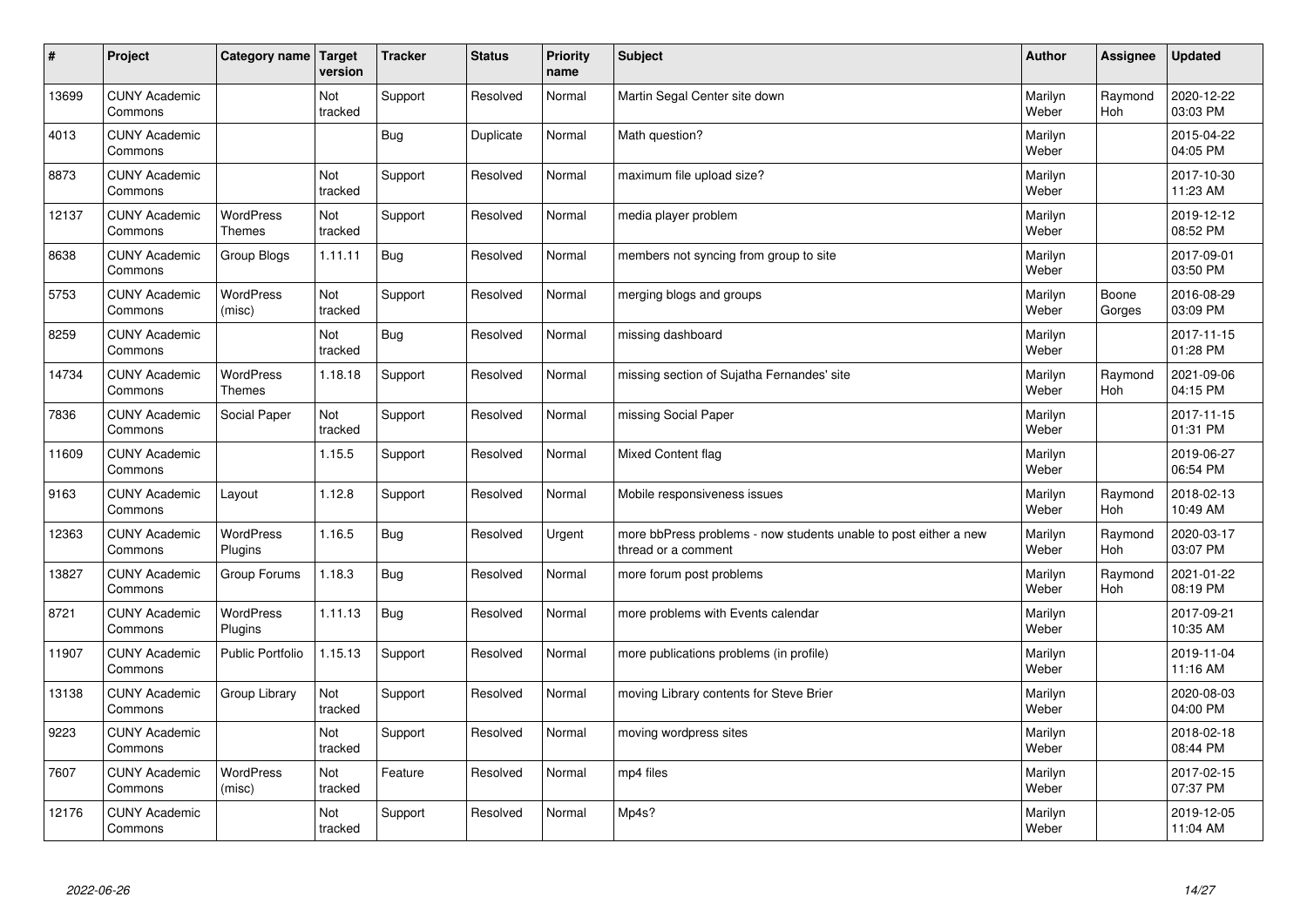| #     | Project                         | Category name   Target        | version        | <b>Tracker</b> | <b>Status</b>        | <b>Priority</b><br>name | <b>Subject</b>                                                                          | <b>Author</b>    | Assignee        | <b>Updated</b>         |
|-------|---------------------------------|-------------------------------|----------------|----------------|----------------------|-------------------------|-----------------------------------------------------------------------------------------|------------------|-----------------|------------------------|
| 6338  | <b>CUNY Academic</b><br>Commons |                               |                | Bug            | Rejected             | Normal                  | Multiple email notifications for each blog post                                         | Marilyn<br>Weber | Boone<br>Gorges | 2016-10-18<br>08:45 PM |
| 10239 | <b>CUNY Academic</b><br>Commons |                               | Not<br>tracked | Support        | Resolved             | Normal                  | musicroombooking.commons.gc.cuny.edu                                                    | Marilyn<br>Weber |                 | 2018-08-29<br>03:06 PM |
| 12960 | <b>CUNY Academic</b><br>Commons |                               | 1.16.14        | Support        | Resolved             | Normal                  | mutiple plugin in requests                                                              | Marilyn<br>Weber | Boone<br>Gorges | 2020-06-23<br>10:53 AM |
| 5834  | <b>CUNY Academic</b><br>Commons |                               |                | Bug            | Resolved             | Normal                  | My access to cdev                                                                       | Marilyn<br>Weber | Boone<br>Gorges | 2016-07-25<br>03:12 PM |
| 12156 | <b>CUNY Academic</b><br>Commons | <b>Blogs</b><br>(BuddyPress)  | Not<br>tracked | Support        | Resolved             | Normal                  | My Sites list (Commons Profile or Sites directory) doesn't match toolbar<br>dropdown    | Marilyn<br>Weber |                 | 2019-12-11<br>10:20 AM |
| 13783 | <b>CUNY Academic</b><br>Commons |                               | 1.18.2         | Support        | Resolved             | Normal                  | new CUNY OneSearch url                                                                  | Marilyn<br>Weber |                 | 2021-01-14<br>04:53 PM |
| 11031 | <b>CUNY Academic</b><br>Commons |                               | Not<br>tracked | Support        | Resolved             | Normal                  | new group with seemingly old topics                                                     | Marilyn<br>Weber |                 | 2019-02-11<br>12:17 PM |
| 8661  | <b>CUNY Academic</b><br>Commons | Group Blogs                   | Not<br>tracked | Bug            | Resolved             | Normal                  | new group, old site, can't link?                                                        | Marilyn<br>Weber |                 | 2017-11-15<br>01:26 PM |
| 15169 | <b>CUNY Academic</b><br>Commons |                               | 2.0.2          | Support        | Reporter<br>Feedback | Normal                  | new Prelude website zipfiles for custom theme and other files.                          | Marilyn<br>Weber |                 | 2022-06-14<br>11:36 AM |
| 13134 | <b>CUNY Academic</b><br>Commons | Site cloning                  | 1.17.1         | Support        | Resolved             | Normal                  | New site (a clone) point to old dashboard                                               | Marilyn<br>Weber |                 | 2020-08-12<br>03:22 PM |
| 6899  | <b>CUNY Academic</b><br>Commons | Account<br>settings           | Not<br>tracked | Support        | Resolved             | Normal                  | New user has misspelled her own name                                                    | Marilyn<br>Weber | Boone<br>Gorges | 2016-12-01<br>05:10 PM |
| 4577  | <b>CUNY Academic</b><br>Commons | Registration                  | Not<br>tracked | Bug            | Resolved             | Normal                  | New users are not getting their email verification                                      | Marilyn<br>Weber | Boone<br>Gorges | 2016-01-26<br>03:30 PM |
| 10571 | <b>CUNY Academic</b><br>Commons |                               | Not<br>tracked | Support        | Abandoned            | Normal                  | newsletter queue problem                                                                | Marilyn<br>Weber |                 | 2018-12-10<br>03:58 PM |
| 8131  | <b>CUNY Academic</b><br>Commons | <b>WordPress</b><br>Plugins   | 1.11           | <b>Bug</b>     | Resolved             | Normal                  | Newsletters plug-in                                                                     | Marilyn<br>Weber | Boone<br>Gorges | 2017-05-11<br>09:42 PM |
| 5177  | <b>CUNY Academic</b><br>Commons | Toolbar                       | 1.9.6          | Bug            | Resolved             | Normal                  | No "My Papers" tab                                                                      | Marilyn<br>Weber | Raymond<br>Hoh  | 2016-01-29<br>08:37 AM |
| 15211 | <b>CUNY Academic</b><br>Commons | <b>Blogs</b><br>(BuddyPress)  | 1.19.2         | Support        | Resolved             | Normal                  | No good error reporting for already-used domain name when creating a<br>site in Firefox | Marilyn<br>Weber | Boone<br>Gorges | 2022-01-25<br>11:33 AM |
| 6818  | <b>CUNY Academic</b><br>Commons | Email<br><b>Notifications</b> | 1.10.3         | Support        | Resolved             | Normal                  | No more email notifications?                                                            | Marilyn<br>Weber |                 | 2016-11-22<br>02:51 PM |
| 11088 | <b>CUNY Academic</b><br>Commons | Group Blogs                   | Not<br>tracked | Bug            | Resolved             | Normal                  | no notification for comments                                                            | Marilyn<br>Weber |                 | 2019-02-15<br>03:30 PM |
| 6575  | <b>CUNY Academic</b><br>Commons | Groups (misc)                 |                | <b>Bug</b>     | Rejected             | Normal                  | No papers link for the group "social paper"                                             | Marilyn<br>Weber |                 | 2016-11-02<br>10:39 PM |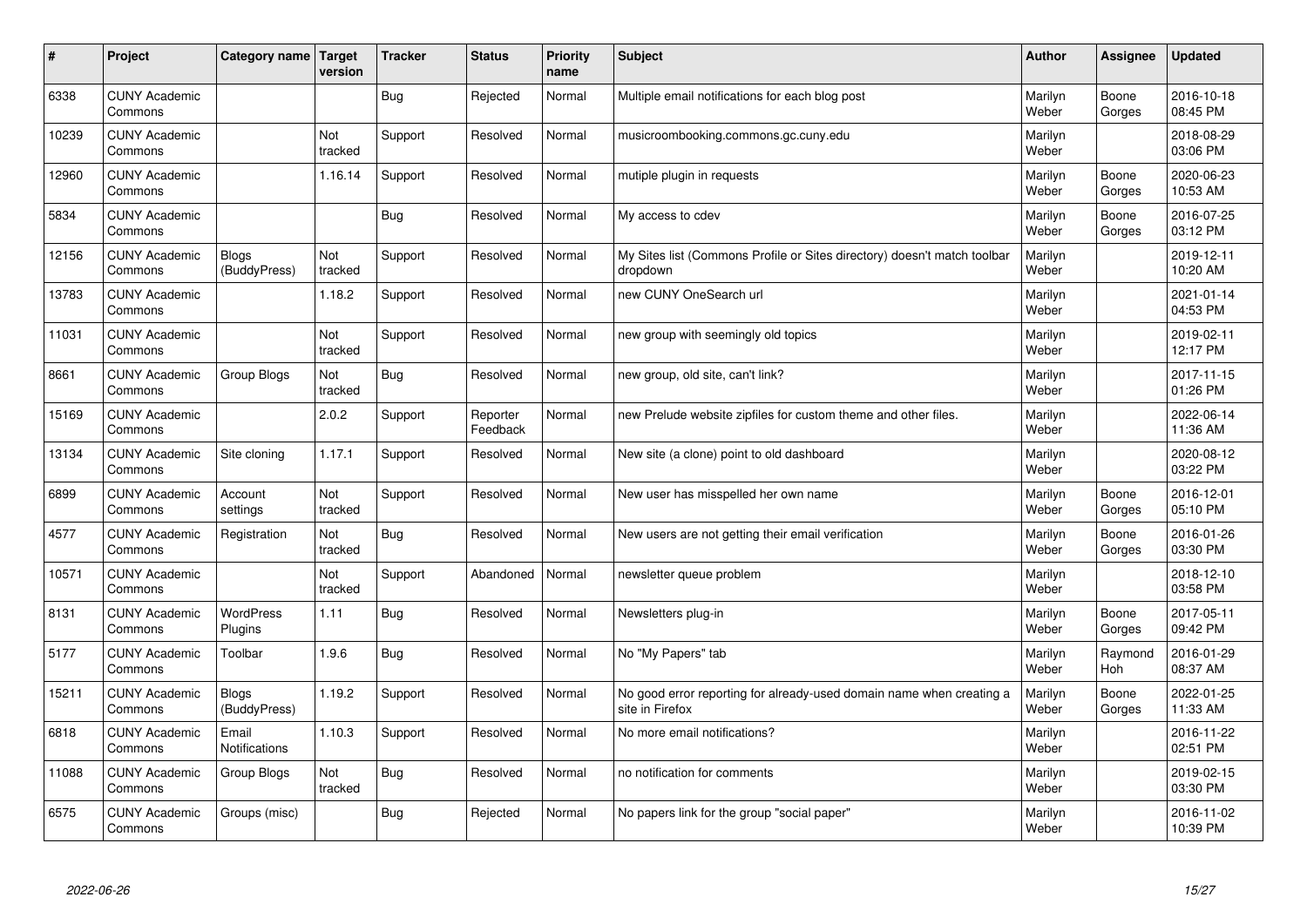| #     | Project                         | Category name   Target            | version        | <b>Tracker</b> | <b>Status</b>        | <b>Priority</b><br>name | <b>Subject</b>                                      | <b>Author</b>    | Assignee              | <b>Updated</b>         |
|-------|---------------------------------|-----------------------------------|----------------|----------------|----------------------|-------------------------|-----------------------------------------------------|------------------|-----------------------|------------------------|
| 15045 | <b>CUNY Academic</b><br>Commons |                                   |                | Support        | <b>New</b>           | Normal                  | no result for KCeL in the search box on the commons | Marilyn<br>Weber |                       | 2021-12-10<br>11:29 AM |
| 12584 | <b>CUNY Academic</b><br>Commons |                                   | Not<br>tracked | Bug            | Resolved             | Urgent                  | No way to register                                  | Marilyn<br>Weber |                       | 2020-03-27<br>02:38 PM |
| 7613  | <b>CUNY Academic</b><br>Commons | Registration                      | Not<br>tracked | Support        | Resolved             | Normal                  | non-matriculated students                           | Marilyn<br>Weber | Boone<br>Gorges       | 2017-11-15<br>11:03 AM |
| 15654 | <b>CUNY Academic</b><br>Commons | <b>WordPress</b><br>Plugins       | 1.19.6         | Support        | Resolved             | Normal                  | Numerous Copies of Events showing up                | Marilyn<br>Weber | Boone<br>Gorges       | 2022-03-22<br>11:30 AM |
| 13441 | <b>CUNY Academic</b><br>Commons |                                   | 1.17.5         | Support        | Resolved             | Normal                  | ongoing user problems with daily digests            | Marilyn<br>Weber |                       | 2020-10-13<br>10:02 AM |
| 3592  | <b>CUNY Academic</b><br>Commons | <b>WordPress</b><br>(Permissions) | Not<br>tracked | Publicity      | Resolved             | Normal                  | Oops - Announcing 1.6!                              | Marilyn<br>Weber | Boone<br>Gorges       | 2014-10-22<br>03:03 PM |
| 14012 | <b>CUNY Academic</b><br>Commons | <b>WordPress</b><br>Plugins       | 1.18.5         | Support        | Resolved             | Normal                  | Open External Links in a New Window plugin?         | Marilyn<br>Weber | Boone<br>Gorges       | 2021-03-02<br>02:07 PM |
| 11002 | <b>CUNY Academic</b><br>Commons |                                   | Not<br>tracked | Support        | Resolved             | Normal                  | open link in a new tab not working                  | Marilyn<br>Weber |                       | 2019-06-03<br>07:57 PM |
| 12427 | <b>CUNY Academic</b><br>Commons |                                   | Not<br>tracked | Support        | Resolved             | Normal                  | organizing PDF on a site?                           | Marilyn<br>Weber | scott voth            | 2020-03-10<br>11:11 AM |
| 7619  | <b>CUNY Academic</b><br>Commons | Membership                        | Not<br>tracked | Support        | Resolved             | Normal                  | outside users for a site that isn't a class?        | Marilyn<br>Weber | <b>Matt Gold</b>      | 2017-11-15<br>06:18 PM |
| 11908 | <b>CUNY Academic</b><br>Commons | Spam/Spam<br>Prevention           | 1.17.7         | Support        | Resolved             | Normal                  | overeager spam filter                               | Marilyn<br>Weber | Raymond<br><b>Hoh</b> | 2020-11-05<br>04:36 PM |
| 14074 | <b>CUNY Academic</b><br>Commons | <b>WordPress</b><br>(misc)        | Not<br>tracked | Support        | Reporter<br>Feedback | Normal                  | page password protection problem                    | Marilyn<br>Weber |                       | 2021-03-02<br>11:03 AM |
| 9330  | <b>CUNY Academic</b><br>Commons | <b>WordPress</b><br>Plugins       | 1.12.10        | Bug            | Resolved             | Normal                  | part 2 of problems with the Leaflet plug -in        | Marilyn<br>Weber |                       | 2018-03-04<br>05:58 PM |
| 6815  | <b>CUNY Academic</b><br>Commons | Password<br>Reset                 | Not<br>tracked | Support        | Resolved             | Normal                  | password reset requested                            | Marilyn<br>Weber | <b>Matt Gold</b>      | 2016-11-22<br>10:30 AM |
| 14448 | <b>CUNY Academic</b><br>Commons | Password<br>Reset                 | Not<br>tracked | Bug            | Rejected             | Normal                  | password reset weirdness                            | Marilyn<br>Weber | Raymond<br><b>Hoh</b> | 2021-05-12<br>01:34 PM |
| 13768 | <b>CUNY Academic</b><br>Commons | Domain<br>Mapping                 | Not<br>tracked | Bug            | Resolved             | Normal                  | patricksweeney.commons.gc.cuny.edu down             | Marilyn<br>Weber | Raymond<br>Hoh        | 2021-01-12<br>10:47 AM |
| 8607  | <b>CUNY Academic</b><br>Commons |                                   | Not<br>tracked | Support        | <b>New</b>           | Normal                  | Paypal?                                             | Marilyn<br>Weber | <b>Matt Gold</b>      | 2018-05-15<br>01:37 PM |
| 13201 | <b>CUNY Academic</b><br>Commons |                                   |                | Support        | Rejected             | Low                     | PDF embedder                                        | Marilyn<br>Weber |                       | 2020-09-29<br>11:37 AM |
| 10986 | <b>CUNY Academic</b><br>Commons |                                   | Not<br>tracked | Support        | Resolved             | Normal                  | PDF embedder provoking error                        | Marilyn<br>Weber |                       | 2019-03-29<br>04:28 PM |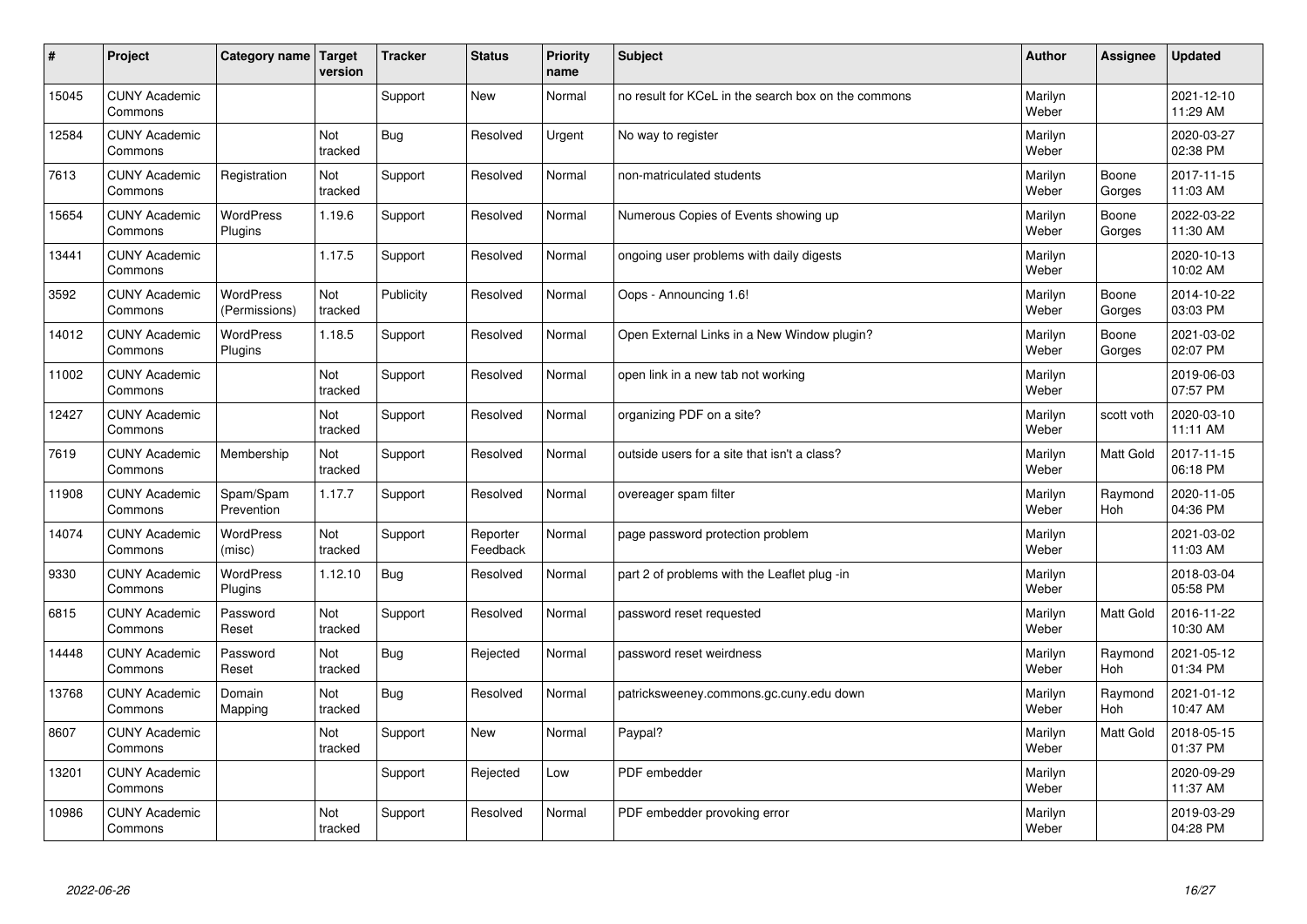| $\sharp$ | Project                         | Category name   Target            | version           | <b>Tracker</b> | <b>Status</b>        | <b>Priority</b><br>name | <b>Subject</b>                                                                           | <b>Author</b>    | Assignee              | <b>Updated</b>         |
|----------|---------------------------------|-----------------------------------|-------------------|----------------|----------------------|-------------------------|------------------------------------------------------------------------------------------|------------------|-----------------------|------------------------|
| 14016    | <b>CUNY Academic</b><br>Commons |                                   |                   | Support        | Rejected             | Normal                  | PDFs not downloading                                                                     | Marilyn<br>Weber |                       | 2021-02-22<br>11:00 AM |
| 12302    | <b>CUNY Academic</b><br>Commons | <b>WordPress</b><br><b>Themes</b> | 1.16.4            | Support        | Resolved             | Normal                  | Pictorio theme request                                                                   | Marilyn<br>Weber | Raymond<br><b>Hoh</b> | 2020-01-28<br>11:44 AM |
| 11971    | <b>CUNY Academic</b><br>Commons | Email<br>Notifications            | Future<br>release | Bug            | Reporter<br>Feedback | Low                     | Pictures obscured in emailed post notifications                                          | Marilyn<br>Weber | Raymond<br>Hoh        | 2019-11-21<br>01:14 PM |
| 10245    | <b>CUNY Academic</b><br>Commons | Email<br>Notifications            | 1.13.8            | Support        | Resolved             | Urgent                  | Placeholders in action emails (activation, password reset) not being<br>properly swapped | Marilyn<br>Weber | Raymond<br>Hoh        | 2018-08-30<br>04:02 PM |
| 11210    | <b>CUNY Academic</b><br>Commons | Membership                        | Not<br>tracked    | Support        | Resolved             | Normal                  | Please change the email                                                                  | Marilyn<br>Weber |                       | 2019-03-11<br>04:16 PM |
| 8429     | <b>CUNY Academic</b><br>Commons | Membership                        | Not<br>tracked    | Support        | Resolved             | Normal                  | Please make me an admin of https://arc.commons.gc.cuny.edu                               | Marilyn<br>Weber | Boone<br>Gorges       | 2017-07-24<br>03:33 PM |
| 11977    | <b>CUNY Academic</b><br>Commons |                                   | Not<br>tracked    | Support        | Resolved             | Normal                  | please remove me from many sites                                                         | Marilyn<br>Weber |                       | 2019-11-21<br>01:05 PM |
| 9965     | <b>CUNY Academic</b><br>Commons | WordPress<br>Plugins              | 1.13.4            | Support        | Resolved             | Normal                  | plug-in request for OneTone Companion                                                    | Marilyn<br>Weber | Raymond<br>Hoh        | 2018-06-26<br>12:00 PM |
| 5522     | <b>CUNY Academic</b><br>Commons | WordPress<br>Plugins              | 1.9.15            | Feature        | Resolved             | Normal                  | plugin request                                                                           | Marilyn<br>Weber | Boone<br>Gorges       | 2016-05-09<br>10:36 AM |
| 5657     | <b>CUNY Academic</b><br>Commons | WordPress<br>Plugins              | 1.9.18            | Feature        | Resolved             | Normal                  | Plugin Reguest - Instagram Feed WD                                                       | Marilyn<br>Weber | Boone<br>Gorges       | 2016-06-08<br>12:36 PM |
| 9026     | <b>CUNY Academic</b><br>Commons | <b>WordPress</b><br>Plugins       | 1.12.6            | Support        | Resolved             | Normal                  | plugin request from Carlos Guevara                                                       | Marilyn<br>Weber |                       | 2018-01-03<br>09:33 AM |
| 8908     | <b>CUNY Academic</b><br>Commons | <b>WordPress</b><br>Plugins       | 1.12.2            | Support        | Resolved             | Normal                  | Plugin request from Steve Brier                                                          | Marilyn<br>Weber |                       | 2017-11-27<br>11:39 AM |
| 5345     | <b>CUNY Academic</b><br>Commons | Social Paper                      | 1.9.17            | Feature        | Rejected             | Normal                  | Plus symbol problem in SP                                                                | Marilyn<br>Weber | Christian<br>Wach     | 2016-05-27<br>04:26 AM |
| 5346     | <b>CUNY Academic</b><br>Commons | Toolbar                           | 1.9.11            | <b>Bug</b>     | Resolved             | Normal                  | possible dynamic HTML code bug?                                                          | Marilyn<br>Weber | Boone<br>Gorges       | 2016-03-22<br>10:53 AM |
| 9587     | <b>CUNY Academic</b><br>Commons |                                   |                   | Support        | Rejected             | Normal                  | possible request for the "PDF Poster" plugin                                             | Marilyn<br>Weber |                       | 2018-04-24<br>10:52 AM |
| 8195     | <b>CUNY Academic</b><br>Commons |                                   |                   | Support        | Rejected             | Normal                  | possible to make the Profile pic semi-hidden?                                            | Marilyn<br>Weber |                       | 2017-05-24<br>11:00 PM |
| 13016    | <b>CUNY Academic</b><br>Commons | Shortcodes and<br>embeds          | 1.16.15           | Support        | Resolved             | Normal                  | possible to run code examples, like in Jupyter Notebooks?                                | Marilyn<br>Weber |                       | 2020-07-16<br>11:52 AM |
| 12205    | <b>CUNY Academic</b><br>Commons |                                   |                   | Support        | Rejected             | Normal                  | possible update to the 2019 theme?                                                       | Marilyn<br>Weber |                       | 2020-01-14<br>12:08 PM |
| 11771    | <b>CUNY Academic</b><br>Commons |                                   | Not<br>tracked    | Support        | Reporter<br>Feedback | Normal                  | post displays in sections                                                                | Marilyn<br>Weber |                       | 2019-08-20<br>10:34 AM |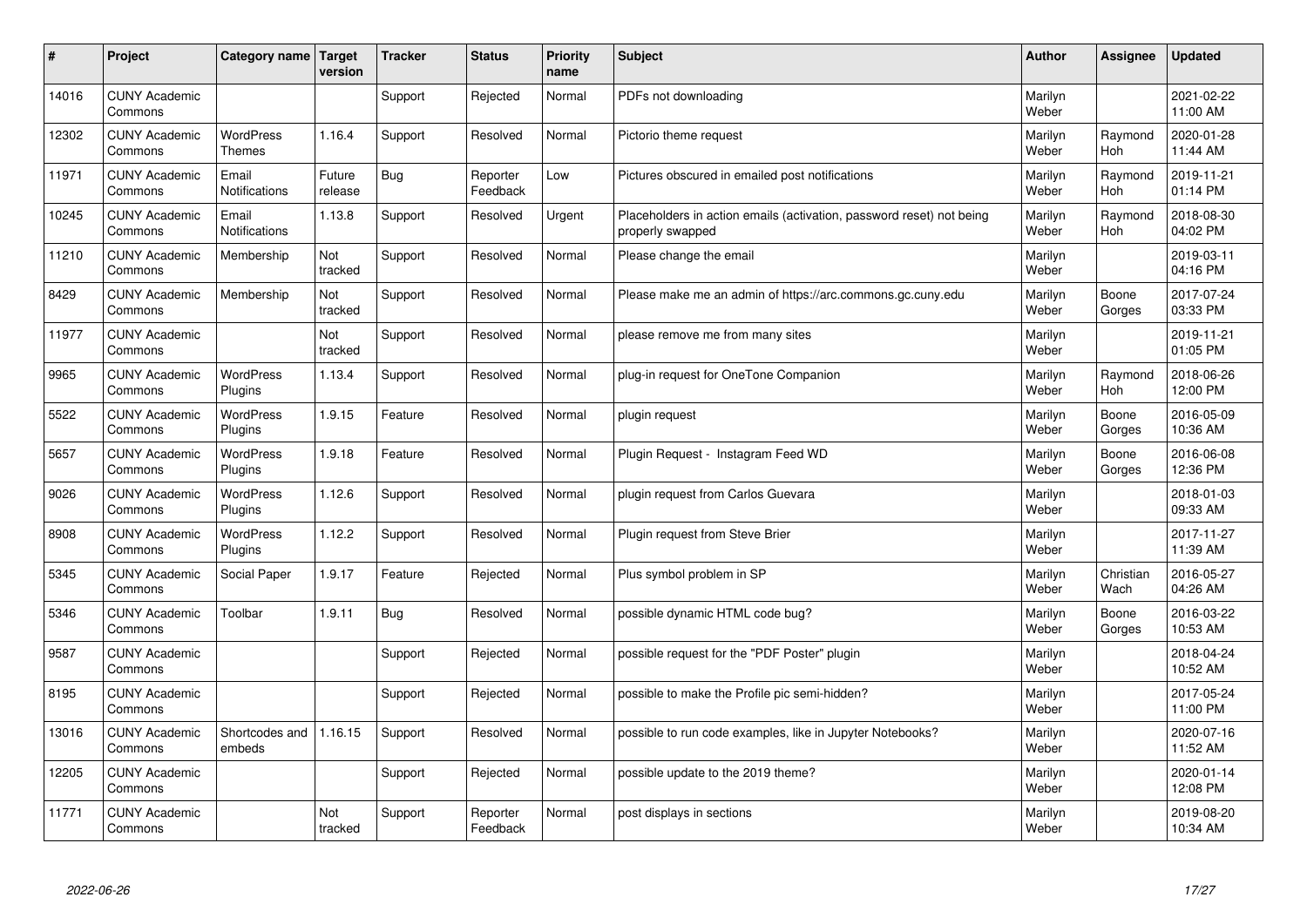| #     | Project                         | Category name   Target           | version               | <b>Tracker</b> | <b>Status</b>        | <b>Priority</b><br>name | <b>Subject</b>                                                | <b>Author</b>    | Assignee              | <b>Updated</b>         |
|-------|---------------------------------|----------------------------------|-----------------------|----------------|----------------------|-------------------------|---------------------------------------------------------------|------------------|-----------------------|------------------------|
| 12483 | <b>CUNY Academic</b><br>Commons |                                  | 1.16.7                | <b>Bug</b>     | Resolved             | High                    | post error                                                    | Marilyn<br>Weber |                       | 2020-02-28<br>02:44 PM |
| 14148 | <b>CUNY Academic</b><br>Commons |                                  |                       | Support        | Abandoned            | Normal                  | post notification problem                                     | Marilyn<br>Weber |                       | 2021-09-14<br>10:43 AM |
| 13912 | <b>CUNY Academic</b><br>Commons |                                  | Not<br>tracked        | Feature        | Hold                 | Low                     | posting "missed schedule"                                     | Marilyn<br>Weber |                       | 2021-02-23<br>10:46 AM |
| 9500  | <b>CUNY Academic</b><br>Commons | <b>WordPress</b><br>Plugins      | 1.12.12               | Support        | Resolved             | Normal                  | PowerPoint in the media library?                              | Marilyn<br>Weber | Raymond<br>Hoh        | 2018-04-12<br>02:28 PM |
| 14378 | <b>CUNY Academic</b><br>Commons |                                  | Not<br>tracked        | Support        | Resolved             | Normal                  | <b>PPTX</b> files unfetchable                                 | Marilyn<br>Weber |                       | 2021-05-11<br>11:25 AM |
| 14900 | <b>CUNY Academic</b><br>Commons |                                  | <b>Not</b><br>tracked | Support        | Reporter<br>Feedback | Normal                  | previous theme?                                               | Marilyn<br>Weber |                       | 2021-10-25<br>10:31 AM |
| 9276  | <b>CUNY Academic</b><br>Commons |                                  |                       | <b>Bug</b>     | Resolved             | High                    | problem adding a member to a group - wrong username?          | Marilyn<br>Weber |                       | 2018-02-25<br>12:47 PM |
| 13286 | <b>CUNY Academic</b><br>Commons |                                  | Not<br>tracked        | Support        | <b>New</b>           | Normal                  | problem connecting with WordPress app                         | Marilyn<br>Weber | Raymond<br>Hoh        | 2020-09-08<br>11:16 AM |
| 5184  | <b>CUNY Academic</b><br>Commons | Social Paper                     |                       | <b>Bug</b>     | Rejected             | Normal                  | Problem linking SP to a group                                 | Marilyn<br>Weber | Boone<br>Gorges       | 2016-02-21<br>12:27 PM |
| 13378 | <b>CUNY Academic</b><br>Commons |                                  | 1.17.5                | Bug            | Resolved             | Normal                  | problem on one of my sites                                    | Marilyn<br>Weber |                       | 2020-09-24<br>05:27 PM |
| 15685 | <b>CUNY Academic</b><br>Commons |                                  |                       | Support        | New                  | High                    | problem with chrome?                                          | Marilyn<br>Weber |                       | 2022-04-25<br>03:40 PM |
| 9154  | <b>CUNY Academic</b><br>Commons | Events                           | 1.12.8                | <b>Bug</b>     | Resolved             | Normal                  | problem with group calendar                                   | Marilyn<br>Weber | Raymond<br>Hoh        | 2018-02-13<br>10:49 AM |
| 13091 | <b>CUNY Academic</b><br>Commons |                                  | 1.17.0                | Support        | Resolved             | Normal                  | problem with latex (math equations)                           | Marilyn<br>Weber |                       | 2020-07-28<br>11:09 AM |
| 11866 | <b>CUNY Academic</b><br>Commons | WordPress<br><b>Themes</b>       | 1.15.10               | Support        | Resolved             | Normal                  | problem with project widget and the 'skills' to generate tags | Marilyn<br>Weber | Raymond<br><b>Hoh</b> | 2019-09-19<br>03:20 PM |
| 4734  | <b>CUNY Academic</b><br>Commons | <b>BuddyPress</b><br><b>Docs</b> | 1.8.13                | <b>Bug</b>     | Resolved             | High                    | Problems with "Create New Doc"                                | Marilyn<br>Weber | Boone<br>Gorges       | 2015-10-09<br>07:53 AM |
| 9725  | <b>CUNY Academic</b><br>Commons |                                  | Not<br>tracked        | Support        | Resolved             | Normal                  | problems with deleting a site                                 | Marilyn<br>Weber |                       | 2018-05-07<br>10:24 PM |
| 11205 | <b>CUNY Academic</b><br>Commons | WordPress<br>Plugins             | Not<br>tracked        | Support        | Resolved             | Normal                  | problems with Google calendar                                 | Marilyn<br>Weber | Raymond<br>Hoh        | 2019-03-11<br>02:17 PM |
| 9518  | <b>CUNY Academic</b><br>Commons |                                  | Not<br>tracked        | Support        | Rejected             | Normal                  | problems with site on Internet Explorer                       | Marilyn<br>Weber | Raymond<br><b>Hoh</b> | 2019-03-11<br>11:18 PM |
| 10606 | <b>CUNY Academic</b><br>Commons | cdev.gc.cuny.ed<br>ū             | Not<br>tracked        | Support        | Resolved             | Normal                  | problems with testing environment                             | Marilyn<br>Weber |                       | 2018-11-02<br>10:27 AM |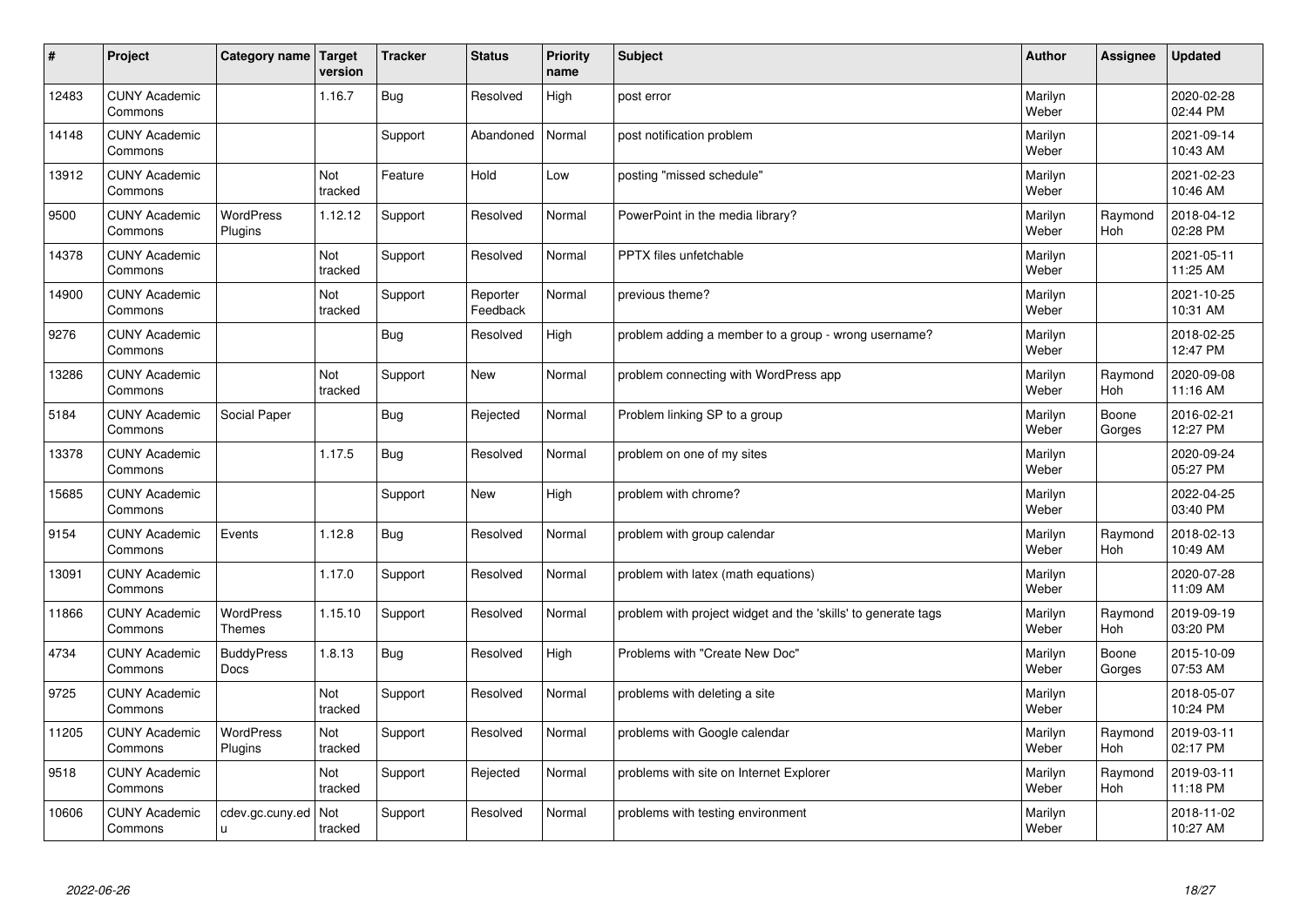| #     | Project                         | <b>Category name</b>        | Target<br>version | <b>Tracker</b> | <b>Status</b> | <b>Priority</b><br>name | <b>Subject</b>                                                              | <b>Author</b>    | <b>Assignee</b> | <b>Updated</b>         |
|-------|---------------------------------|-----------------------------|-------------------|----------------|---------------|-------------------------|-----------------------------------------------------------------------------|------------------|-----------------|------------------------|
| 4962  | <b>CUNY Academic</b><br>Commons | Events                      | 1.8.18            | Bug            | Resolved      | High                    | Problems with text entry field in the Events Calendar                       | Marilyn<br>Weber | Raymond<br>Hoh  | 2015-12-01<br>06:57 PM |
| 9192  | <b>CUNY Academic</b><br>Commons | <b>WordPress</b><br>Plugins | 1.12.8            | Bug            | Resolved      | Normal                  | problems with the Leaflet plug -in                                          | Marilyn<br>Weber | Boone<br>Gorges | 2018-02-13<br>11:07 AM |
| 6101  | <b>CUNY Academic</b><br>Commons | Public Portfolio            |                   | <b>Bug</b>     | Resolved      | High                    | Profile update problems                                                     | Marilyn<br>Weber | Boone<br>Gorges | 2016-12-01<br>03:50 PM |
| 5667  | <b>CUNY Academic</b><br>Commons | <b>Public Portfolio</b>     | 1.9.18            | <b>Bug</b>     | Resolved      | Normal                  | publication section on my public portfolio won't update                     | Marilyn<br>Weber | Boone<br>Gorges | 2016-06-12<br>10:19 AM |
| 9885  | <b>CUNY Academic</b><br>Commons |                             |                   | Support        | Rejected      | Normal                  | Publications field problem                                                  | Marilyn<br>Weber |                 | 2018-06-06<br>01:18 PM |
| 13633 | <b>CUNY Academic</b><br>Commons |                             | Not<br>tracked    | <b>Bug</b>     | Resolved      | High                    | PublicsLab site down                                                        | Marilyn<br>Weber |                 | 2020-11-30<br>02:01 PM |
| 5969  | <b>CUNY Academic</b><br>Commons | Registration                | 1.9.27            | <b>Bug</b>     | Resolved      | Normal                  | Queens students unable to join                                              | Marilyn<br>Weber | Boone<br>Gorges | 2016-09-04<br>09:41 PM |
| 8882  | <b>CUNY Academic</b><br>Commons |                             | Not<br>tracked    | Support        | Resolved      | Normal                  | question about search engines                                               | Marilyn<br>Weber |                 | 2017-11-01<br>03:26 PM |
| 4496  | <b>CUNY Academic</b><br>Commons | cuny.is                     | 1.8.9             | Bug            | Resolved      | Normal                  | Quick links broken?                                                         | Marilyn<br>Weber | Boone<br>Gorges | 2015-08-28<br>10:39 AM |
| 9949  | <b>CUNY Academic</b><br>Commons |                             | 1.13.4            | Support        | Resolved      | Normal                  | raise storage space limit?                                                  | Marilyn<br>Weber | Boone<br>Gorges | 2018-06-26<br>12:00 PM |
| 14813 | <b>CUNY Academic</b><br>Commons |                             | Not<br>tracked    | Support        | Resolved      | Normal                  | raise the file size limit                                                   | Marilyn<br>Weber |                 | 2021-09-30<br>12:02 PM |
| 8934  | <b>CUNY Academic</b><br>Commons | Reply By Email              | 1.12.4            | Support        | Resolved      | High                    | RBE "could not post" email should have info about attempted From<br>address | Marilyn<br>Weber | Raymond<br>Hoh  | 2017-12-12<br>11:25 AM |
| 9062  | <b>CUNY Academic</b><br>Commons |                             | Not<br>tracked    | <b>Bug</b>     | Resolved      | Normal                  | re-add me as admin of https://commons.gc.cuny.edu/                          | Marilyn<br>Weber |                 | 2018-01-08<br>12:03 PM |
| 4918  | <b>CUNY Academic</b><br>Commons | ZenDesk                     | Not<br>tracked    | <b>Bug</b>     | Resolved      | High                    | Re-directing Help Requests                                                  | Marilyn<br>Weber | Raymond<br>Hoh  | 2015-11-23<br>11:15 AM |
| 10035 | <b>CUNY Academic</b><br>Commons |                             | Not<br>tracked    | <b>Bug</b>     | Resolved      | Normal                  | Reconnecting user to site                                                   | Marilyn<br>Weber |                 | 2018-07-23<br>11:55 AM |
| 8726  | <b>CUNY Academic</b><br>Commons |                             |                   | Support        | Resolved      | Normal                  | Redirect problem                                                            | Marilyn<br>Weber |                 | 2017-09-21<br>12:14 PM |
| 5072  | <b>CUNY Academic</b><br>Commons |                             |                   | Feature        | Duplicate     | Normal                  | redirect shortcode handler                                                  | Marilyn<br>Weber | Boone<br>Gorges | 2016-01-07<br>12:34 PM |
| 9828  | <b>CUNY Academic</b><br>Commons | Domain<br>Mapping           | 1.13.3            | <b>Bug</b>     | Resolved      | High                    | redirecting problem                                                         | Marilyn<br>Weber | Raymond<br>Hoh  | 2018-05-24<br>02:39 PM |
| 8906  | <b>CUNY Academic</b><br>Commons | Redmine                     | Not<br>tracked    | Support        | Resolved      | Normal                  | Redmine access?                                                             | Marilyn<br>Weber | Matt Gold       | 2017-11-13<br>06:02 PM |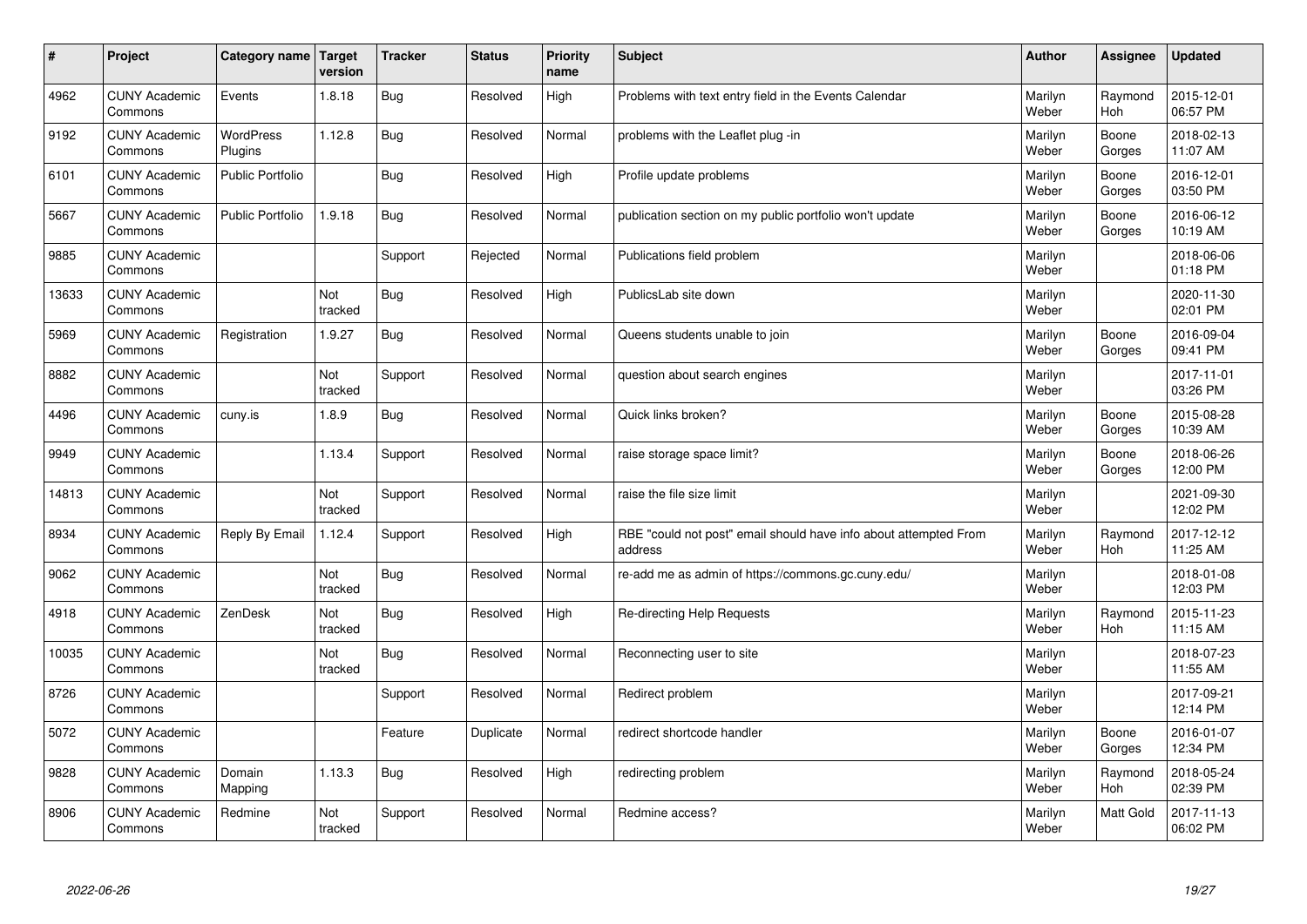| #     | Project                         | Category name                | Target<br>version | <b>Tracker</b> | <b>Status</b>        | <b>Priority</b><br>name | <b>Subject</b>                                                  | <b>Author</b>    | Assignee              | <b>Updated</b>         |
|-------|---------------------------------|------------------------------|-------------------|----------------|----------------------|-------------------------|-----------------------------------------------------------------|------------------|-----------------------|------------------------|
| 14526 | <b>CUNY Academic</b><br>Commons | Registration                 | 1.18.12           | Bug            | Resolved             | High                    | registration interface won't show a space to enter nonCUNY code | Marilyn<br>Weber |                       | 2021-06-03<br>04:02 PM |
| 3593  | <b>CUNY Academic</b><br>Commons | Registration                 | 1.7.2             | Bug            | Resolved             | High                    | registration problems                                           | Marilyn<br>Weber | Boone<br>Gorges       | 2014-11-01<br>02:57 PM |
| 9889  | <b>CUNY Academic</b><br>Commons |                              | Not<br>tracked    | Support        | Resolved             | Normal                  | remove comments from activity feed?                             | Marilyn<br>Weber |                       | 2018-12-10<br>03:53 PM |
| 16110 | <b>CUNY Academic</b><br>Commons |                              |                   | Support        | Reporter<br>Feedback | Normal                  | remove Creative Commons license from pages?                     | Marilyn<br>Weber | Raymond<br><b>Hoh</b> | 2022-05-17<br>06:11 PM |
| 9780  | <b>CUNY Academic</b><br>Commons |                              | Not<br>tracked    | Support        | Resolved             | Normal                  | remove the phone number on this profile?                        | Marilyn<br>Weber |                       | 2018-05-15<br>10:35 AM |
| 10387 | <b>CUNY Academic</b><br>Commons | Membership                   | Not<br>tracked    | Support        | Resolved             | Normal                  | remove user page                                                | Marilyn<br>Weber |                       | 2018-09-28<br>02:26 PM |
| 6656  | <b>CUNY Academic</b><br>Commons | Support                      | Not<br>tracked    | Support        | Resolved             | Normal                  | Remove user profile                                             | Marilyn<br>Weber | Matt Gold             | 2016-11-10<br>02:18 PM |
| 11006 | <b>CUNY Academic</b><br>Commons | Groups (misc)                | 1.14.6            | Support        | Resolved             | Normal                  | removing members from a group isn't working                     | Marilyn<br>Weber |                       | 2019-01-24<br>03:18 PM |
| 8289  | <b>CUNY Academic</b><br>Commons |                              | Not<br>tracked    | Support        | Resolved             | Normal                  | removing my access to sites                                     | Marilyn<br>Weber | Luke<br>Waltzer       | 2017-06-19<br>12:40 PM |
| 8978  | <b>CUNY Academic</b><br>Commons | Groups (misc)                | Not<br>tracked    | Support        | Resolved             | Normal                  | removing old groups                                             | Marilyn<br>Weber |                       | 2018-12-10<br>03:52 PM |
| 5799  | <b>CUNY Academic</b><br>Commons | <b>Blogs</b><br>(BuddyPress) | Not<br>tracked    | Feature        | Resolved             | Normal                  | removing one's own access to sites?                             | Marilyn<br>Weber | Boone<br>Gorges       | 2016-07-26<br>01:55 PM |
| 14369 | <b>CUNY Academic</b><br>Commons | WordPress -<br>Media         | Not<br>tracked    | Support        | Resolved             | Normal                  | renewed problem with ppsx files                                 | Marilyn<br>Weber |                       | 2021-04-27<br>12:44 PM |
| 9541  | <b>CUNY Academic</b><br>Commons | WordPress<br>(misc)          | Not<br>tracked    | Support        | Resolved             | Normal                  | repeating header banner                                         | Marilyn<br>Weber | Raymond<br>Hoh        | 2018-04-06<br>12:33 PM |
| 5282  | <b>CUNY Academic</b><br>Commons | Social Paper                 | Future<br>release | Bug            | <b>New</b>           | Normal                  | Replying via email directs to paper but not individual comment. | Marilyn<br>Weber | Raymond<br><b>Hoh</b> | 2016-03-02<br>01:48 PM |
| 12334 | <b>CUNY Academic</b><br>Commons |                              |                   | Support        | Resolved             | Normal                  | request for a Redmine account                                   | Marilyn<br>Weber | <b>Matt Gold</b>      | 2020-01-30<br>12:01 PM |
| 12999 | <b>CUNY Academic</b><br>Commons |                              | 1.18.1            | Support        | Resolved             | Normal                  | request for Dentist theme                                       | Marilyn<br>Weber | Boone<br>Gorges       | 2020-12-22<br>03:31 PM |
| 11516 | <b>CUNY Academic</b><br>Commons | Membership                   | Not<br>tracked    | Support        | Resolved             | Normal                  | request for email change                                        | Marilyn<br>Weber |                       | 2019-06-04<br>01:48 PM |
| 8446  | <b>CUNY Academic</b><br>Commons | <b>WordPress</b><br>Plugins  | 1.11.14           | Support        | Resolved             | Normal                  | request for multiple accordion menu plugins                     | Marilyn<br>Weber |                       | 2018-05-07<br>09:57 PM |
| 16099 | <b>CUNY Academic</b><br>Commons |                              |                   | Support        | Reporter<br>Feedback | Normal                  | request for Newsletter Glue                                     | Marilyn<br>Weber |                       | 2022-05-13<br>12:14 PM |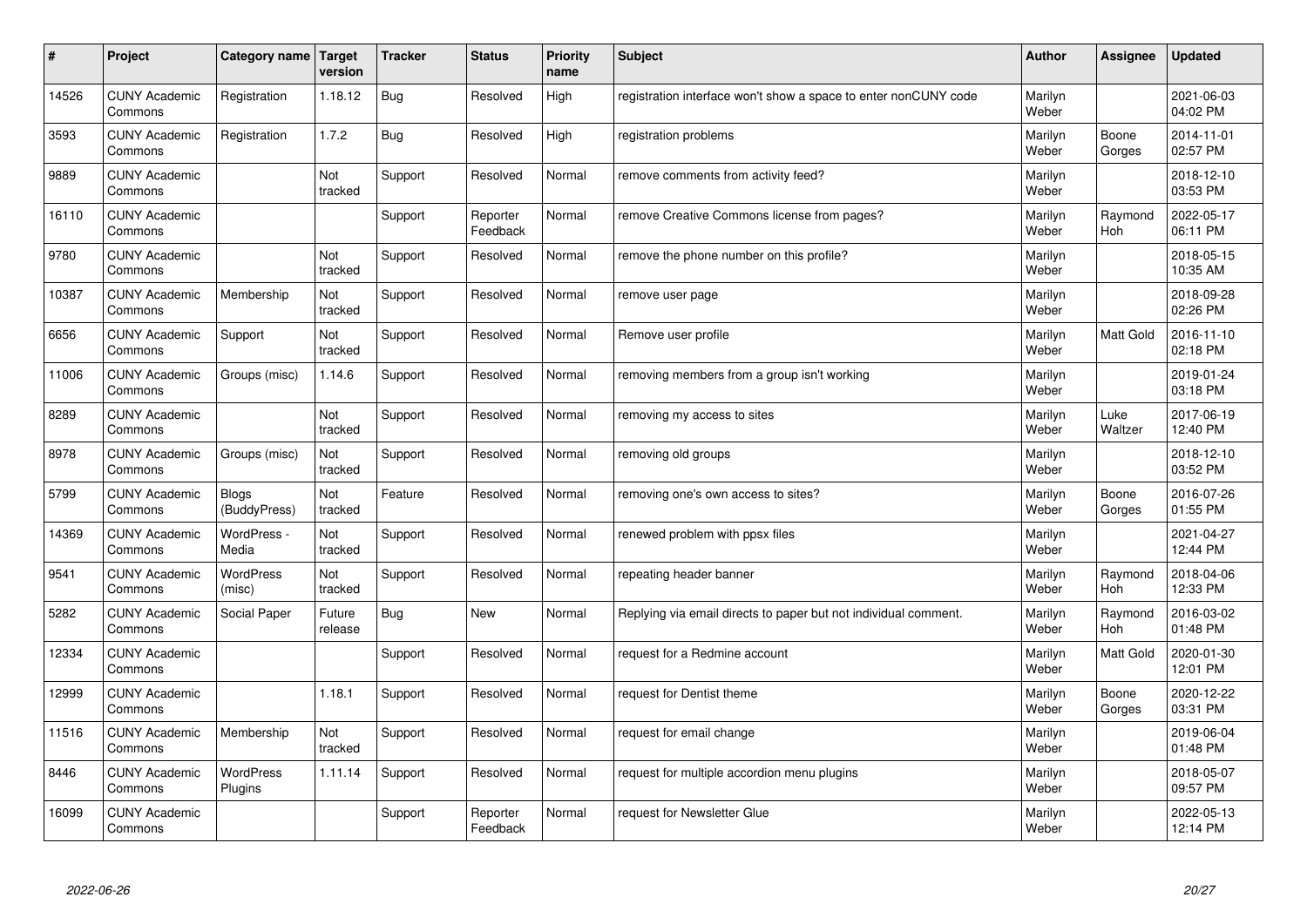| $\sharp$ | Project                         | Category name               | Target<br>version | <b>Tracker</b> | <b>Status</b> | <b>Priority</b><br>name | <b>Subject</b>                                                   | <b>Author</b>    | Assignee              | <b>Updated</b>         |
|----------|---------------------------------|-----------------------------|-------------------|----------------|---------------|-------------------------|------------------------------------------------------------------|------------------|-----------------------|------------------------|
| 12676    | <b>CUNY Academic</b><br>Commons | <b>WordPress</b><br>Plugins | 1.16.10           | Support        | Resolved      | Normal                  | request for Require Post Category plug-in                        | Marilyn<br>Weber |                       | 2020-04-28<br>11:03 AM |
| 8379     | <b>CUNY Academic</b><br>Commons |                             | Not<br>tracked    | Support        | Resolved      | Normal                  | request for site build help                                      | Marilyn<br>Weber |                       | 2017-07-01<br>10:48 AM |
| 5302     | <b>CUNY Academic</b><br>Commons | <b>WordPress</b><br>Plugins | 1.9.10            | Feature        | Resolved      | Normal                  | request for WP Gallery Custom Links plug-in                      | Marilyn<br>Weber | Boone<br>Gorges       | 2016-03-11<br>09:20 PM |
| 9087     | <b>CUNY Academic</b><br>Commons | <b>WordPress</b><br>Plugins | 1.12.7            | Support        | Resolved      | Normal                  | request for WP Social Sharing                                    | Marilyn<br>Weber |                       | 2018-01-23<br>11:17 AM |
| 10910    | <b>CUNY Academic</b><br>Commons | Membership                  | Not<br>tracked    | Support        | Resolved      | Normal                  | request to be an admin to a prof's site                          | Marilyn<br>Weber |                       | 2019-01-04<br>10:45 AM |
| 12777    | <b>CUNY Academic</b><br>Commons |                             | 1.16.14           | Support        | Resolved      | Normal                  | request to include custom javascript into a Commons-hosted site  | Marilyn<br>Weber |                       | 2020-06-16<br>04:03 PM |
| 10240    | <b>CUNY Academic</b><br>Commons | <b>WordPress</b><br>Plugins | 1.13.8            | Support        | Resolved      | Normal                  | require-featured-image plug-in request                           | Marilyn<br>Weber |                       | 2018-08-29<br>05:15 PM |
| 3466     | <b>CUNY Academic</b><br>Commons | Membership                  | 1.6.16            | Feature        | Resolved      | Normal                  | restricting undergrad registration                               | Marilyn<br>Weber | Boone<br>Gorges       | 2014-09-18<br>12:02 AM |
| 10820    | <b>CUNY Academic</b><br>Commons |                             | Not<br>tracked    | Support        | Resolved      | Normal                  | retrieve deleted pages/posts                                     | Marilyn<br>Weber |                       | 2018-12-13<br>06:33 PM |
| 10298    | <b>CUNY Academic</b><br>Commons |                             | Not<br>tracked    | Support        | Resolved      | Normal                  | RSS feed to itunes problem                                       | Marilyn<br>Weber |                       | 2018-12-10<br>03:57 PM |
| 5053     | <b>CUNY Academic</b><br>Commons | Social Paper                | Future<br>release | Feature        | New           | Low                     | Scrollable menu to add readers (SP suggestion #4)                | Marilyn<br>Weber | Samantha<br>Raddatz   | 2016-04-21<br>05:21 PM |
| 6025     | <b>CUNY Academic</b><br>Commons | Search                      | Not<br>tracked    | Bug            | Resolved      | Normal                  | Search function not working                                      | Marilyn<br>Weber | Boone<br>Gorges       | 2016-10-12<br>09:41 AM |
| 15269    | <b>CUNY Academic</b><br>Commons | Redmine                     | Not<br>tracked    | Support        | Resolved      | Normal                  | Segal Theater sites                                              | Marilyn<br>Weber |                       | 2022-02-07<br>04:11 PM |
| 13521    | <b>CUNY Academic</b><br>Commons | Onboarding                  | 1.17.7            | Support        | Resolved      | Normal                  | sent invitations page                                            | Marilyn<br>Weber | Raymond<br><b>Hoh</b> | 2020-11-10<br>10:31 AM |
| 5052     | <b>CUNY Academic</b><br>Commons | Social Paper                | Future<br>release | Feature        | <b>New</b>    | Low                     | Sentence by sentence or line by line comments (SP suggestion #3) | Marilyn<br>Weber | Boone<br>Gorges       | 2016-02-11<br>10:24 PM |
| 9684     | <b>CUNY Academic</b><br>Commons |                             |                   | Support        | Rejected      | Normal                  | SEO cleanup for newlaborforum.cuny.edu                           | Marilyn<br>Weber |                       | 2018-04-30<br>10:29 AM |
| 14265    | <b>CUNY Academic</b><br>Commons | WordPress<br>Plugins        | 1.18.10           | Support        | Resolved      | Normal                  | separate the tag cloud in the blog sidebar                       | Marilyn<br>Weber | Boone<br>Gorges       | 2021-05-12<br>05:19 PM |
| 14534    | <b>CUNY Academic</b><br>Commons | <b>WordPress</b><br>Plugins | 1.18.12           | Support        | Resolved      | Normal                  | Share This Image plugin?                                         | Marilyn<br>Weber |                       | 2021-06-08<br>11:50 AM |
| 3029     | <b>CUNY Academic</b><br>Commons | cuny.is                     | Not<br>tracked    | Support        | Resolved      | Normal                  | shortlink request                                                | Marilyn<br>Weber | Boone<br>Gorges       | 2014-02-12<br>10:03 AM |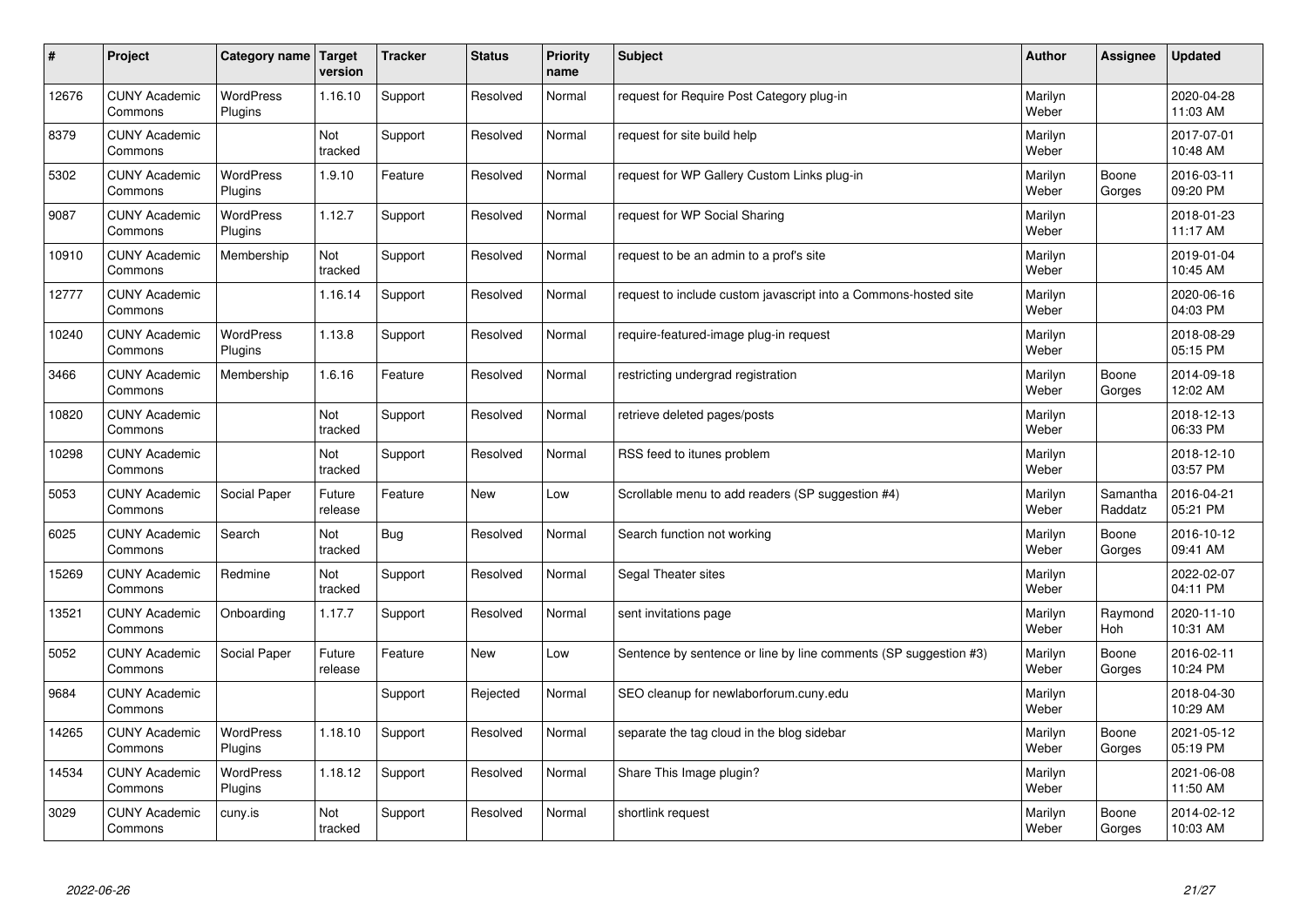| #     | Project                         | Category name                     | Target<br>version | <b>Tracker</b> | <b>Status</b>        | <b>Priority</b><br>name | <b>Subject</b>                                                                             | <b>Author</b>    | Assignee        | <b>Updated</b>         |
|-------|---------------------------------|-----------------------------------|-------------------|----------------|----------------------|-------------------------|--------------------------------------------------------------------------------------------|------------------|-----------------|------------------------|
| 3001  | <b>CUNY Academic</b><br>Commons | <b>WordPress</b><br>(misc)        | Not<br>tracked    | Support        | Resolved             | Normal                  | shortlink requested                                                                        | Marilyn<br>Weber | Boone<br>Gorges | 2014-01-30<br>01:26 PM |
| 11267 | <b>CUNY Academic</b><br>Commons |                                   |                   | Support        | Rejected             | Normal                  | signing up with a nonCUNY signup code from the Register page                               | Marilyn<br>Weber |                 | 2019-03-26<br>03:00 PM |
| 12190 | <b>CUNY Academic</b><br>Commons | <b>Blogs</b><br>(BuddyPress)      | Not<br>tracked    | Support        | Resolved             | Normal                  | Site avatar in directory is not what user expects                                          | Marilyn<br>Weber |                 | 2019-12-12<br>08:51 PM |
| 11017 | <b>CUNY Academic</b><br>Commons |                                   | Not<br>tracked    | Support        | Resolved             | Normal                  | site didn't save?                                                                          | Marilyn<br>Weber |                 | 2019-01-25<br>03:47 PM |
| 13656 | <b>CUNY Academic</b><br>Commons |                                   |                   | <b>Bug</b>     | Resolved             | High                    | site down                                                                                  | Marilyn<br>Weber |                 | 2020-12-11<br>12:50 PM |
| 5713  | <b>CUNY Academic</b><br>Commons | <b>WordPress</b><br>(misc)        | Not<br>tracked    | <b>Bug</b>     | Abandoned            | High                    | Site freezing                                                                              | Marilyn<br>Weber | Boone<br>Gorges | 2017-11-15<br>10:58 AM |
| 12360 | <b>CUNY Academic</b><br>Commons | <b>WordPress</b><br><b>Themes</b> | Not<br>tracked    | <b>Bug</b>     | Reporter<br>Feedback | Normal                  | site just says "DANTE We are currently in maintenance mode, please<br>check back shortly." | Marilyn<br>Weber |                 | 2020-02-04<br>12:13 PM |
| 7767  | <b>CUNY Academic</b><br>Commons |                                   | Not<br>tracked    | <b>Bug</b>     | Resolved             | Normal                  | Site loading problems                                                                      | Marilyn<br>Weber |                 | 2017-03-21<br>09:57 PM |
| 11865 | <b>CUNY Academic</b><br>Commons | Onboarding                        | 1.15.10           | <b>Bug</b>     | Resolved             | Normal                  | Site name not appearing in "Membership" lists of Invitation modal                          | Marilyn<br>Weber | Boone<br>Gorges | 2019-09-24<br>11:09 AM |
| 13160 | <b>CUNY Academic</b><br>Commons |                                   |                   | Support        | Rejected             | Normal                  | site not working on iphone                                                                 | Marilyn<br>Weber |                 | 2020-08-25<br>10:58 AM |
| 6107  | <b>CUNY Academic</b><br>Commons |                                   |                   | Bug            | Resolved             | High                    | site redirect?                                                                             | Marilyn<br>Weber | Boone<br>Gorges | 2016-09-29<br>03:45 PM |
| 9033  | <b>CUNY Academic</b><br>Commons |                                   |                   | Support        | Rejected             | Normal                  | Site search terms                                                                          | Marilyn<br>Weber |                 | 2017-12-22<br>01:10 PM |
| 12354 | <b>CUNY Academic</b><br>Commons | <b>WordPress</b><br>Plugins       | 1.16.5            | Bug            | Resolved             | Urgent                  | sites (including Net-Art) are reporting critical issues                                    | Marilyn<br>Weber | Raymond<br>Hoh  | 2020-02-02<br>03:16 PM |
| 10810 | <b>CUNY Academic</b><br>Commons | <b>WordPress</b><br>(misc)        | 1.14.2            | <b>Bug</b>     | Resolved             | Normal                  | Sites set as public are becoming private                                                   | Marilyn<br>Weber |                 | 2018-12-11<br>10:15 AM |
| 12393 | <b>CUNY Academic</b><br>Commons | WordPress<br>(misc)               |                   | Support        | Resolved             | High                    | size limit for files                                                                       | Marilyn<br>Weber |                 | 2020-02-18<br>10:13 AM |
| 15816 | <b>CUNY Academic</b><br>Commons |                                   | Not<br>tracked    | Support        | <b>New</b>           | Normal                  | slow loading at SPS                                                                        | Marilyn<br>Weber |                 | 2022-04-05<br>01:26 PM |
| 7700  | <b>CUNY Academic</b><br>Commons |                                   | Not<br>tracked    | Support        | Abandoned            | Normal                  | slow loading Page on site                                                                  | Marilyn<br>Weber | Boone<br>Gorges | 2017-11-15<br>11:02 AM |
| 14075 | <b>CUNY Academic</b><br>Commons | <b>WordPress</b><br>Plugins       | Not<br>tracked    | <b>Bug</b>     | Resolved             | Normal                  | sludigitalportfolios.commons.gc.cuny.edu                                                   | Marilyn<br>Weber | Boone<br>Gorges | 2021-03-01<br>10:46 AM |
| 13710 | <b>CUNY Academic</b><br>Commons |                                   | Not<br>tracked    | Support        | Resolved             | Normal                  | small change to Hosting Partner Handbook                                                   | Marilyn<br>Weber |                 | 2020-12-16<br>04:29 PM |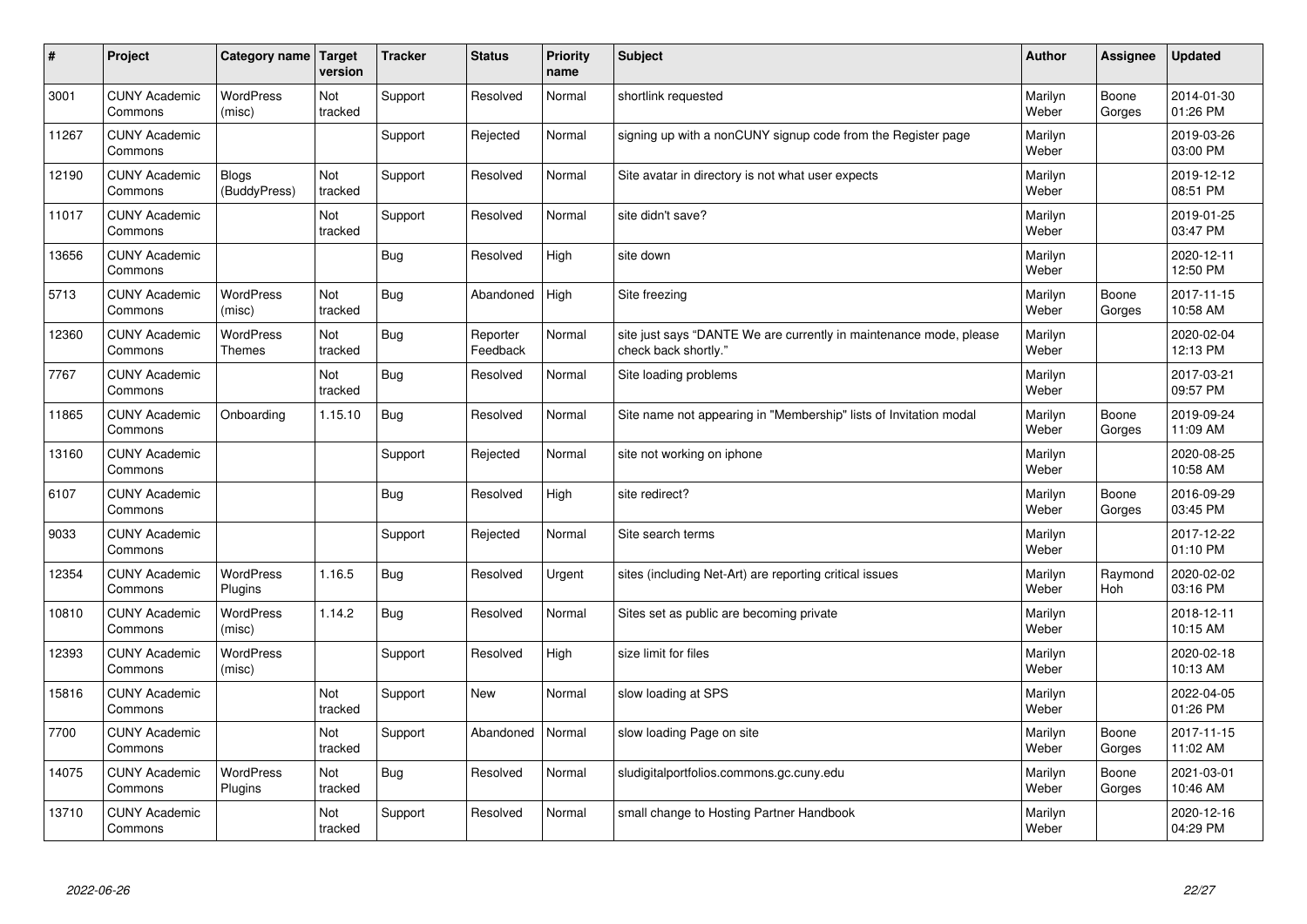| $\sharp$ | Project                         | Category name               | Target<br>version | <b>Tracker</b> | <b>Status</b> | <b>Priority</b><br>name | <b>Subject</b>                                                       | <b>Author</b>    | Assignee              | <b>Updated</b>         |
|----------|---------------------------------|-----------------------------|-------------------|----------------|---------------|-------------------------|----------------------------------------------------------------------|------------------|-----------------------|------------------------|
| 14019    | <b>CUNY Academic</b><br>Commons | <b>WordPress</b><br>Plugins | 1.18.5            | Bug            | Resolved      | Normal                  | smorales.commons.gc.cuny.edu                                         | Marilyn<br>Weber | Boone<br>Gorges       | 2021-02-23<br>11:06 AM |
| 5205     | <b>CUNY Academic</b><br>Commons | Social Paper                | Future<br>release | Feature        | New           | Normal                  | Social Paper folders                                                 | Marilyn<br>Weber |                       | 2016-02-11<br>10:24 PM |
| 8893     | <b>CUNY Academic</b><br>Commons | Social Paper                | 1.12.1            | Support        | Resolved      | Normal                  | Social paper won't connect to group?                                 | Marilyn<br>Weber |                       | 2017-12-11<br>01:16 PM |
| 9275     | <b>CUNY Academic</b><br>Commons |                             |                   | Support        | Rejected      | Normal                  | soft chalk page?                                                     | Marilyn<br>Weber | Boone<br>Gorges       | 2018-04-09<br>10:37 AM |
| 11448    | <b>CUNY Academic</b><br>Commons | <b>BuddyPress</b><br>(misc) | 1.15.1            | Support        | Resolved      | Normal                  | sole administrator listed on sites is not an admin at all?           | Marilyn<br>Weber | Raymond<br><b>Hoh</b> | 2019-05-14<br>11:15 AM |
| 12986    | <b>CUNY Academic</b><br>Commons |                             |                   | Support        | Rejected      | Normal                  | Someone is trying to create accounts using random CUNY entity emails | Marilyn<br>Weber |                       | 2020-07-02<br>09:47 PM |
| 8553     | <b>CUNY Academic</b><br>Commons |                             | Not<br>tracked    | Support        | Resolved      | Normal                  | storage limits?                                                      | Marilyn<br>Weber |                       | 2017-08-18<br>04:36 PM |
| 11294    | <b>CUNY Academic</b><br>Commons | Account<br>settings         | Not<br>tracked    | Support        | Resolved      | Normal                  | student emgail change                                                | Marilyn<br>Weber | Matt Gold             | 2019-04-07<br>09:11 PM |
| 4657     | <b>CUNY Academic</b><br>Commons | Group Forums                | 1.8.18            | Bug            | Resolved      | High                    | Submit button disappears in new post mode in forum                   | Marilyn<br>Weber | Raymond<br>Hoh        | 2015-12-01<br>11:15 PM |
| 4649     | <b>CUNY Academic</b><br>Commons | Registration                | Not<br>tracked    | Bug            | Resolved      | Urgent                  | Submit button has disappeared                                        | Marilyn<br>Weber | Boone<br>Gorges       | 2015-09-22<br>11:47 AM |
| 11029    | <b>CUNY Academic</b><br>Commons | Authentication              | 1.14.9            | Support        | Resolved      | Normal                  | Sujatha Fernandes cannot edit her site                               | Marilyn<br>Weber | Raymond<br><b>Hoh</b> | 2019-03-26<br>12:10 PM |
| 13116    | <b>CUNY Academic</b><br>Commons | ZenDesk                     | 1.17.1            | Support        | Resolved      | Normal                  | support/send us a message link obscured                              | Marilyn<br>Weber | Raymond<br>Hoh        | 2020-07-29<br>09:33 PM |
| 11961    | <b>CUNY Academic</b><br>Commons | Membership                  | Not<br>tracked    | Support        | Resolved      | Normal                  | switch email for student user                                        | Marilyn<br>Weber |                       | 2019-10-09<br>01:56 PM |
| 5621     | <b>CUNY Academic</b><br>Commons | <b>WordPress</b><br>Plugins | 1.9.17            | Feature        | Resolved      | Normal                  | Taxonomy plugin request                                              | Marilyn<br>Weber | Boone<br>Gorges       | 2016-06-01<br>11:28 PM |
| 9726     | <b>CUNY Academic</b><br>Commons | WordPress<br>Plugins        | Not<br>tracked    | Support        | Abandoned     | Normal                  | technical error on Contact page                                      | Marilyn<br>Weber |                       | 2018-12-10<br>03:53 PM |
| 7328     | <b>CUNY Academic</b><br>Commons | <b>WordPress</b><br>Plugins | Not<br>tracked    | Bug            | Resolved      | Normal                  | technical issue with the Events Manager plugin                       | Marilyn<br>Weber | Raymond<br>Hoh        | 2017-11-15<br>06:19 PM |
| 7685     | <b>CUNY Academic</b><br>Commons | Password<br>Reset           | Not<br>tracked    | Support        | Resolved      | Normal                  | temporary password                                                   | Marilyn<br>Weber | Boone<br>Gorges       | 2017-02-15<br>07:36 PM |
| 3136     | <b>CUNY Academic</b><br>Commons | WordPress<br>Plugins        |                   | Bug            | Rejected      | Normal                  | The Easy Rotator                                                     | Marilyn<br>Weber | Boone<br>Gorges       | 2014-04-01<br>10:26 PM |
| 8941     | <b>CUNY Academic</b><br>Commons | WordPress<br><b>Themes</b>  | 1.13.1            | Support        | Resolved      | Normal                  | Theme request: ColorNews                                             | Marilyn<br>Weber |                       | 2018-05-08<br>10:42 AM |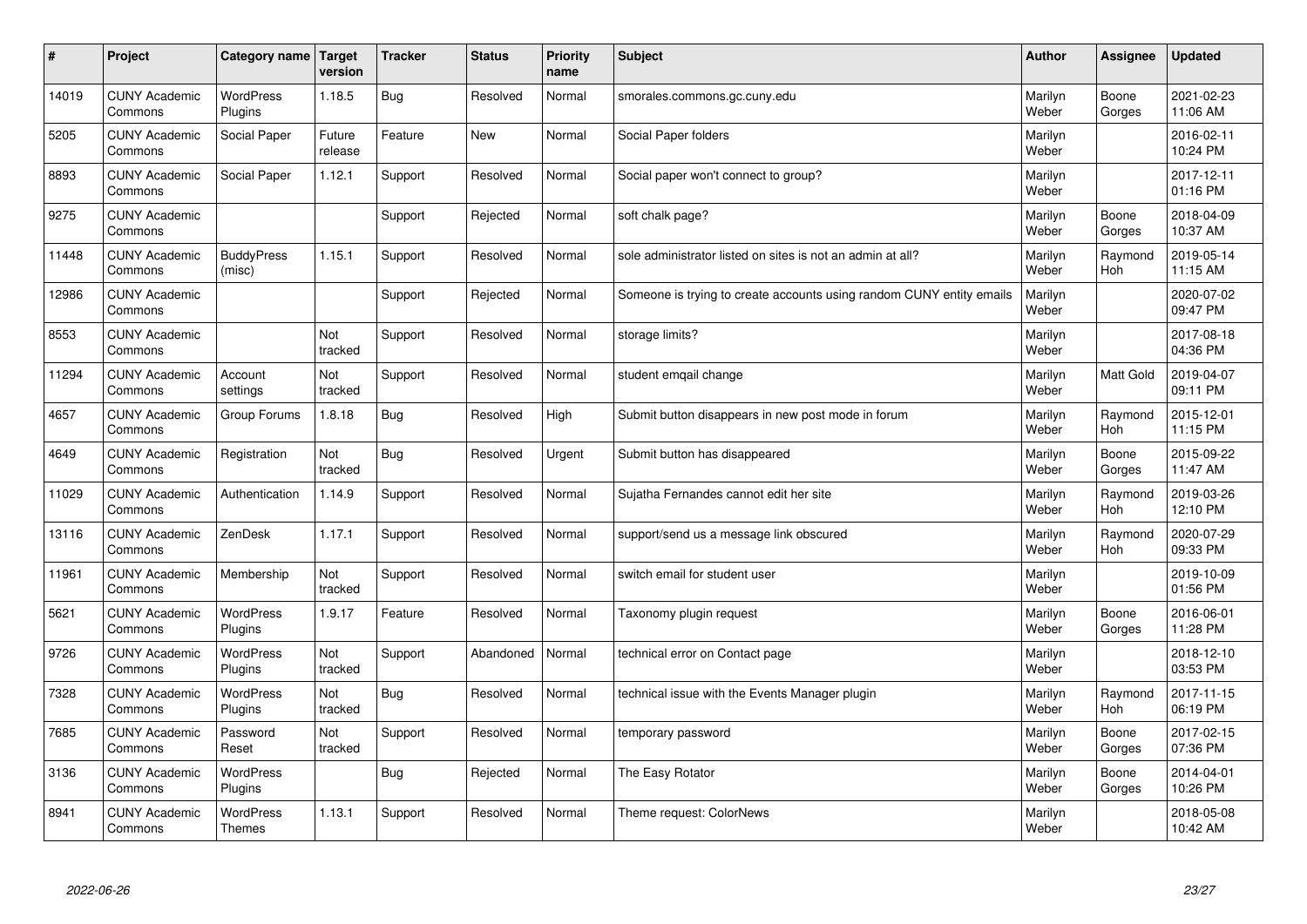| #     | Project                         | Category name   Target            | version        | <b>Tracker</b> | <b>Status</b> | <b>Priority</b><br>name | <b>Subject</b>                                        | <b>Author</b>    | Assignee              | <b>Updated</b>         |
|-------|---------------------------------|-----------------------------------|----------------|----------------|---------------|-------------------------|-------------------------------------------------------|------------------|-----------------------|------------------------|
| 4965  | <b>CUNY Academic</b><br>Commons | <b>WordPress</b><br><b>Themes</b> | Not<br>tracked | Feature        | Resolved      | Normal                  | Theme requested                                       | Marilyn<br>Weber | Boone<br>Gorges       | 2016-02-24<br>09:46 PM |
| 13738 | <b>CUNY Academic</b><br>Commons |                                   | 1.18.1         | Support        | Resolved      | Normal                  | theme requests from a non-CUY person                  | Marilyn<br>Weber |                       | 2020-12-23<br>11:34 AM |
| 13512 | <b>CUNY Academic</b><br>Commons | <b>WordPress</b><br><b>Themes</b> | 1.17.7         | Support        | Resolved      | Normal                  | theme update                                          | Marilyn<br>Weber |                       | 2020-11-16<br>04:46 PM |
| 7770  | <b>CUNY Academic</b><br>Commons | <b>WordPress</b><br>Plugins       | Not<br>tracked | <b>Bug</b>     | Abandoned     | Normal                  | Timeline.js problem                                   | Marilyn<br>Weber |                       | 2017-11-15<br>01:43 PM |
| 9499  | <b>CUNY Academic</b><br>Commons | <b>WordPress</b><br>(misc)        | Not<br>tracked | Support        | Resolved      | Normal                  | tiny question - preventing dates on posts?            | Marilyn<br>Weber | Raymond<br><b>Hoh</b> | 2018-04-04<br>03:55 PM |
| 5629  | <b>CUNY Academic</b><br>Commons | <b>Public Portfolio</b>           | 1.10.4         | Support        | Resolved      | Normal                  | Title field in profile can't be edited                | Marilyn<br>Weber |                       | 2016-12-13<br>11:19 AM |
| 9130  | <b>CUNY Academic</b><br>Commons | Homepage<br>Slides                | Not<br>tracked | Bug            | Resolved      | Normal                  | too many redirects                                    | Marilyn<br>Weber |                       | 2018-01-29<br>10:27 AM |
| 10407 | <b>CUNY Academic</b><br>Commons |                                   | Not<br>tracked | Support        | Resolved      | Normal                  | toolbar problem                                       | Marilyn<br>Weber | Boone<br>Gorges       | 2018-10-23<br>10:52 AM |
| 11647 | <b>CUNY Academic</b><br>Commons |                                   | 1.15.6         | Support        | Resolved      | Normal                  | <b>Tribulant Newsletters update</b>                   | Marilyn<br>Weber |                       | 2019-07-18<br>02:27 PM |
| 12905 | <b>CUNY Academic</b><br>Commons |                                   | 1.16.14        | Support        | Resolved      | Normal                  | trouble embedding a flipbook from Flipsnack           | Marilyn<br>Weber | Boone<br>Gorges       | 2020-06-23<br>10:53 AM |
| 12861 | <b>CUNY Academic</b><br>Commons |                                   |                | Support        | Resolved      | Normal                  | trouble with YouTube                                  | Marilyn<br>Weber | Raymond<br>Hoh        | 2020-06-09<br>11:16 AM |
| 5436  | <b>CUNY Academic</b><br>Commons |                                   | Not<br>tracked | Bug            | Resolved      | Normal                  | Trying to change email settings for                   | Marilyn<br>Weber | Boone<br>Gorges       | 2016-04-21<br>10:12 PM |
| 3533  | <b>CUNY Academic</b><br>Commons | Group<br>Invitations              | 1.7.8          | Bug            | Resolved      | Low                     | Trying to invite member to a new group                | Marilyn<br>Weber | Boone<br>Gorges       | 2015-04-01<br>09:13 PM |
| 7684  | <b>CUNY Academic</b><br>Commons | Reply By Email                    | 1.10.12        | Bug            | Resolved      | High                    | trying to post too often error                        | Marilyn<br>Weber | Raymond<br><b>Hoh</b> | 2017-02-28<br>12:43 PM |
| 3197  | <b>CUNY Academic</b><br>Commons | Groups (misc)                     | 1.6.4          | Bug            | Resolved      | Normal                  | trying to set up a hidden group blog with no RSS feed | Marilyn<br>Weber | Boone<br>Gorges       | 2014-05-21<br>09:39 PM |
| 3071  | <b>CUNY Academic</b><br>Commons | <b>WordPress</b><br><b>Themes</b> | 1.5.22         | Bug            | Resolved      | Normal                  | Twenty Fourteen theme differences                     | Marilyn<br>Weber | Boone<br>Gorges       | 2014-04-01<br>08:18 PM |
| 14911 | <b>CUNY Academic</b><br>Commons | WordPress<br>Themes               | Not<br>tracked | Support        | <b>New</b>    | Normal                  | Twentytwentyone theme                                 | Marilyn<br>Weber |                       | 2021-10-28<br>10:37 AM |
| 10133 | <b>CUNY Academic</b><br>Commons | WordPress<br>(misc)               | Not<br>tracked | Support        | Resolved      | Normal                  | two Commons sites to be migrated elsewhere            | Marilyn<br>Weber |                       | 2018-12-10<br>03:54 PM |
| 10838 | <b>CUNY Academic</b><br>Commons |                                   | 1.15.3         | Support        | Rejected      | Normal                  | two plugin/theme requests from a digital fellow       | Marilyn<br>Weber |                       | 2019-06-11<br>10:31 AM |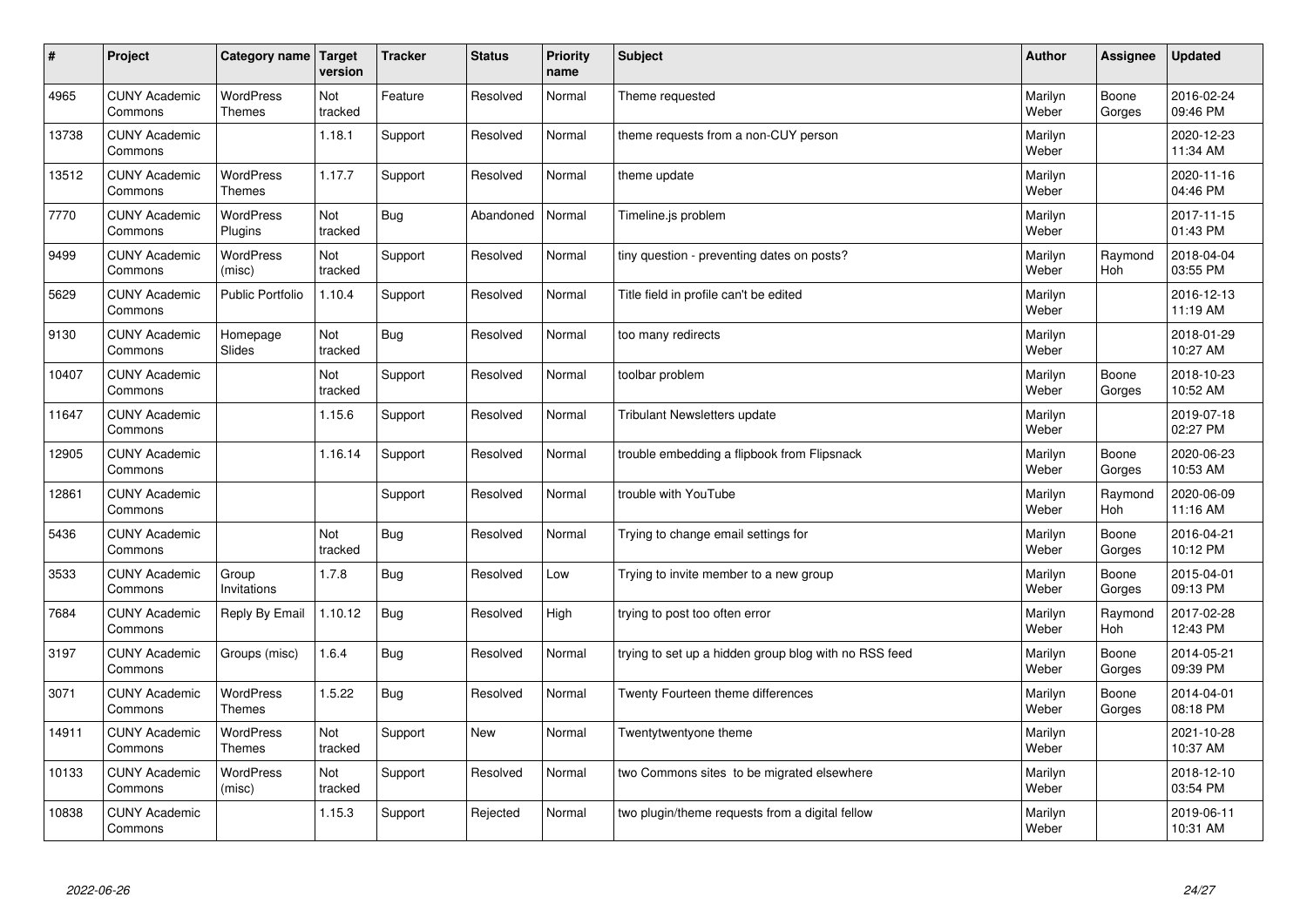| $\sharp$ | Project                         | Category name   Target       | version        | <b>Tracker</b> | <b>Status</b>        | <b>Priority</b><br>name | <b>Subject</b>                                        | <b>Author</b>    | Assignee         | <b>Updated</b>         |
|----------|---------------------------------|------------------------------|----------------|----------------|----------------------|-------------------------|-------------------------------------------------------|------------------|------------------|------------------------|
| 12165    | <b>CUNY Academic</b><br>Commons | <b>BuddyPress</b><br>(misc)  | Not<br>tracked | Support        | Resolved             | Normal                  | two reports of Profile problems                       | Marilyn<br>Weber | Boone<br>Gorges  | 2019-12-04<br>05:06 PM |
| 4012     | <b>CUNY Academic</b><br>Commons |                              | 1.7.20         | Bug            | Resolved             | Normal                  | Two users reporting same Forbidden 403 error message. | Marilyn<br>Weber |                  | 2015-05-01<br>08:13 PM |
| 8768     | <b>CUNY Academic</b><br>Commons |                              | Not<br>tracked | Support        | Resolved             | Normal                  | unsafe redirect?                                      | Marilyn<br>Weber |                  | 2017-10-06<br>12:14 PM |
| 13929    | <b>CUNY Academic</b><br>Commons |                              | 1.18.4         | Support        | Resolved             | Normal                  | update error message                                  | Marilyn<br>Weber | Boone<br>Gorges  | 2021-02-09<br>11:05 AM |
| 10941    | <b>CUNY Academic</b><br>Commons | Membership                   | Not<br>tracked | Support        | Resolved             | Normal                  | update user email                                     | Marilyn<br>Weber |                  | 2019-02-13<br>02:24 PM |
| 3116     | <b>CUNY Academic</b><br>Commons | WordPress<br>(Permissions)   |                | Bug            | Resolved             | Normal                  | Updating the FAQ page                                 | Marilyn<br>Weber | Boone<br>Gorges  | 2014-04-01<br>10:12 PM |
| 13217    | <b>CUNY Academic</b><br>Commons |                              |                | Support        | Rejected             | Normal                  | upload recordings of our past webinars?               | Marilyn<br>Weber |                  | 2020-08-25<br>07:56 AM |
| 10101    | <b>CUNY Academic</b><br>Commons |                              | 1.13.7         | Bug            | Resolved             | Normal                  | URL changes within Manage section of groups           | Marilyn<br>Weber |                  | 2018-08-03<br>01:54 PM |
| 12350    | <b>CUNY Academic</b><br>Commons | <b>Blogs</b><br>(BuddyPress) | Not<br>tracked | Support        | Reporter<br>Feedback | Normal                  | URL creation problem                                  | Marilyn<br>Weber |                  | 2020-02-03<br>11:27 AM |
| 6812     | <b>CUNY Academic</b><br>Commons |                              | Not<br>tracked | Support        | Resolved             | Normal                  | User cannot change email                              | Marilyn<br>Weber | <b>Matt Gold</b> | 2016-12-01<br>06:24 PM |
| 6039     | <b>CUNY Academic</b><br>Commons | Membership                   | 1.9.28         | Bug            | Resolved             | High                    | User cannot change her email                          | Marilyn<br>Weber |                  | 2016-09-19<br>03:03 PM |
| 12543    | <b>CUNY Academic</b><br>Commons | <b>Public Portfolio</b>      | Not<br>tracked | Support        | Resolved             | Normal                  | User cannot find profile edit button                  | Marilyn<br>Weber | scott voth       | 2020-03-22<br>02:49 PM |
| 6091     | <b>CUNY Academic</b><br>Commons | Group<br>Invitations         | Not<br>tracked | Bug            | Resolved             | Normal                  | User cannot re-join a group                           | Marilyn<br>Weber | Boone<br>Gorges  | 2016-09-28<br>01:47 PM |
| 4831     | <b>CUNY Academic</b><br>Commons | Public Portfolio             | 1.9.4          | Bug            | Resolved             | Normal                  | User cannot update profile                            | Marilyn<br>Weber | Boone<br>Gorges  | 2016-01-11<br>10:46 PM |
| 9767     | <b>CUNY Academic</b><br>Commons | Registration                 | Not<br>tracked | Support        | Resolved             | Normal                  | user deleted account but now needs one                | Marilyn<br>Weber |                  | 2018-05-11<br>02:39 PM |
| 11003    | <b>CUNY Academic</b><br>Commons |                              | Not<br>tracked | Support        | Resolved             | Normal                  | user email change                                     | Marilyn<br>Weber |                  | 2019-01-24<br>02:50 PM |
| 9659     | <b>CUNY Academic</b><br>Commons | Account<br>settings          |                | Support        | Resolved             | Normal                  | user email change                                     | Marilyn<br>Weber | Matt Gold        | 2018-04-24<br>12:08 PM |
| 8566     | <b>CUNY Academic</b><br>Commons | Membership                   | Not<br>tracked | Support        | Resolved             | Normal                  | user email change                                     | Marilyn<br>Weber |                  | 2017-11-15<br>01:27 PM |
| 7803     | <b>CUNY Academic</b><br>Commons |                              |                | Bug            | Resolved             | Normal                  | user email change                                     | Marilyn<br>Weber |                  | 2017-03-16<br>11:58 AM |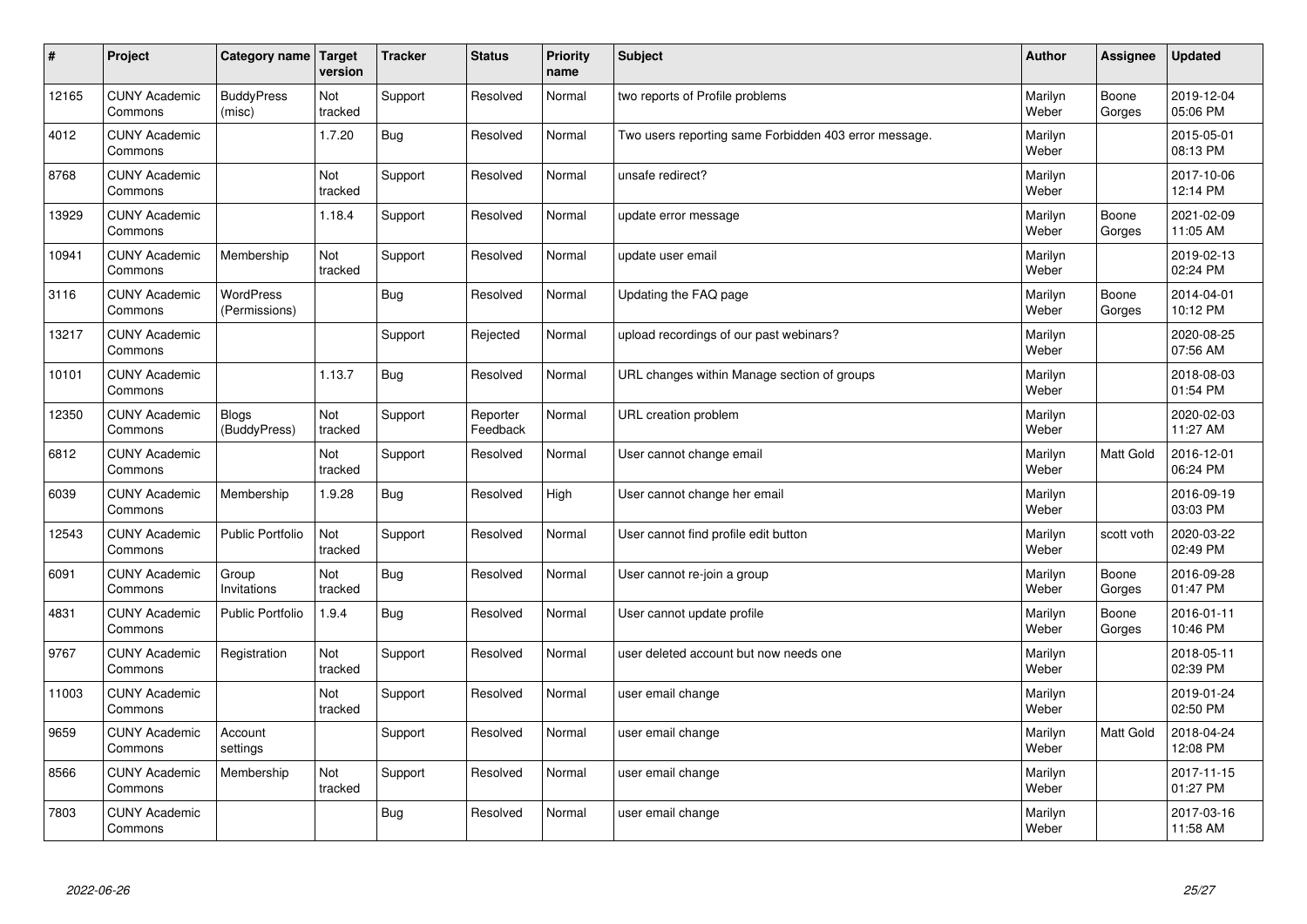| $\sharp$ | Project                         | Category name   Target      | version           | <b>Tracker</b> | <b>Status</b>        | <b>Priority</b><br>name | <b>Subject</b>                                          | <b>Author</b>    | Assignee            | <b>Updated</b>         |
|----------|---------------------------------|-----------------------------|-------------------|----------------|----------------------|-------------------------|---------------------------------------------------------|------------------|---------------------|------------------------|
| 5772     | <b>CUNY Academic</b><br>Commons | Membership                  | Not<br>tracked    | Support        | Resolved             | Normal                  | User email change and forgotten password                | Marilyn<br>Weber | <b>Matt Gold</b>    | 2017-11-15<br>06:18 PM |
| 9996     | <b>CUNY Academic</b><br>Commons | Membership                  | Not<br>tracked    | Support        | Rejected             | Normal                  | user email change request                               | Marilyn<br>Weber |                     | 2018-07-16<br>10:49 AM |
| 10227    | <b>CUNY Academic</b><br>Commons |                             |                   | Support        | Resolved             | Normal                  | user incorrectly entered her email address              | Marilyn<br>Weber | <b>Matt Gold</b>    | 2018-08-26<br>08:55 PM |
| 7724     | <b>CUNY Academic</b><br>Commons |                             | Not<br>tracked    | Support        | Abandoned            | Normal                  | User name confusion                                     | Marilyn<br>Weber | Boone<br>Gorges     | 2017-11-15<br>11:12 AM |
| 11211    | <b>CUNY Academic</b><br>Commons | <b>WordPress</b><br>Themes  | 1.14.8            | Support        | Resolved             | Normal                  | user needs to edit the HTML coding                      | Marilyn<br>Weber |                     | 2019-03-12<br>11:20 AM |
| 11915    | <b>CUNY Academic</b><br>Commons |                             | Not<br>tracked    | Support        | Resolved             | Normal                  | User not in list                                        | Marilyn<br>Weber |                     | 2019-10-28<br>10:13 AM |
| 9779     | <b>CUNY Academic</b><br>Commons | Membership                  | Not<br>tracked    | Support        | Resolved             | Normal                  | user not sure if she is registered.                     | Marilyn<br>Weber |                     | 2018-12-10<br>03:53 PM |
| 14784    | <b>CUNY Academic</b><br>Commons |                             |                   | Support        | Reporter<br>Feedback | Normal                  | User report of logo problem when using Customizer theme | Marilyn<br>Weber |                     | 2021-09-17<br>10:25 AM |
| 14718    | <b>CUNY Academic</b><br>Commons |                             | Not<br>tracked    | Support        | Resolved             | Normal                  | User wants to recover deleted account                   | Marilyn<br>Weber |                     | 2021-08-30<br>02:46 PM |
| 11127    | <b>CUNY Academic</b><br>Commons | Membership                  | Not<br>tracked    | Support        | Resolved             | Normal                  | user with new campus affiliation                        | Marilyn<br>Weber |                     | 2019-02-19<br>02:09 PM |
| 7337     | <b>CUNY Academic</b><br>Commons | Membership                  | Not<br>tracked    | Bug            | Resolved             | Normal                  | User with new email                                     | Marilyn<br>Weber |                     | 2017-01-06<br>11:05 AM |
| 7223     | <b>CUNY Academic</b><br>Commons | Membership                  | Not<br>tracked    | Bug            | Resolved             | Normal                  | User with two profiles would like to merge them         | Marilyn<br>Weber | Boone<br>Gorges     | 2017-01-10<br>02:07 PM |
| 7771     | <b>CUNY Academic</b><br>Commons | Membership                  | Not<br>tracked    | Support        | Resolved             | Normal                  | User would like to be uncoupled from sites              | Marilyn<br>Weber | Boone<br>Gorges     | 2017-03-09<br>12:38 PM |
| 6866     | <b>CUNY Academic</b><br>Commons |                             | Not<br>tracked    | Support        | Resolved             | Normal                  | User would like to have her account deleted             | Marilyn<br>Weber | Matt Gold           | 2017-11-15<br>05:49 PM |
| 4102     | <b>CUNY Academic</b><br>Commons | User<br>Experience          | 1.8.1             | Design/UX      | Resolved             | Normal                  | Username rules                                          | Marilyn<br>Weber | Samantha<br>Raddatz | 2015-06-01<br>01:23 PM |
| 10273    | <b>CUNY Academic</b><br>Commons | Registration                | Not<br>tracked    | Support        | Reporter<br>Feedback | Normal                  | users combining CF and campus address                   | Marilyn<br>Weber |                     | 2019-09-18<br>10:58 AM |
| 9470     | <b>CUNY Academic</b><br>Commons |                             |                   | Bug            | Resolved             | Normal                  | Users not appearing via "Add New"                       | Marilyn<br>Weber |                     | 2018-03-22<br>07:44 PM |
| 6533     | <b>CUNY Academic</b><br>Commons | <b>WordPress</b><br>Plugins | Future<br>release | Support        | Duplicate            | Low                     | very old plugins?                                       | Marilyn<br>Weber | <b>Tahir Butt</b>   | 2018-10-04<br>12:27 PM |
| 5051     | <b>CUNY Academic</b><br>Commons | Social Paper                |                   | Feature        | Rejected             | Low                     | Visual cues for comments (SP suggestion #2)             | Marilyn<br>Weber | Samantha<br>Raddatz | 2016-02-10<br>10:01 AM |